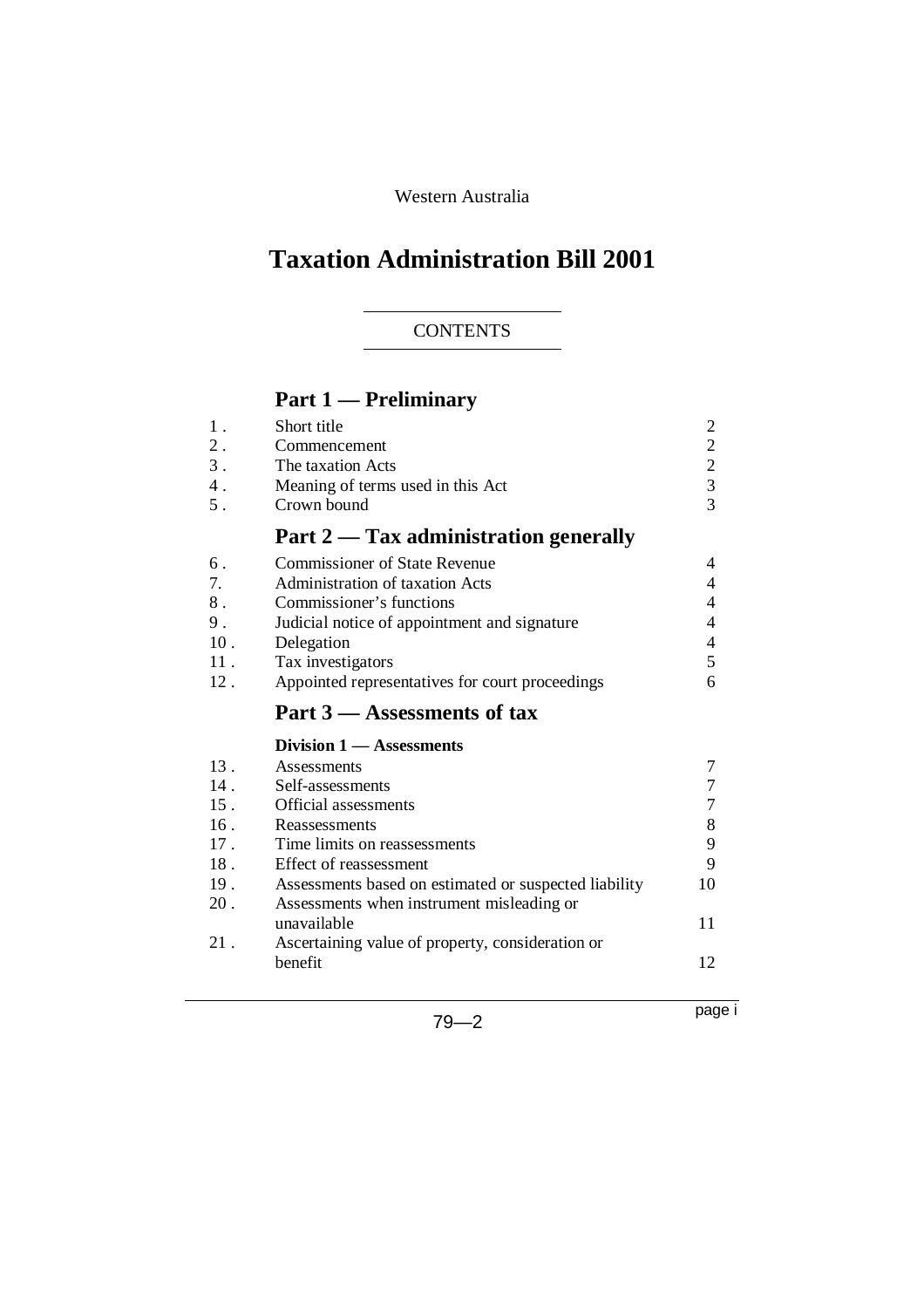| 22. | Commissioner's power to have valuation made         | 12 |
|-----|-----------------------------------------------------|----|
|     | Division 2 – Assessment notices and returns         |    |
| 23. | Assessment notices                                  | 13 |
| 24. | Form of assessment notice                           | 13 |
| 25. | Statement of grounds of assessment                  | 14 |
|     | Division 3 - Penalty tax                            |    |
| 26. | Penalty tax for contravention of taxation Act       | 15 |
| 27. | Penalty tax for late payment                        | 16 |
| 28. | Limitation on amount of penalty tax                 | 16 |
| 29. | Remission of penalty tax                            | 16 |
| 30. | Guidelines for imposing penalty tax                 | 17 |
|     | Part 4 — Objections and appeals                     |    |
|     |                                                     |    |
|     | Division 1 — Procedures and restrictions            |    |
| 31. | Procedure for challenging assessments               | 18 |
| 32. | Objections to land valuations                       | 18 |
| 33. | Continuing obligation to pay assessed tax           | 18 |
|     | Division $2$ — Objections                           |    |
| 34. | Right to object                                     | 18 |
| 35. | Form of objection                                   | 19 |
| 36. | Time for lodging objection                          | 19 |
| 37. | Consideration of objections                         | 20 |
| 38. | Time limit for determining objections               | 21 |
| 39. | Reassessment on determination of objection          | 22 |
|     | Division 3 – Appeals and stated cases               |    |
| 40. | Right of appeal                                     | 22 |
| 41. | Court or tribunal to which an appeal lies           | 23 |
| 42. | Time for appeal                                     | 23 |
| 43. | Appeal hearings                                     | 23 |
| 44. | Cases stated by Commissioner                        | 24 |
|     | Part 5 — Payment and refund of tax                  |    |
|     | Division 1 - Payment                                |    |
| 45. | When tax is due for payment                         | 26 |
| 46. | Allocation of payment                               | 26 |
| 47. | Arrangements for instalments and extensions of time | 26 |
| 48. | No action to compel approval of tax payment         |    |
|     | arrangement                                         | 28 |
|     |                                                     |    |

page ii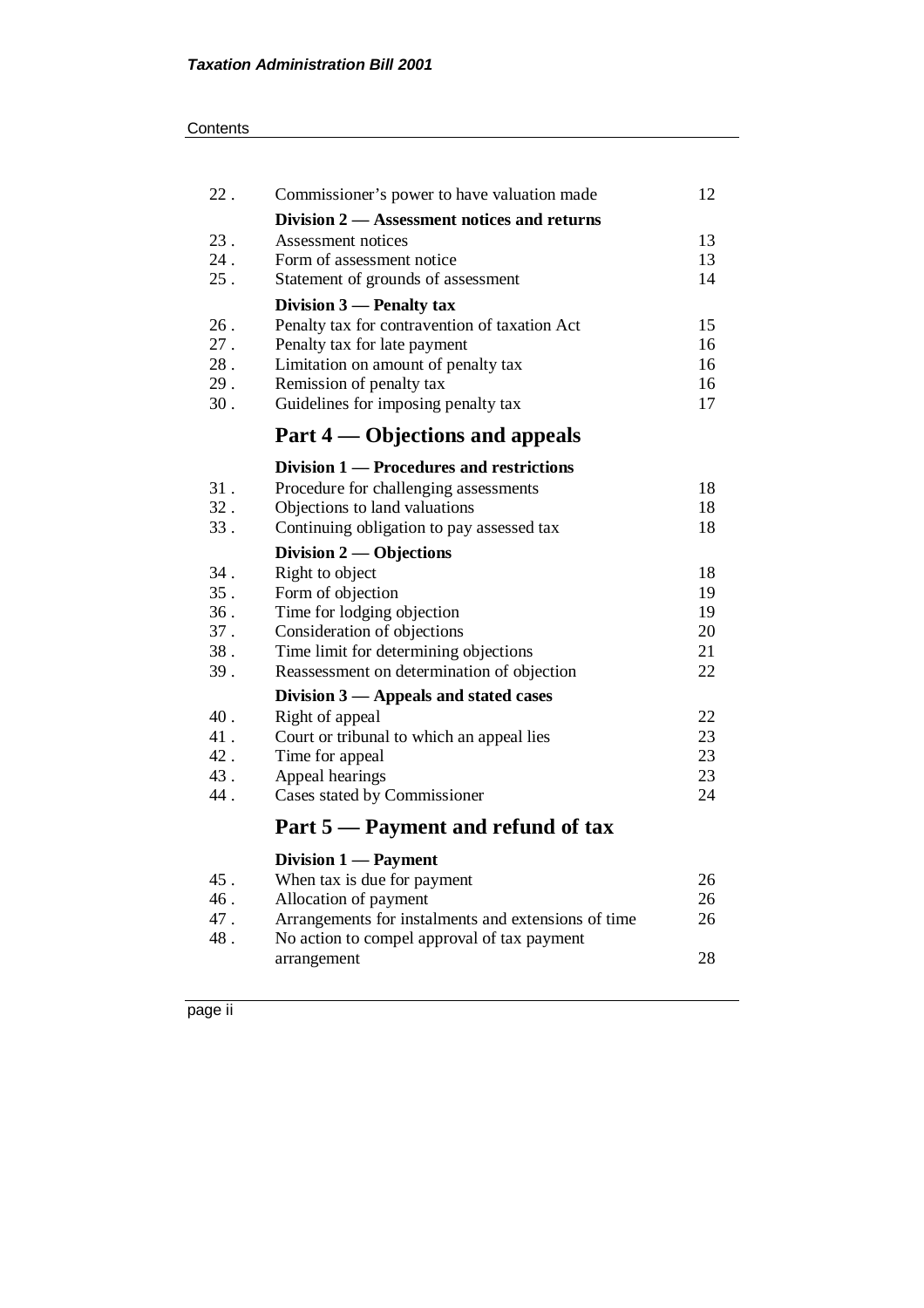|        | Division 2 — Special tax return arrangements         |    |
|--------|------------------------------------------------------|----|
| 49.    | Approval of special tax return arrangements          | 28 |
| 50.    | Content of special tax return arrangement            | 28 |
| 51.    | Instruments stamped or endorsed under a special tax  |    |
|        | return arrangement                                   | 29 |
| $52$ . | Lodging returns under special tax return arrangement | 30 |
| 53.    | Amendment or cancellation of arrangement             | 30 |
|        | Division 3 – Refunds of tax                          |    |
| 54.    | Power to make refund                                 | 30 |
| 55.    | Refund to be passed on in certain cases              | 31 |
|        | Division 4 — Power to waive or write off liability   |    |
| 56.    | Waiver of tax                                        | 33 |
| 57.    | Writing off tax liability                            | 33 |
| 58.    | Powers subject to Financial Administration and Audit |    |
|        | Act 1985                                             | 33 |
| 59.    | No action to compel waiver or writing off            | 34 |
|        | Part 6 — Recovery of tax                             |    |
|        | Division 1 — Recovery generally                      |    |
| 60.    | Recovery of unpaid tax                               | 35 |
| 61.    | Power of court to order payment of tax               | 35 |
| $62$ . | Recovery of costs and interest                       | 35 |
| 63.    | Recovery of tax in cases of joint liability          | 35 |
| 64.    | Notice of administrator's appointment                | 36 |
| 65.    | Power to garnishee                                   | 36 |
| 66.    | Recovery from partnerships and other associations    | 37 |
| 67.    | Recovery from directors of body corporate            | 37 |
|        | Division 2 — Charges on land                         |    |
| 68.    | Charge on land to secure land tax                    | 39 |
| 69.    | Charge on land to secure stamp duty                  | 40 |
| 70.    | Prohibition on dealing with certain charged land     | 41 |
| 71.    | Priority of charge                                   | 42 |
| 72.    | Certificate of land tax secured by charge            | 42 |
| 73.    | Release of land from charge                          | 43 |
| 74.    | Form of memorial                                     | 43 |
| 75.    | Registration of memorials and releases               | 44 |
| 76.    | Notification of mortgagees                           | 44 |
| 77.    | Orders for sale of land                              | 44 |
| 78.    |                                                      | 46 |

page iii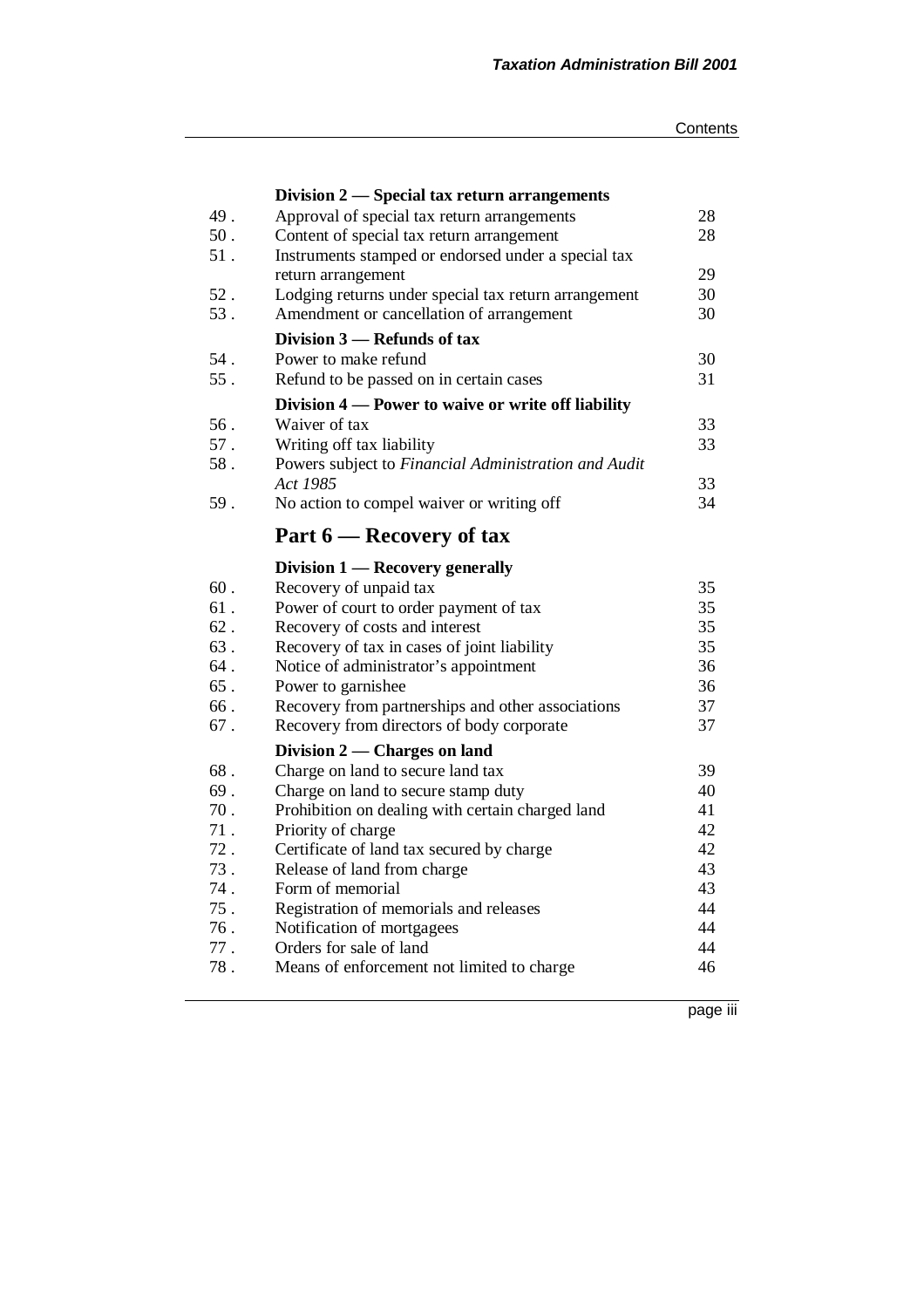**Contents** 

# **Part 7 — Tax records**

| 79.  | How long tax records are to be kept                   | 47 |
|------|-------------------------------------------------------|----|
| 80.  | Form of tax records                                   | 47 |
| 81.  | Where tax records are to be kept                      | 48 |
| 82.  | Failure to keep proper tax records                    | 48 |
| 83.  | General and specific exemptions                       | 49 |
|      | Part 8 — Investigations                               |    |
|      | Division 1 — Investigations                           |    |
| 84.  | Investigations                                        | 50 |
| 85.  | Investigations for the purposes of recognised revenue |    |
|      | $laws$ 50                                             |    |
|      | Division 2 — Obtaining tax records and other          |    |
|      | information                                           |    |
| 86.  | Requirements to provide information and tax records   | 51 |
| 87.  | Power to require person to attend for examination     | 52 |
| 88.  | Power to retain documents                             | 53 |
| 89.  | Recording examination proceedings                     | 54 |
|      | Division $3$ — Access to premises                     |    |
| 90.  | Entry of premises                                     | 54 |
| 91.  | Powers of investigator while on premises              | 55 |
| 92.  | Warrants to enter premises                            | 57 |
| 93.  | Use of force                                          | 58 |
|      | Division 4 — General provisions                       |    |
| 94.  | Complying with information requirements               | 58 |
| 95.  | Interaction with other Acts                           | 59 |
|      | Part 9 – Offences                                     |    |
| 96.  | General penalty provision                             | 60 |
| 97.  | Evasion of tax                                        | 60 |
| 98.  | False or misleading information                       | 60 |
| 99.  | Obstructing or misleading an investigator             | 61 |
| 100. | Offence by body corporate                             | 61 |
| 101. | Criminal penalties not to affect civil liabilities    | 61 |
| 102. | Time for commencing prosecutions                      | 62 |
| 103. | Authority required for prosecution                    | 62 |
| 104. | General defence                                       | 62 |

page iv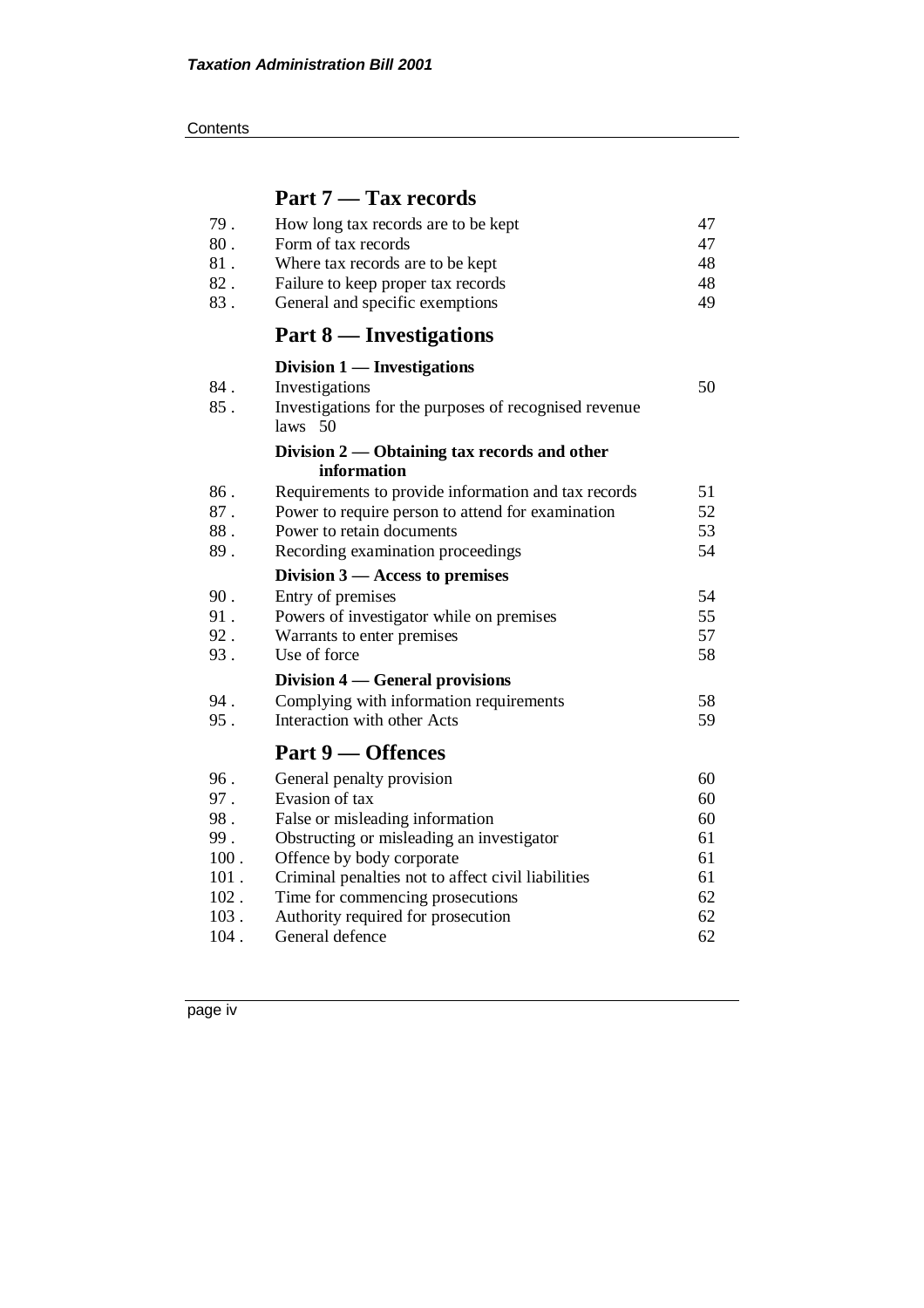# **Part 10 — Miscellaneous**

|         | Division $1$ — Confidentiality                    |    |
|---------|---------------------------------------------------|----|
| $105$ . | Confidentiality                                   | 63 |
|         | Division 2 — Service of documents                 |    |
| 106.    | Service on the Commissioner                       | 65 |
| 107.    | Service on agent or representative of taxpayer    | 66 |
| 108.    | Method of service by Commissioner                 | 66 |
| 109.    | Non-exclusivity of this Division                  | 67 |
|         | Division $3$ — Evidentiary provisions             |    |
| 110.    | Evidentiary value of assessment notice            | 67 |
| 111.    | Evidentiary status of copies and reproductions of |    |
|         | documents                                         | 68 |
| 112.    | Evidentiary certificates                          | 68 |
| 113.    | Extracts from register of delegates               | 69 |
| 114.    | Averments in complaints                           | 69 |
| 115.    | Presumption of regularity                         | 70 |
|         | Division 4 — Exemption from personal liability    |    |
| 116.    | Exemption from personal liability                 | 70 |
|         | Division $5$ — Regulations                        |    |
| 117.    | Regulations                                       | 70 |
|         | <b>Glossary</b>                                   | 71 |

page v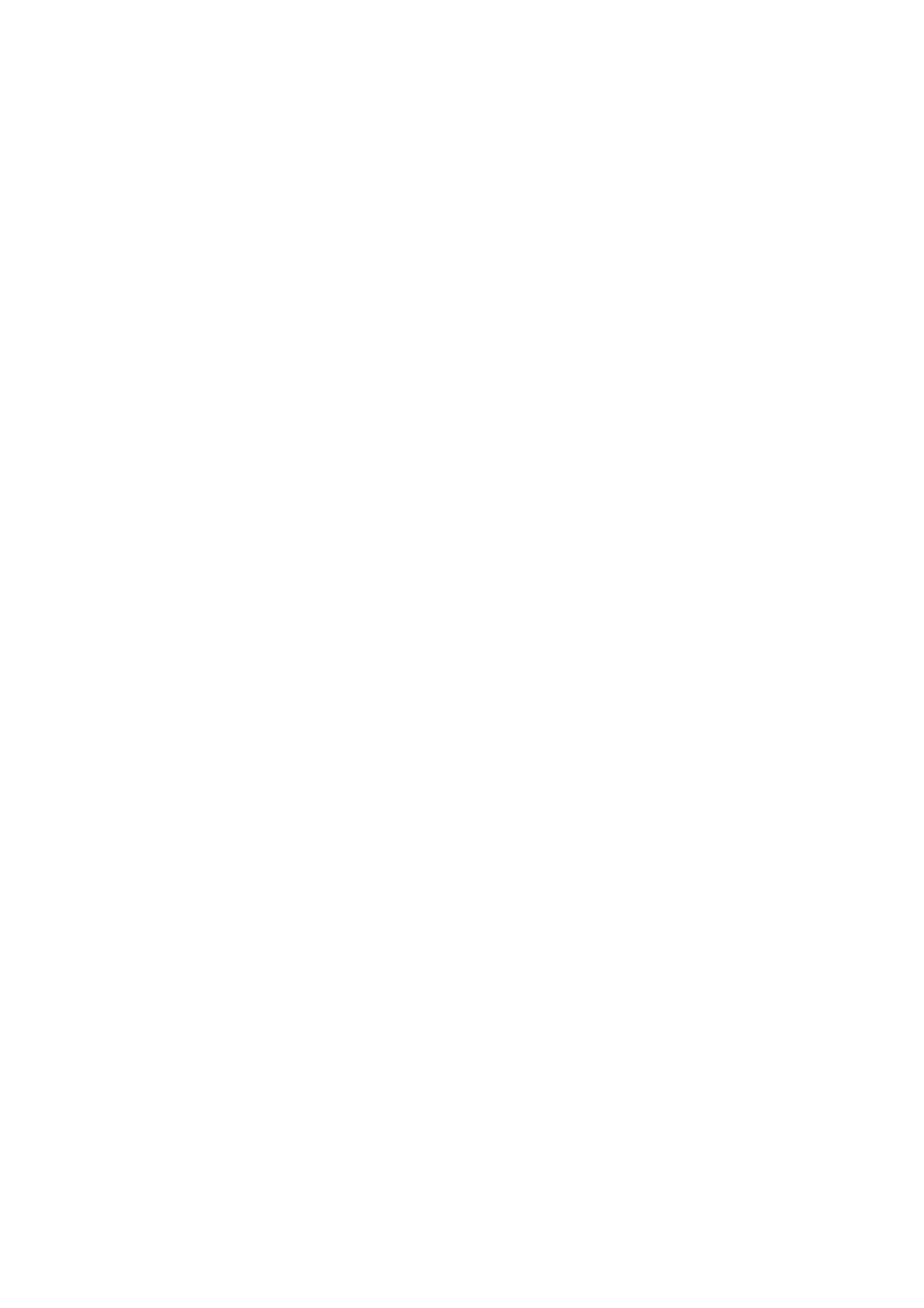Western Australia

#### LEGISLATIVE ASSEMBLY

(*As amended during consideration in detail*)

# **Taxation Administration Bill 2001**

## **A Bill for**

## **An Act to provide for the administration and enforcement of legislation dealing with State taxation.**

The Parliament of Western Australia enacts as follows: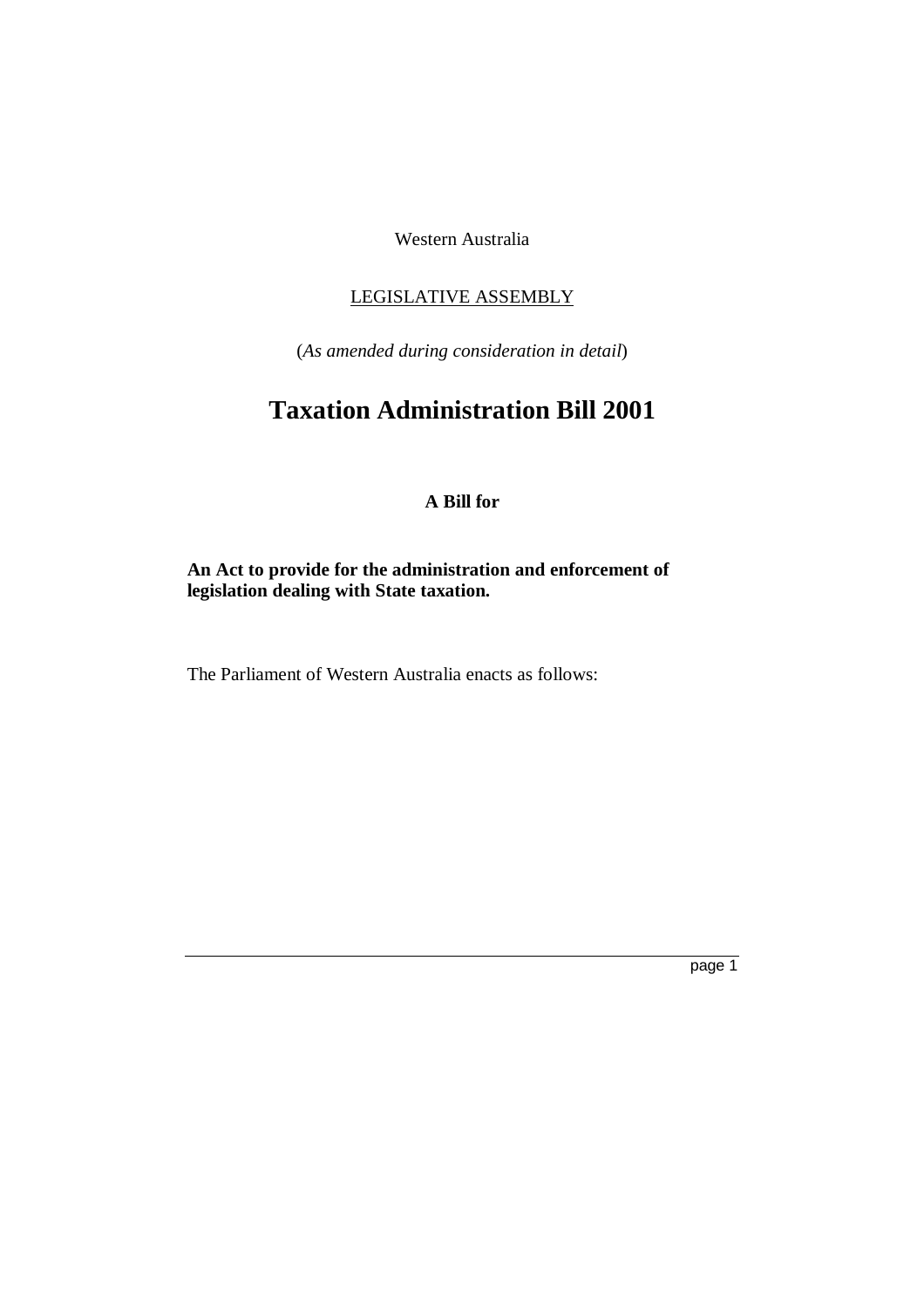**s. 1**

## **Part 1 — Preliminary**

#### **1. Short title**

This Act may be cited as the *Taxation Administration Act 2001.*

#### **2. Commencement**

5 (1) This Act comes into operation on a day fixed by proclamation.

(2) Different days may be fixed under subsection (1) for different provisions.

#### **3. The taxation Acts**

- (1) The following enactments are taxation Acts for the purposes of 10 this Act —
	- (a) this Act;
	- (b) the *Debits Tax Act 2001*;
	- (c) the *Debits Tax Assessment Act 2001*;
	- (d) the *Land Tax Act 2001*;

- 15 (e) the *Land Tax Assessment Act 2001*;
	- (f) the *Metropolitan Region Improvement Tax Act 1959* as in force from and after the time of commencement of this Act;
- (g) section 41 of the *Metropolitan Region Town Planning* 20 *Scheme Act 1959* as in force from and after the commencement of this Act;
	- (h) the *Pay-roll Tax Act 2001*;
	- (i) the *Pay-roll Tax Assessment Act 2001*;
- (j) the *Stamp Act 1921* as in force from and after the time of 25 commencement of this Act;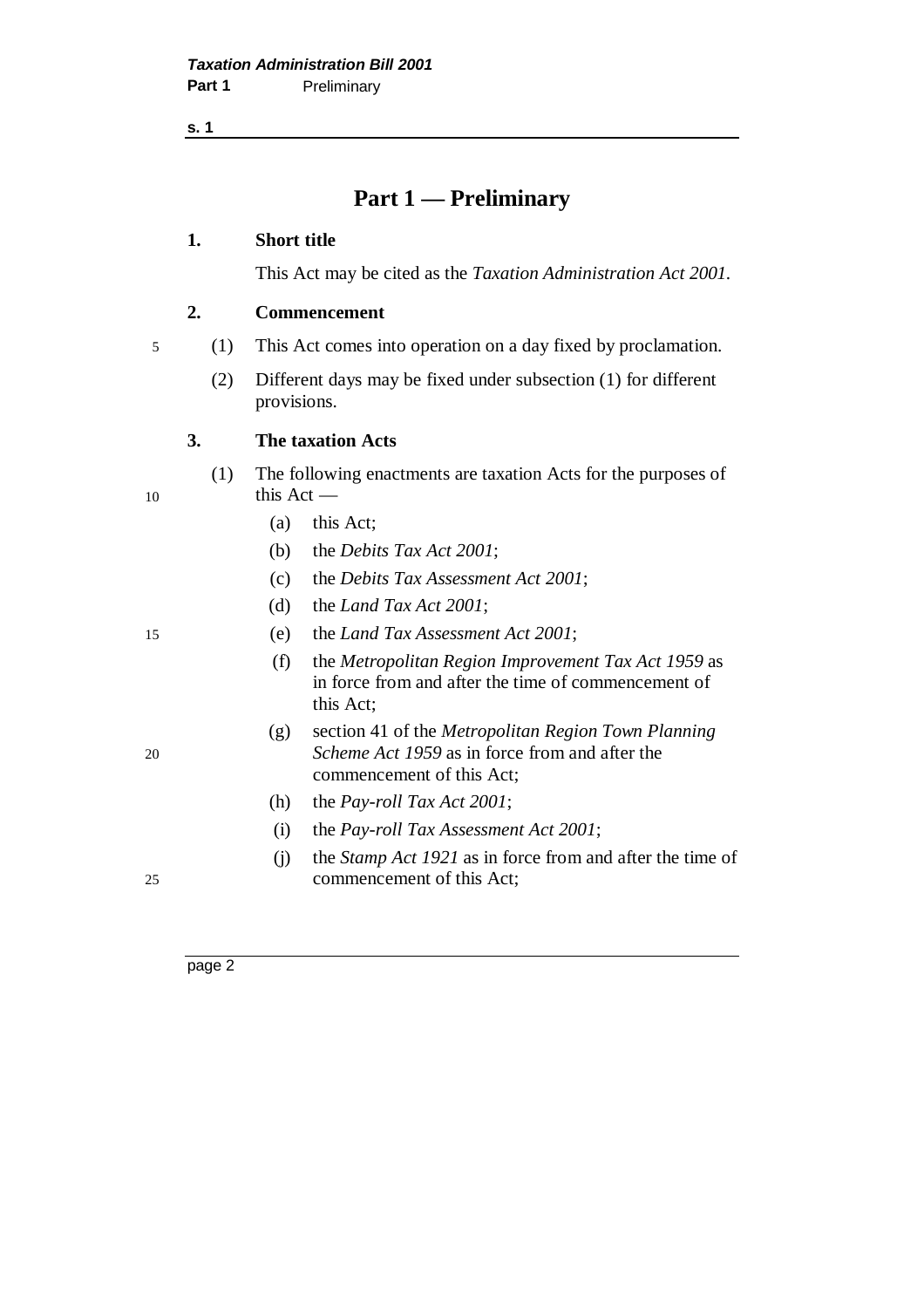- (k) any other enactment prescribed by the regulations as a taxation Act.
- (2) Each other taxation Act is to be read with this Act as if they formed a single Act.

#### 5 **4**. **Meaning of terms used in this Act**

The Glossary at the end of this Act defines or affects the meaning of some of the words and expressions used in this Act.

#### **5. Crown bound**

Subject to any express provision to the contrary, each taxation 10 Act binds the Crown in right of Western Australia and, as far as the legislative power of Parliament permits, in all its other capacities.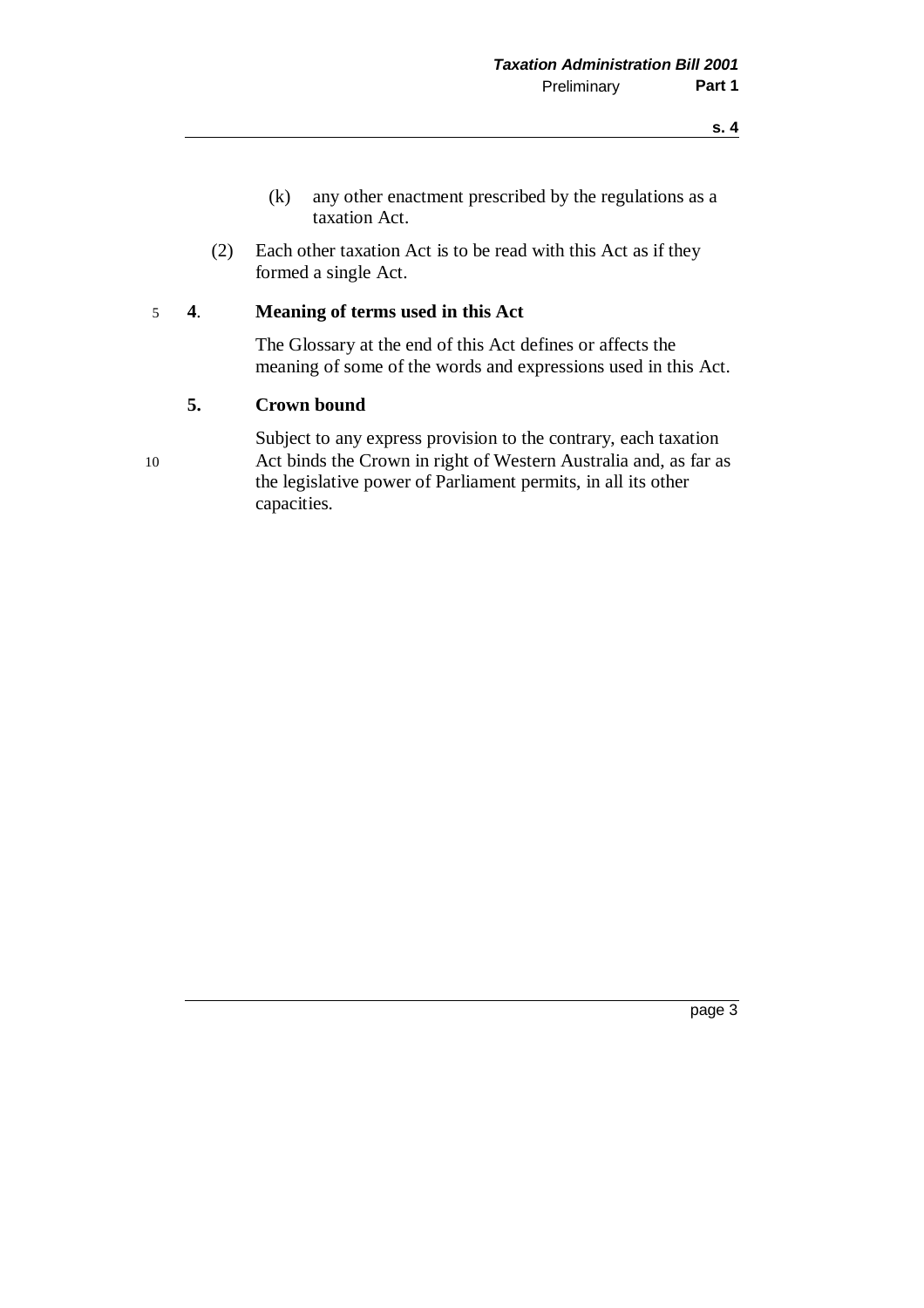**s. 6**

# **Part 2 — Tax administration generally**

#### **6. Commissioner of State Revenue**

A Commissioner of State Revenue is to be appointed under Part 3 of the *Public Sector Management Act 1994*.

#### 5 **7. Administration of taxation Acts**

- (1) The Commissioner is responsible to the Minister for applying and giving effect to the taxation Acts.
- (2) The Commissioner is not subject to Ministerial control or direction in relation to —
- 10 (a) the interpretation of a taxation Act; or
	- (b) the exercise of a power under a taxation Act.

## **8. Commissioner's functions**

In addition to performing the functions conferred on the Commissioner under a taxation Act, the Commissioner may 15 perform any function conferred on an investigator under a taxation Act.

## **9. Judicial notice of appointment and signature**

All courts and persons acting judicially are to take judicial notice —

- 20 (a) of the fact that a person holds or has held the office of Commissioner; and
	- (b) of the official signature of a person who holds or has held the office of Commissioner.

#### **10. Delegation**

25 (1) The Commissioner may delegate any of the Commissioner's functions under a taxation Act except —

(a) the power to delegate under this section;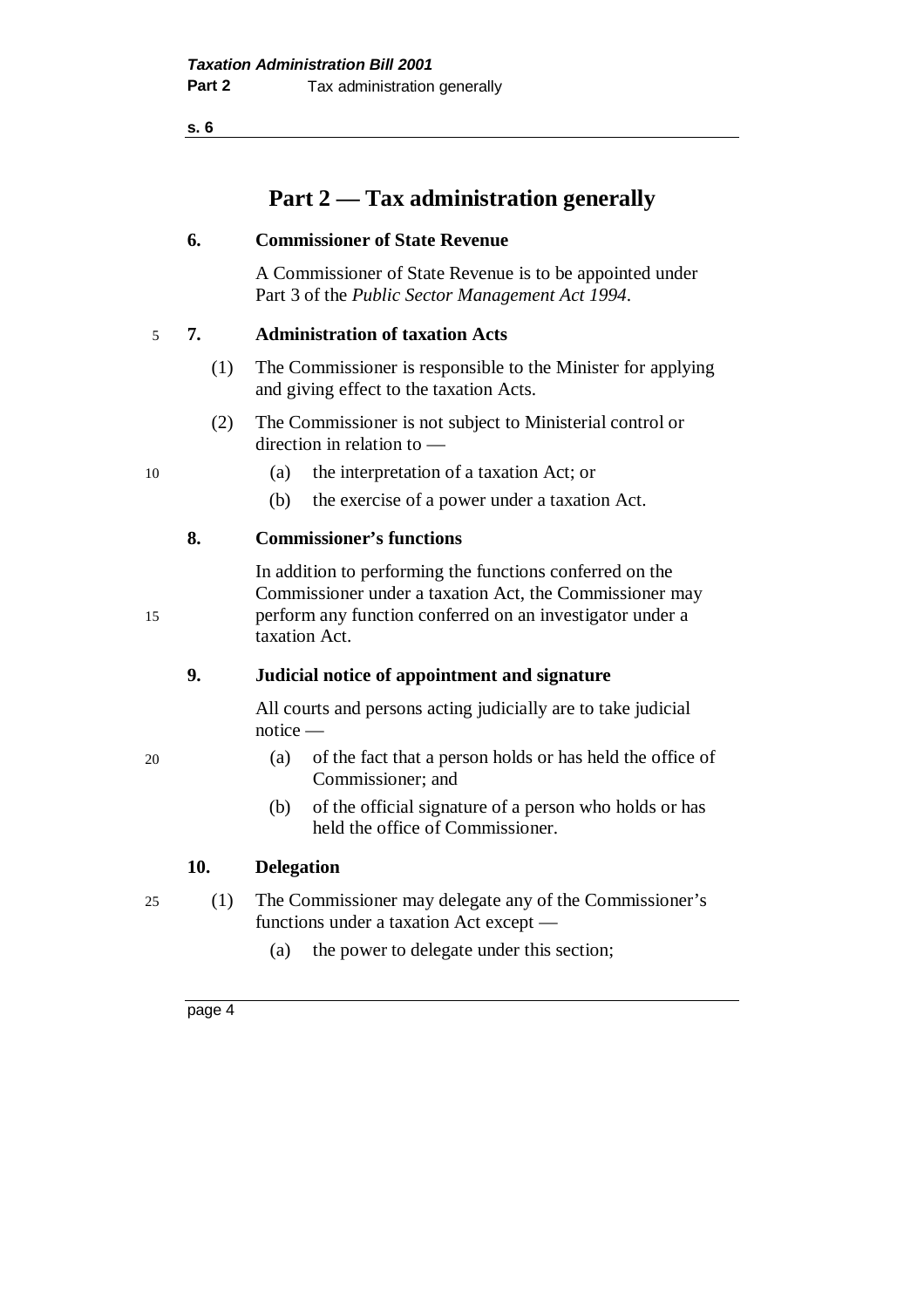- (b) the power to issue an identity card; and
- (c) the power to give an authorisation under section  $90(3)$ , 91(1)(a) or 93(2).
- (2) The delegation must be in writing signed by the Commissioner.
- 5 (3) A person exercising or performing a power or duty that has been delegated to the person under this section is to be taken to do so in accordance with the terms of the delegation unless the contrary is shown.
- (4) Nothing in this section limits the ability of the Commissioner to 10 perform a function through an agent.
	- (5) The Commissioner is to keep a register of delegates, which may be kept electronically or otherwise.
- (6) If a person exercises, or claims to be entitled to exercise, functions delegated by the Commissioner in relation to a 15 taxpayer or a taxpayer's affairs, the Commissioner must, at the request of the taxpayer, make the relevant entry in the register of delegates, or a print-out of it, available for inspection by the taxpayer or a representative of the taxpayer.

#### **11. Tax investigators**

- 20 (1) The Commissioner may appoint a person to be an investigator for the purposes of the taxation Acts.
	- (2) The Commissioner is to issue an identity card to each investigator.
	- (3) An identity card must —
- 25 (a) include a statement to the effect that the person identified by the card is an investigator for the purposes of the taxation Acts; and
	- (b) include a photograph of the investigator.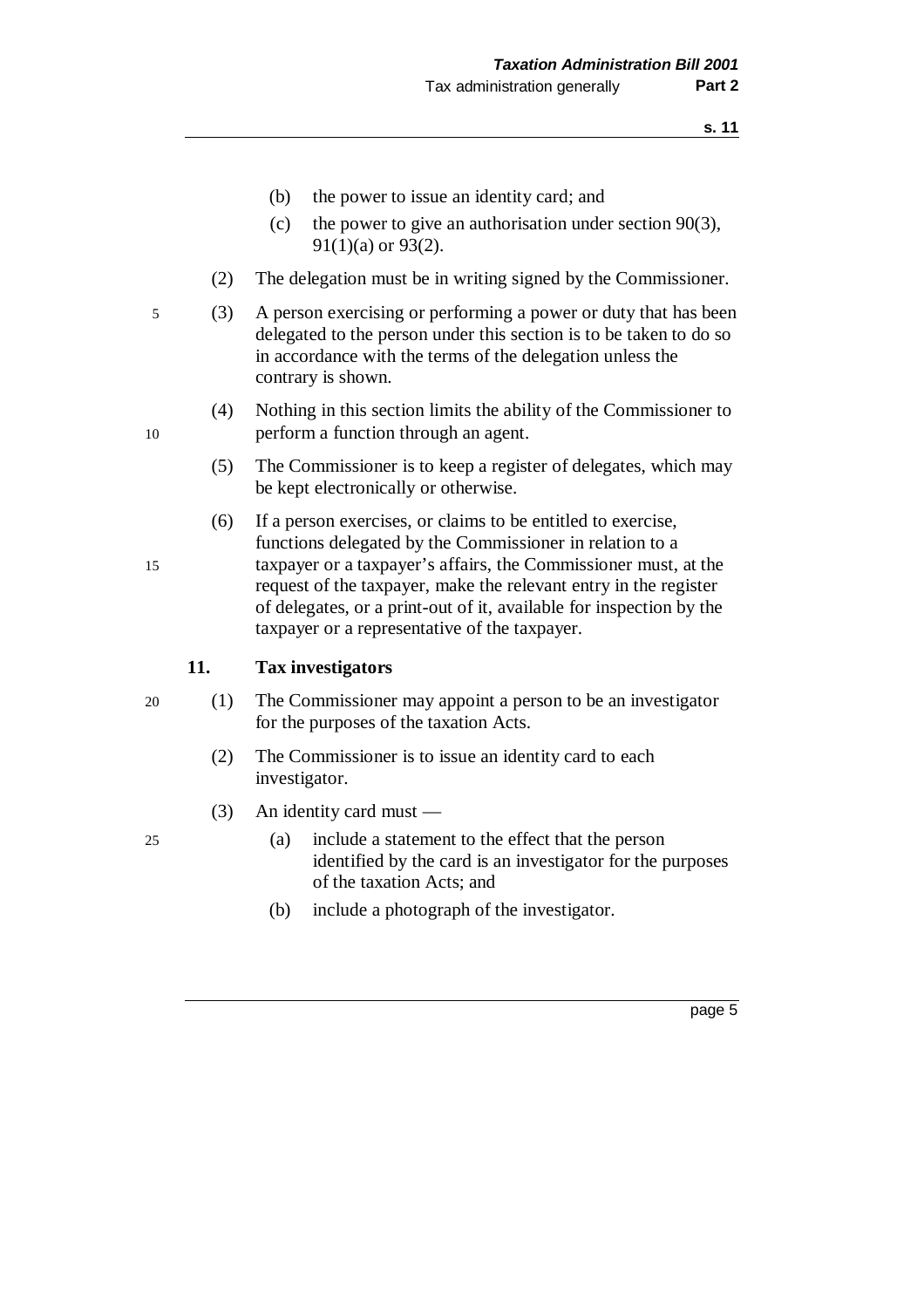**s. 12**

(4) If a person to whom an identity card is issued ceases to be an investigator, the person must immediately return the card to the Commissioner.

Penalty for an offence against subsection (4): \$20 000.

#### 5 **12. Appointed representatives for court proceedings**

- (1) The Commissioner may appoint a person to represent the Commissioner —
	- (a) in court proceedings for recovery of tax;
	- (b) in proceedings for an offence against a taxation Act; or
- 10 (c) in other proceedings before a court or tribunal to which the Commissioner is a party.
	- (2) An appointed representative may represent the Commissioner in accordance with the authorisation.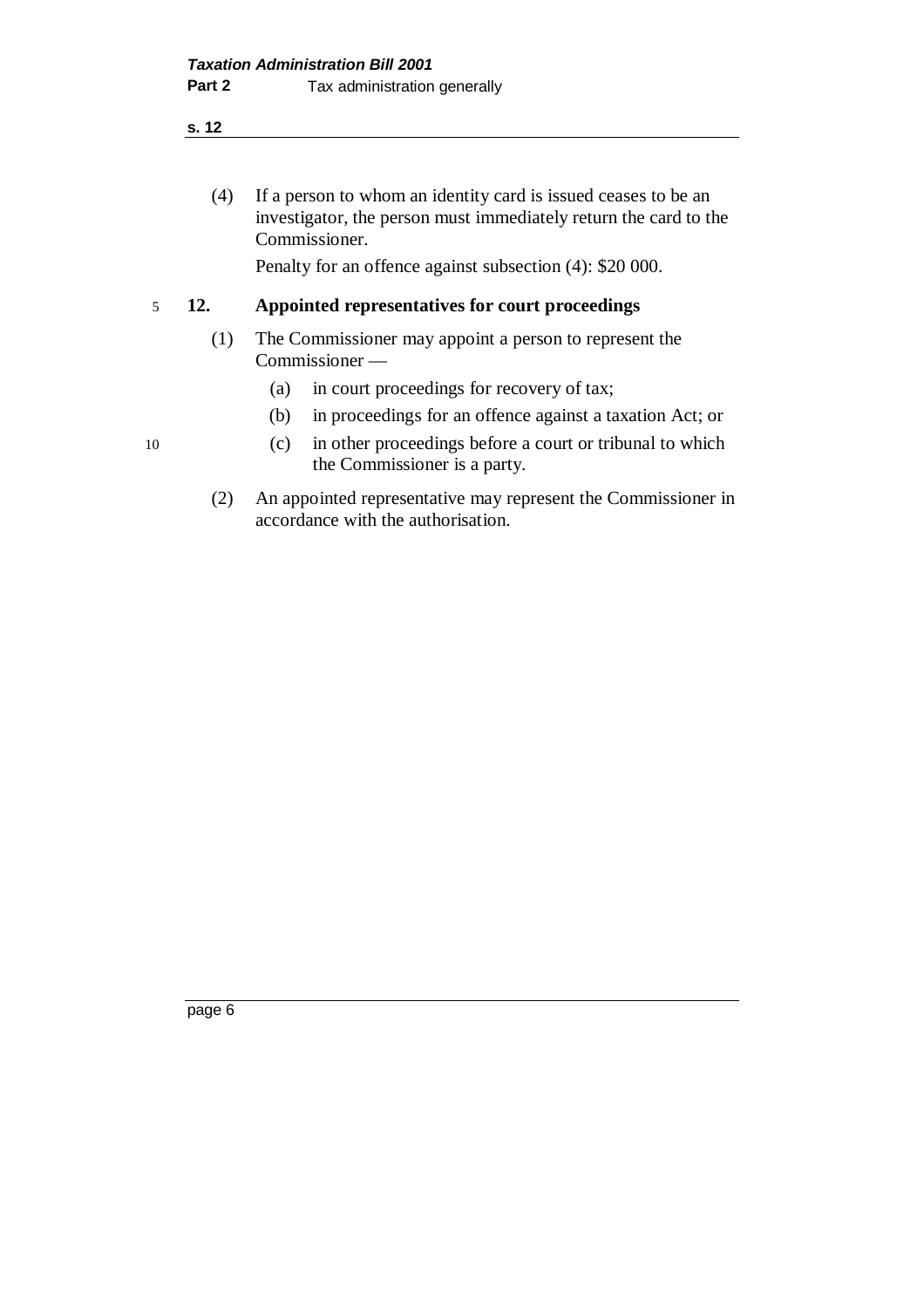## **Part 3 — Assessments of tax**

## **Division 1 — Assessments**

#### **13. Assessments**

- (1) An assessment is a determination —
- 5 (a) of the amount of tax payable under a taxation Act;
	- (b) that no tax is payable;
	- (c) that a person is liable to pay tax or is exempt from liability to pay tax; or
- (d) that an instrument, event or transaction is liable to tax or 10 is exempt from tax.
	- (2) An assessment may be made in relation to any one or more, or all, the components of the tax payable by a taxpayer.
	- (3) The receipt by the Commissioner of an amount as payment of tax does not constitute an assessment of tax liability.

#### 15 **14. Self-assessments**

A self-assessment is —

- (a) an assessment made by the taxpayer in a return under a taxation Act; or
- (b) an assessment made by a responsible party in a return or 20 otherwise in accordance with a special tax return arrangement.

## **15. Official assessments**

(1) An official assessment is an assessment made by the Commissioner.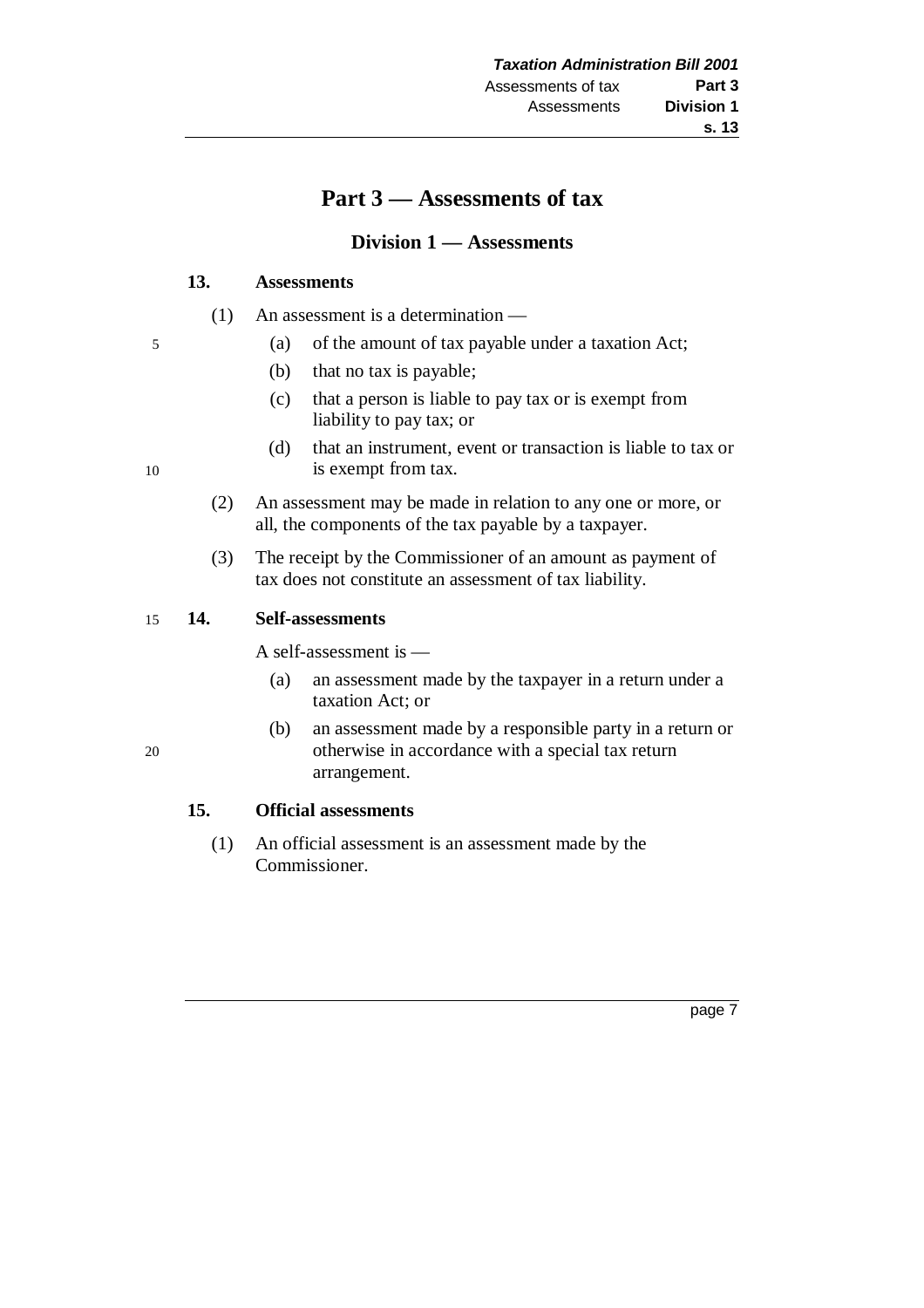- (2) The Commissioner must make an official assessment of the tax payable by a person — (a) if the person is or is likely to be liable to pay tax, but is not required to make a self-assessment; or 5 (b) when a taxation Act specifically requires the Commissioner to do so. (3) The Commissioner may make an official assessment on his or her own initiative, and may do so even if the taxpayer is required to make, or has made, a self-assessment. 10 (4) The Commissioner may make an official assessment in any other circumstances at the taxpayer's request. **16. Reassessments** (1) The Commissioner must make a reassessment — (a) if specifically required to do so under a taxation Act; 15 (b) if specifically required to do so under a direction of a court or tribunal hearing an appeal under section 41; or (c) if a taxation Act provides for a rebate or refund of tax in
- particular circumstances, and the circumstances were not taken into account when the previous assessment was 20 made.
	- (2) The Commissioner may also make a reassessment
		- (a) on his or her own initiative, if it appears that a previous assessment is or may be incorrect for any reason; or
		- (b) on the application of the taxpayer.
- 25 (3) A reassessment may be made whether or not any amount of tax has been paid on the previous assessment.
	- (4) A reassessment may consolidate 2 or more separate assessments into a single assessment.
- (5) A decision by the Commissioner not to make a reassessment 30 under subsection (2)(b) is non-reviewable.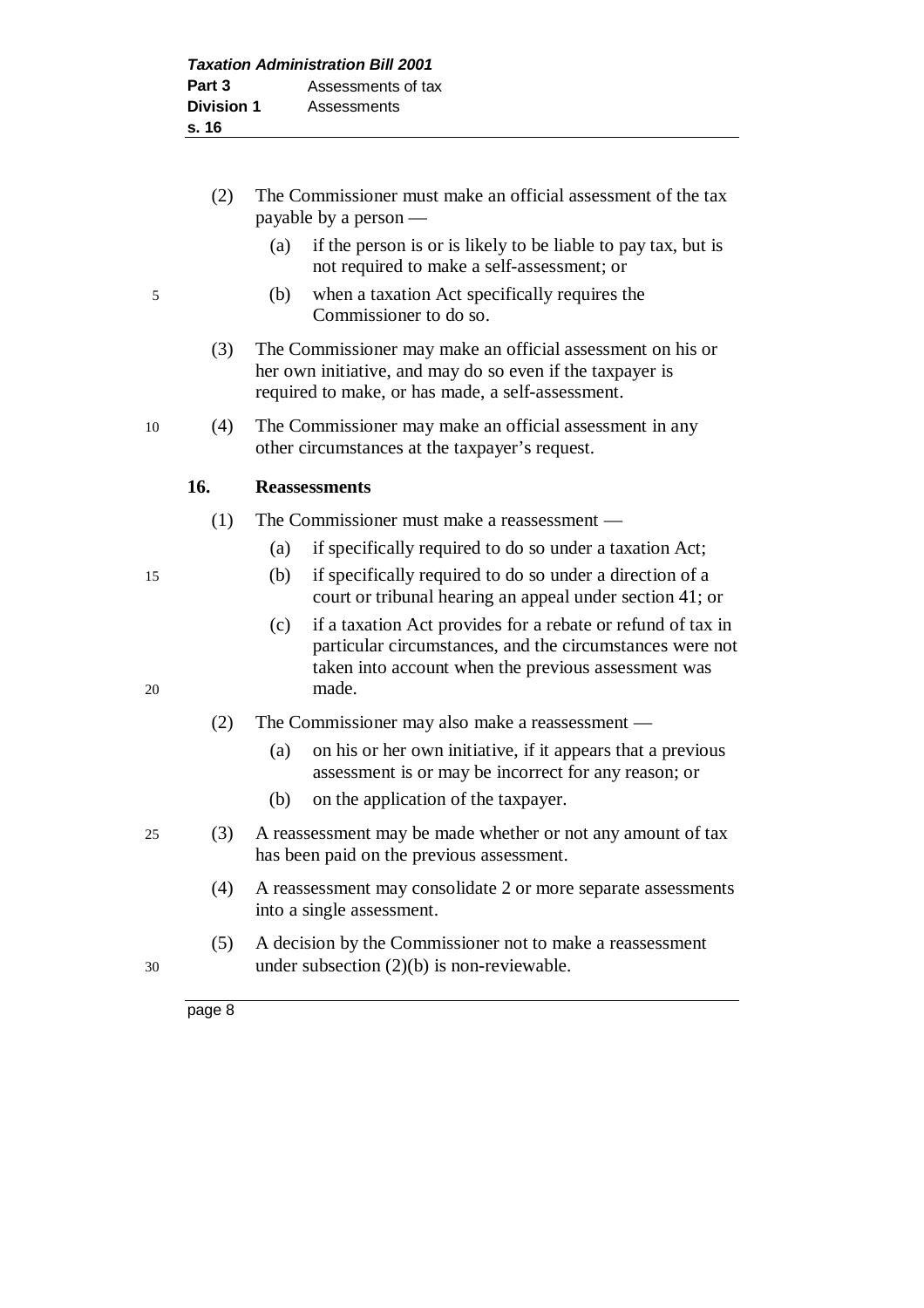(6) No action can be brought in a court to compel the Commissioner to make a reassessment if he or she is not required to do so by a taxation Act.

#### **17. Time limits on reassessments**

- 5 (1) A taxpayer is not entitled to apply for a reassessment more than 5 years after the original assessment was made.
	- (2) The Commissioner may make a reassessment at any time after the previous assessment was made if —
- (a) a court or tribunal hearing an appeal under section 41 10 has directed the Commissioner to make the reassessment; or
- (b) there are reasonable grounds for suspecting that there has been an evasion of tax, or that the previous assessment was made on the basis of false or misleading 15 information.
	- (3) The Commissioner may make a reassessment of the amount of pay-roll tax payable on an original assessment that was made in or in relation to any of the 5 financial years that precede the financial year in which the reassessment is made.
- 20 (4) However, in any other circumstances the Commissioner may only make a reassessment within 5 years after the date of the original assessment or on an application made within 5 years after the date of the original assessment.

#### **18. Effect of reassessment**

- 25 (1) A reassessment supersedes the original assessment and any earlier reassessment.
	- (2) A reassessment may increase or decrease the amount originally assessed.
	- (3) However, if an assessment was based on —
- 30 (a) an interpretation of the applicable law; or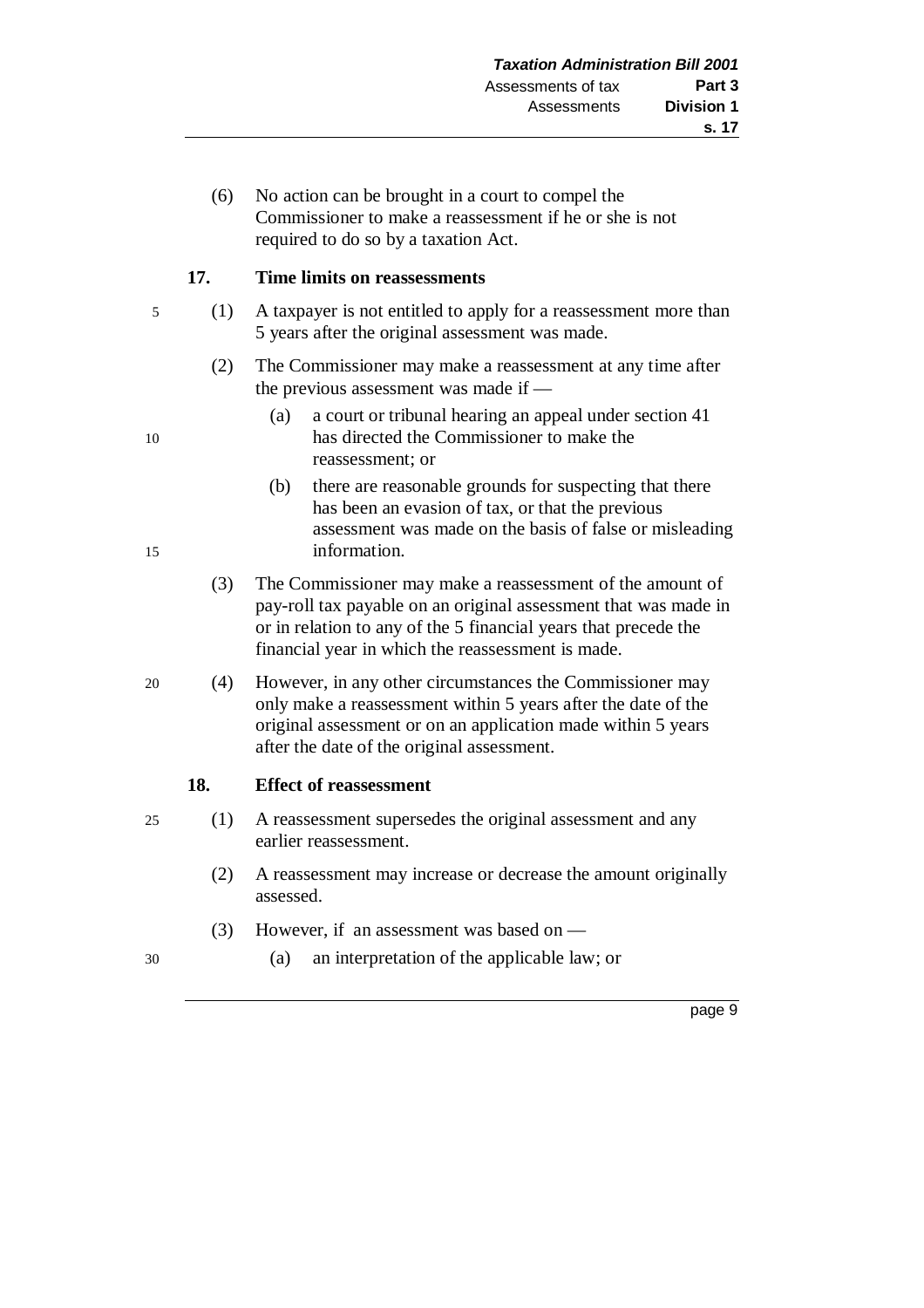(b) the Commissioner's practice,

that was generally applied to instruments of that kind when the assessment was made, then the Commissioner cannot make a reassessment on the ground that the interpretation or practice is 5 or was erroneous.

- (4) If tax payable on an instrument is reassessed, and the instrument or a duplicate or copy of it is produced to the Commissioner, the Commissioner may stamp it with a stamp denoting the amount of tax (if any) payable under the reassessment and the amount of 10 tax paid (if any), (but the reassessment takes effect irrespective of restamping).
	- (5) A reassessment does not invalidate proceedings for the recovery of tax, but the amount to be recovered is to be amended to take account of the reassessment.
- 15 (6) If an objection to an assessment is lodged but a reassessment is made before the objection is determined, the objection may be continued against the reassessment to the extent that it is liable to the same objection or to an objection that is the same, or similar, in substance.

#### 20 **19. Assessments based on estimated or suspected liability**

- (1) If the Commissioner suspects that a tax liability exists, the Commissioner may make an assessment on the basis of that suspicion and the Commissioner's estimate of the amount of the liability.
- 25 (2) If a tax liability exists, but the Commissioner is not satisfied with the adequacy or reliability of information available to make an assessment, the Commissioner may make an assessment on the basis of the Commissioner's estimate of the amount of the liability.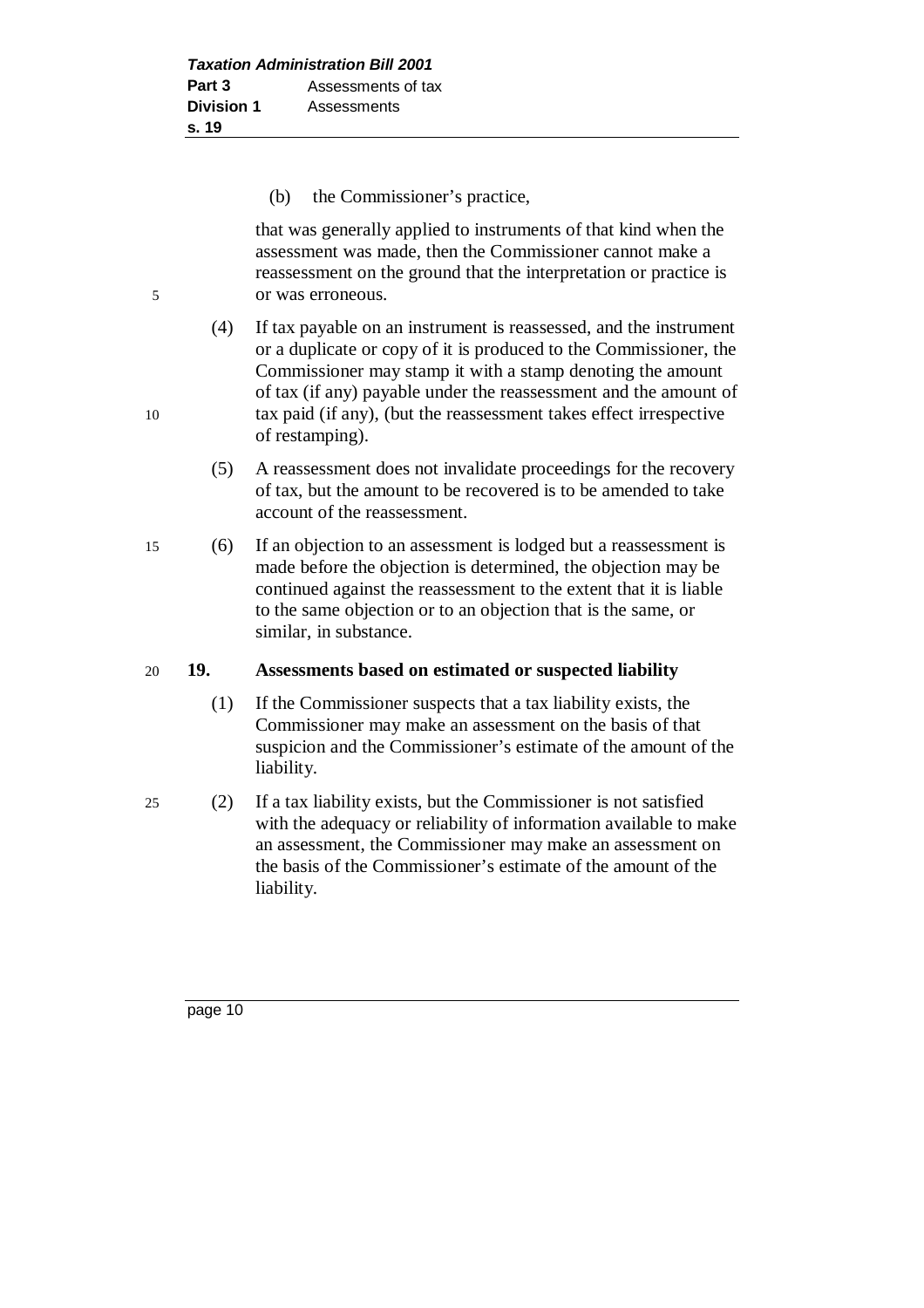#### **20. Assessments when instrument misleading or unavailable**

- (1) If there are reasonable grounds for suspecting that an instrument lodged under a taxation Act is inaccurate or misleading, then for the purposes of making an assessment the Commissioner  $5$  may —
	- (a) create a memorandum of the instrument; and
	- (b) treat the memorandum as if it were the instrument.
- (2) If tax is or may be payable on an instrument required to be lodged under a taxation Act, but the instrument has not been 10 lodged as required, then for the purposes of making an assessment, the Commissioner may —
	- (a) treat a copy of the instrument as if it were the instrument; or
- (b) if a copy of the instrument is not available create a 15 memorandum of the instrument, and treat the memorandum as if it were the instrument.
- (3) If tax is or may be payable in relation to an event or transaction, but an instrument required to be prepared and lodged under a taxation Act in relation to the event or transaction has not been 20 prepared or, if prepared, has not been lodged, then for the purposes of making an assessment the Commissioner may create a memorandum in substitution for the instrument and treat it as if the memorandum were the instrument.
- (4) The payment of tax on the instrument may be denoted on the 25 copy or memorandum.
	- (5) The validity of an assessment and the liability to pay tax on an instrument, event or transaction do not depend on the availability of the instrument or a copy of it, or on the creation of a memorandum of it.
- 30 (6) This section does not limit the powers of the Commissioner under section 19.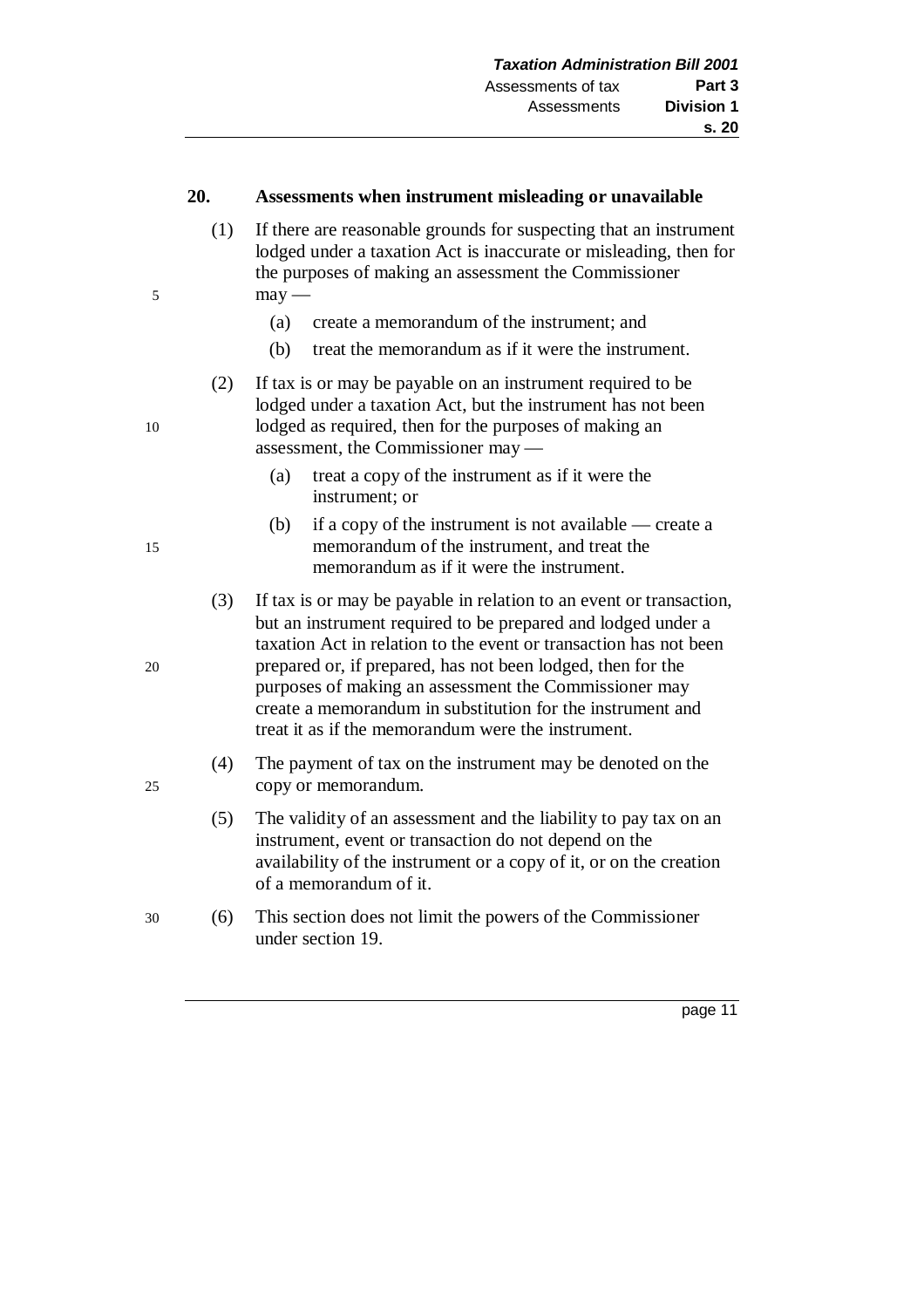|                   | <b>Taxation Administration Bill 2001</b> |
|-------------------|------------------------------------------|
| Part 3            | Assessments of tax                       |
| <b>Division 1</b> | Assessments                              |
| s.21              |                                          |

#### **21. Ascertaining value of property, consideration or benefit**

- (1) If it is necessary to ascertain the value of any property, consideration or benefit for the purposes of a taxation Act, the Commissioner may require the taxpayer to provide any 5 information in the possession or control of the taxpayer that is
	- relevant to determining the value of the property, consideration or benefit.
	- (2) A requirement must specify the date on or before which the taxpayer is required to comply with it.
- 10 (3) A person who does not comply with a requirement commits an offence.

Penalty: \$20 000.

## **22. Commissioner's power to have valuation made**

- (1) For the purposes of a taxation Act, the Commissioner may —
- 15 (a) have a valuation made of any property, consideration or benefit; or
	- (b) adopt any available valuation of the property, consideration or benefit that the Commissioner considers appropriate.
- 20 (2) The Commissioner may have a valuation made, or adopt a valuation, regardless of whether —
	- (a) the Commissioner has required the taxpayer to provide information under section 21 about the value of the property, consideration or benefit; or
- 25 (b) the taxpayer has complied with such a requirement.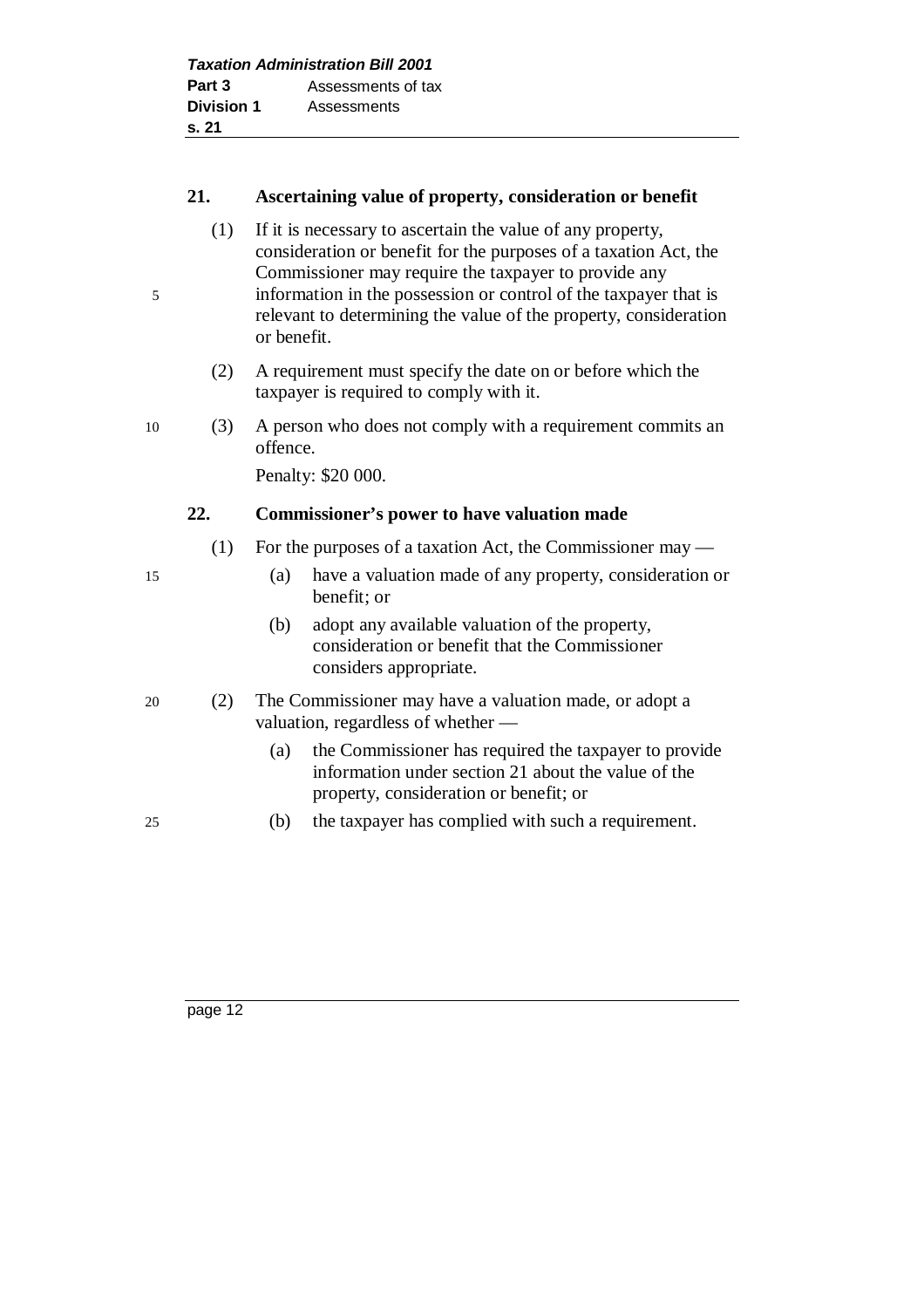## **Division 2 — Assessment notices and returns**

#### **23. Assessment notices**

- (1) When the Commissioner makes an assessment, he or she must issue an assessment notice.
- 5 (2) However, the Commissioner does not have to issue an assessment notice if the Commissioner —
	- (a) makes a reassessment on his or her own initiative, and no tax is to be paid or refunded as a result of the reassessment; or
- 10 (b) assesses the amount of stamp duty payable on an instrument and then stamps the instrument immediately.
	- (3) When an assessment notice is issued, the Commissioner must serve it on the taxpayer.
- (4) However, liability to tax is not dependent on service of the 15 assessment notice.

#### **24. Form of assessment notice**

- (1) An assessment notice may be —
- (a) in the form of an account requiring payment of the amount assessed and of other amounts payable by the 20 taxpayer; or
	- (b) in any other form approved by the Commissioner.
	- (2) An assessment notice in relation to an original assessment  $must -$
- (a) state the amount of tax payable under the primary 25 liability;
	- (b) state the amount of penalty tax payable, if any; and
	- (c) indicate the due date for payment of the tax.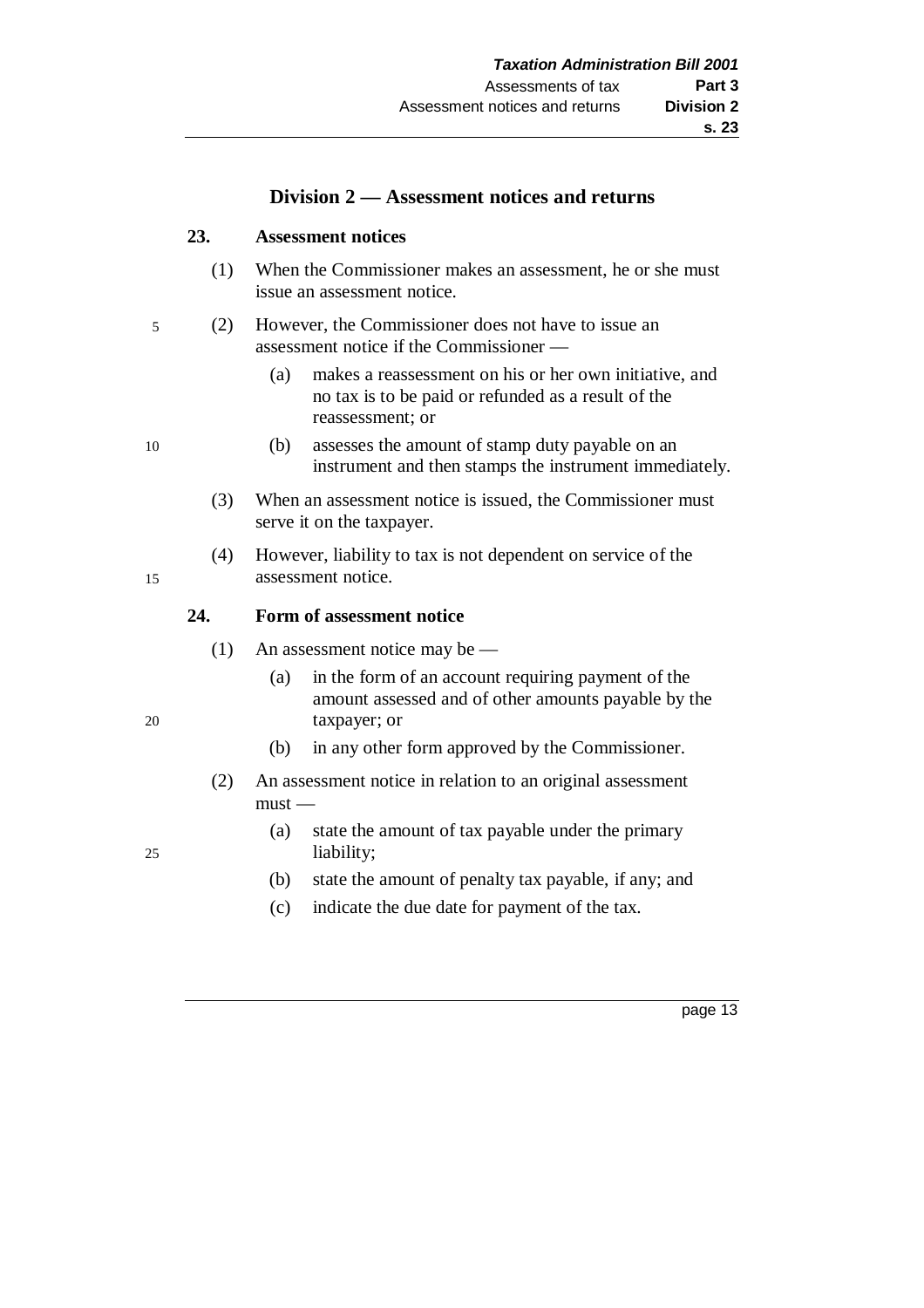- (3) An assessment notice in relation to a reassessment must (a) state whether the amount payable is more or less than the amount assessed under the previous assessment; (b) if an amount of tax has been overpaid — state whether 5 the overpaid amount is to be refunded or credited to the taxpayer; and (c) if the amount of tax has been increased, or an amount of tax remains unpaid — state the due date for payment of the amount or amounts to be paid. 10 (4) For the purposes of subsection  $(3)(c)$ , if the due date for payment of the tax has passed when the assessment notice is issued, the assessment notice must specify the due date for payment of any unpaid tax and any penalty tax payable in relation to the unpaid tax. 15 (5) The date specified in an assessment notice as the due date for payment must be at least 14 days after the date of the assessment notice. (6) More than one assessment of primary tax or penalty tax, or both, may be included in an assessment notice, whether or not the 20 assessments are made in respect of the same matter. **25. Statement of grounds of assessment** (1) An assessment notice may include a statement of the grounds on which the assessment is made. (2) If an assessment notice relating to an assessment of a primary 25 liability does not include a statement of the grounds on which the assessment is made — (a) the taxpayer may request the Commissioner to provide a statement of the grounds; and
- (b) the Commissioner must serve a statement of the grounds 30 on the taxpayer within 30 days after receiving the request.
	- page 14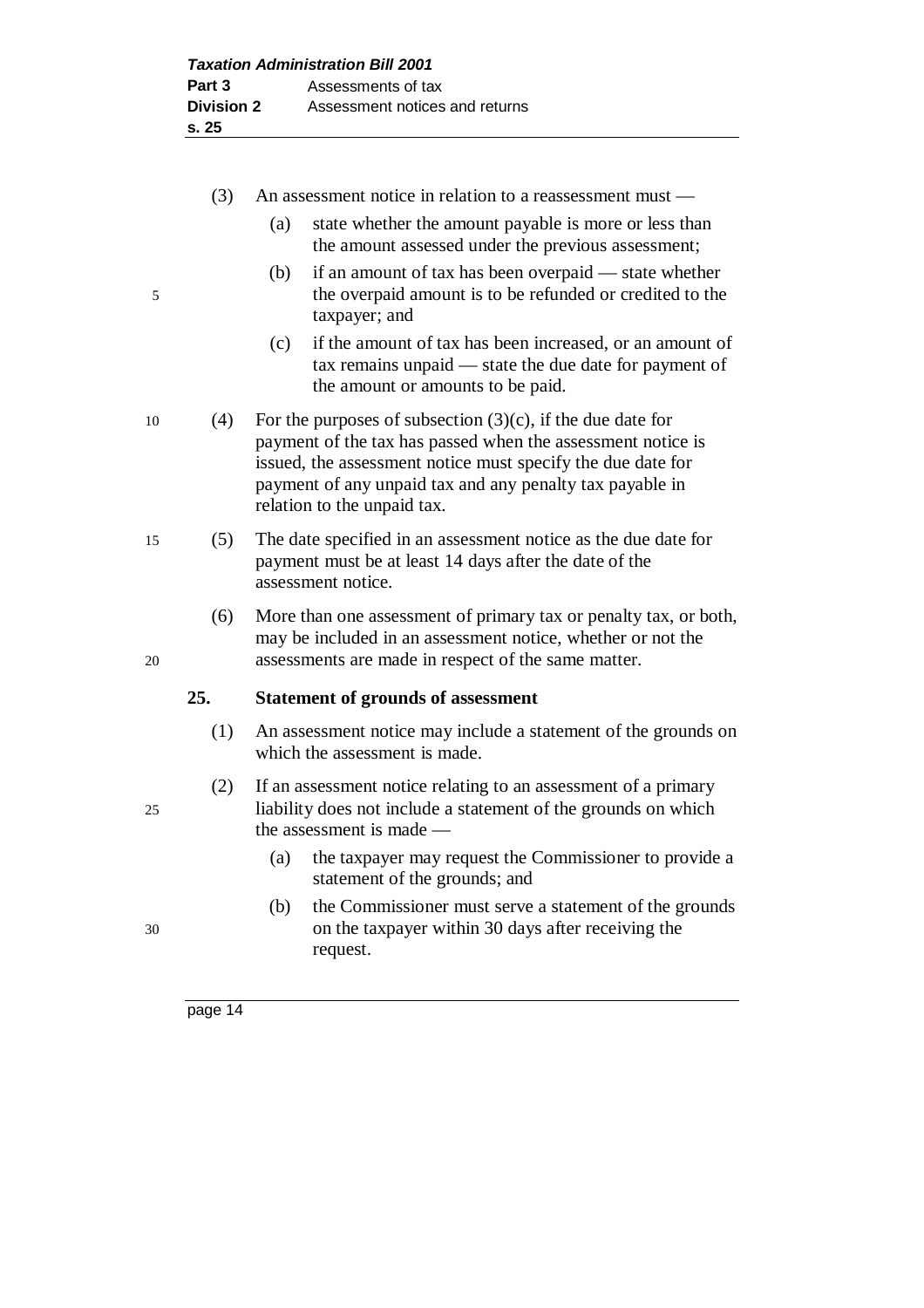(3) If an assessment notice relating to an assessment of penalty tax does not include a statement of the grounds on which the assessment is made, the Commissioner must serve on the taxpayer a separate statement of the grounds.

## 5 **Division 3 — Penalty tax**

#### **26. Penalty tax for contravention of taxation Act**

- (1) A taxpayer is liable to pay penalty tax in the following circumstances —
- (a) where the taxpayer does not prepare a dutiable statement 10 as required by the *Stamp Act 1921*;
	- (b) where the taxpayer does not lodge an instrument in accordance with a taxation Act;
	- (c) where any other contravention of a taxation Act occurs and, as a result, the taxpayer —
- 15 (i) avoids or delays the payment of tax; or
	- (ii) avoids or delays the submission of information required for the assessment of tax;
- (d) where there is a material misstatement or omission in an instrument submitted to the Commissioner by or for the 20 taxpayer under a taxation Act;
	- (e) where the taxpayer fails to provide information required under a taxation Act or (intentionally or unintentionally) provides information that is incorrect, incomplete or misleading;
- 25 (f) where the taxpayer makes an underestimation to avoid, delay or reduce the payment of tax;
	- (g) where the taxpayer fails to pay (or underpays) tax for which the taxpayer is liable.
- (2) If there are reasonable grounds for suspecting that a taxpayer is 30 liable to pay penalty tax, the Commissioner may assess the amount of penalty tax payable by the taxpayer.

- 
-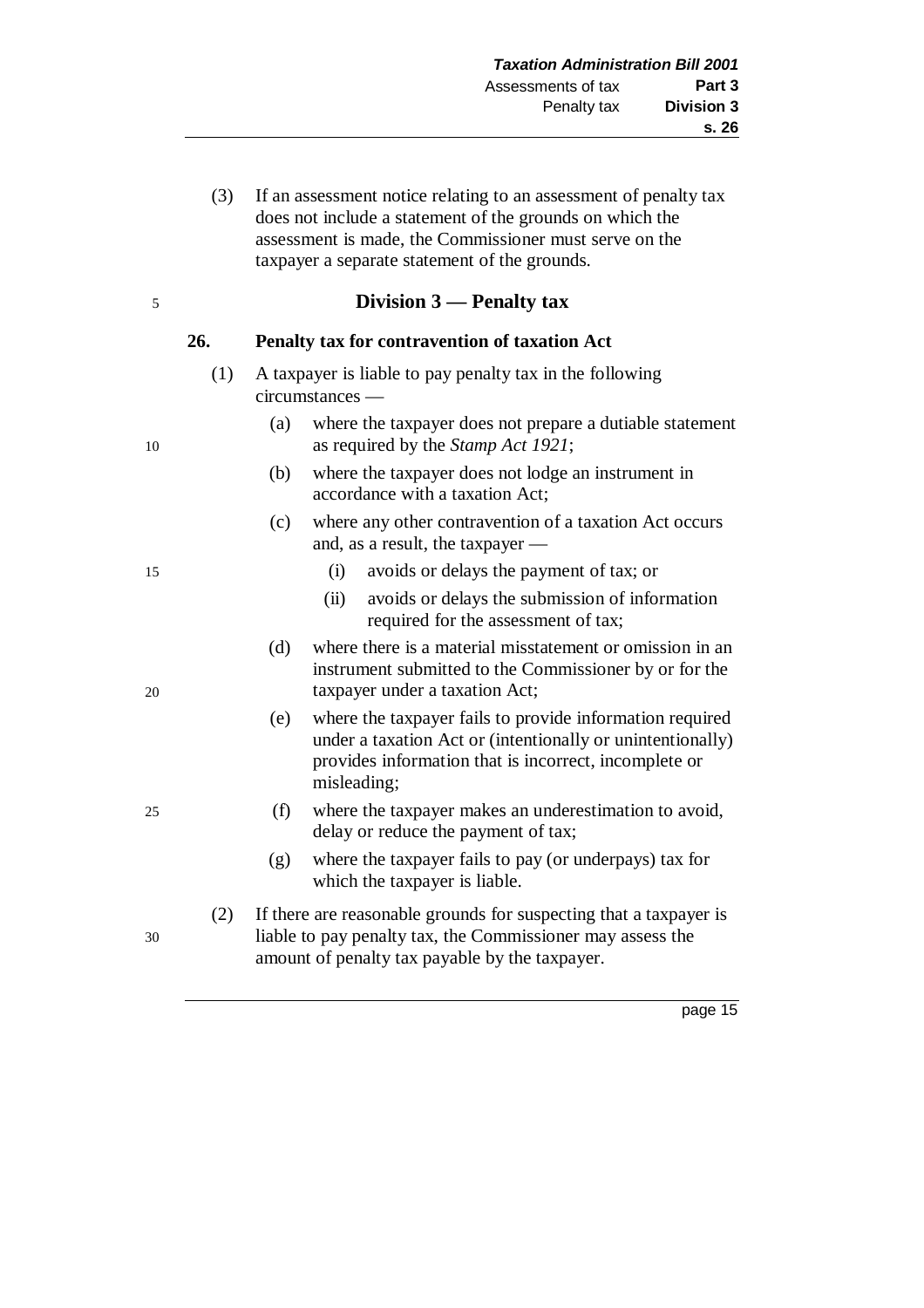- (3) The amount of penalty tax payable is the amount equal to  $-$ 
	- (a) the amount of the taxpayer's primary liability; or
- (b) the amount that the taxpayer would have been liable to pay if the circumstances giving rise to the liability to 5 penalty tax had not occurred,

as the case requires.

## **27. Penalty tax for late payment**

- (1) If tax is not paid by the due date, the taxpayer is liable to pay an amount of penalty tax for late payment equal to 20% of the 10 amount outstanding on the due date.
	- (2) However, penalty tax is not payable for late payment of
		- (a) instalments due under a tax payment arrangement; or
		- (b) an amount payable under section 47(6) as a result of the cancellation of a tax payment arrangement.

## 15 **28. Limitation on amount of penalty tax**

If the total amount of penalty tax assessed as payable by a taxpayer in relation to a primary liability exceeds, or would but for this section exceed, the amount of the primary liability, the amount of penalty tax payable is reduced to the amount equal to 20 the amount of the primary liability.

#### **29. Remission of penalty tax**

- (1) The Commissioner may remit penalty tax wholly or in part.
- (2) Penalty tax may be remitted before or after an assessment of the penalty tax is made.
- 25 (3) If penalty tax is paid and later remitted, the amount remitted is to be refunded or credited against the taxpayer's present or future tax liabilities.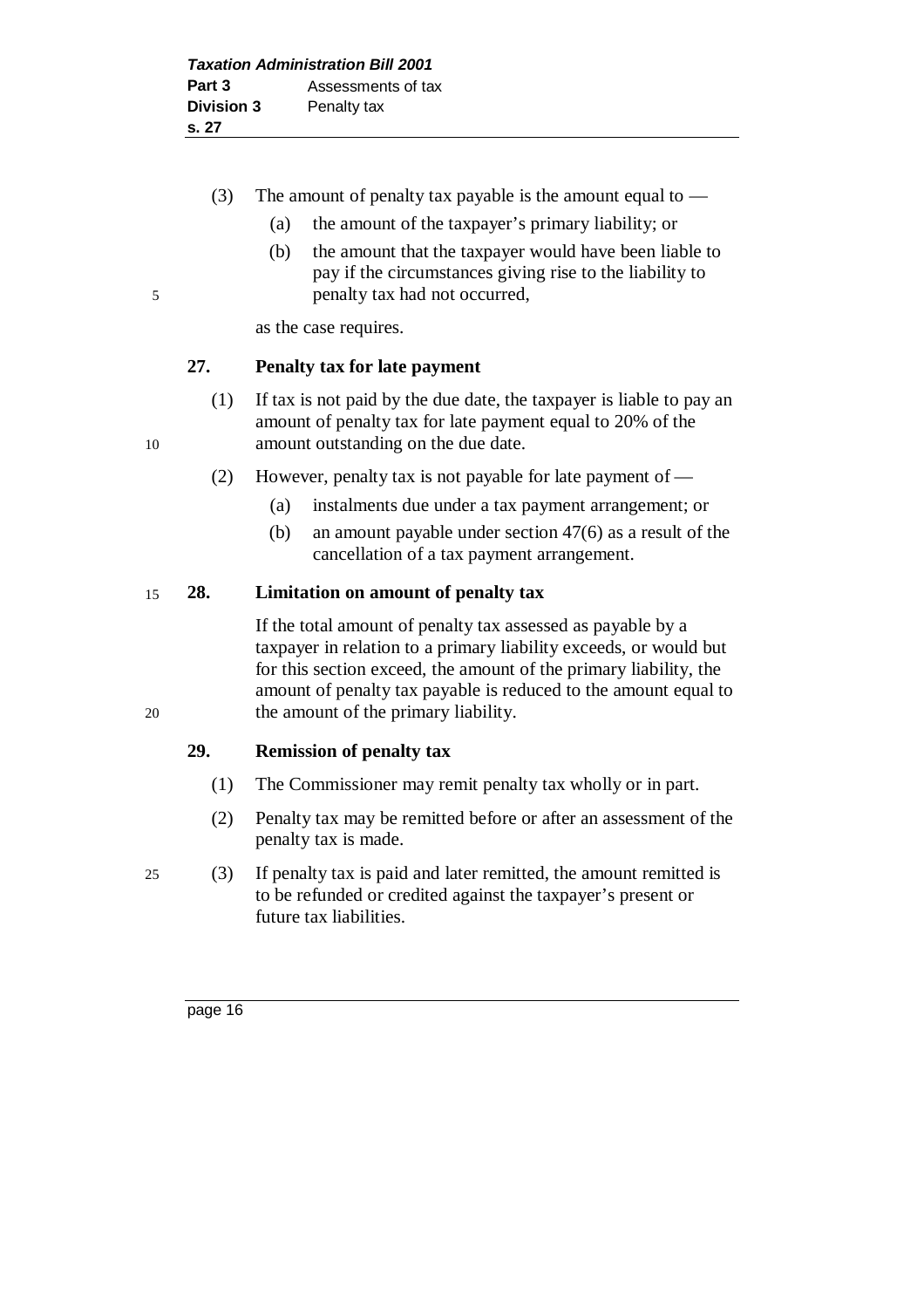## **30. Guidelines for imposing penalty tax**

- (1) The Commissioner may, from time to time, issue guidelines setting out the policy to be followed when deciding whether or not to remit penalty tax under section 29.
- 5 (2) The Commissioner must, at the request of a taxpayer, make a copy of the guidelines available to the taxpayer.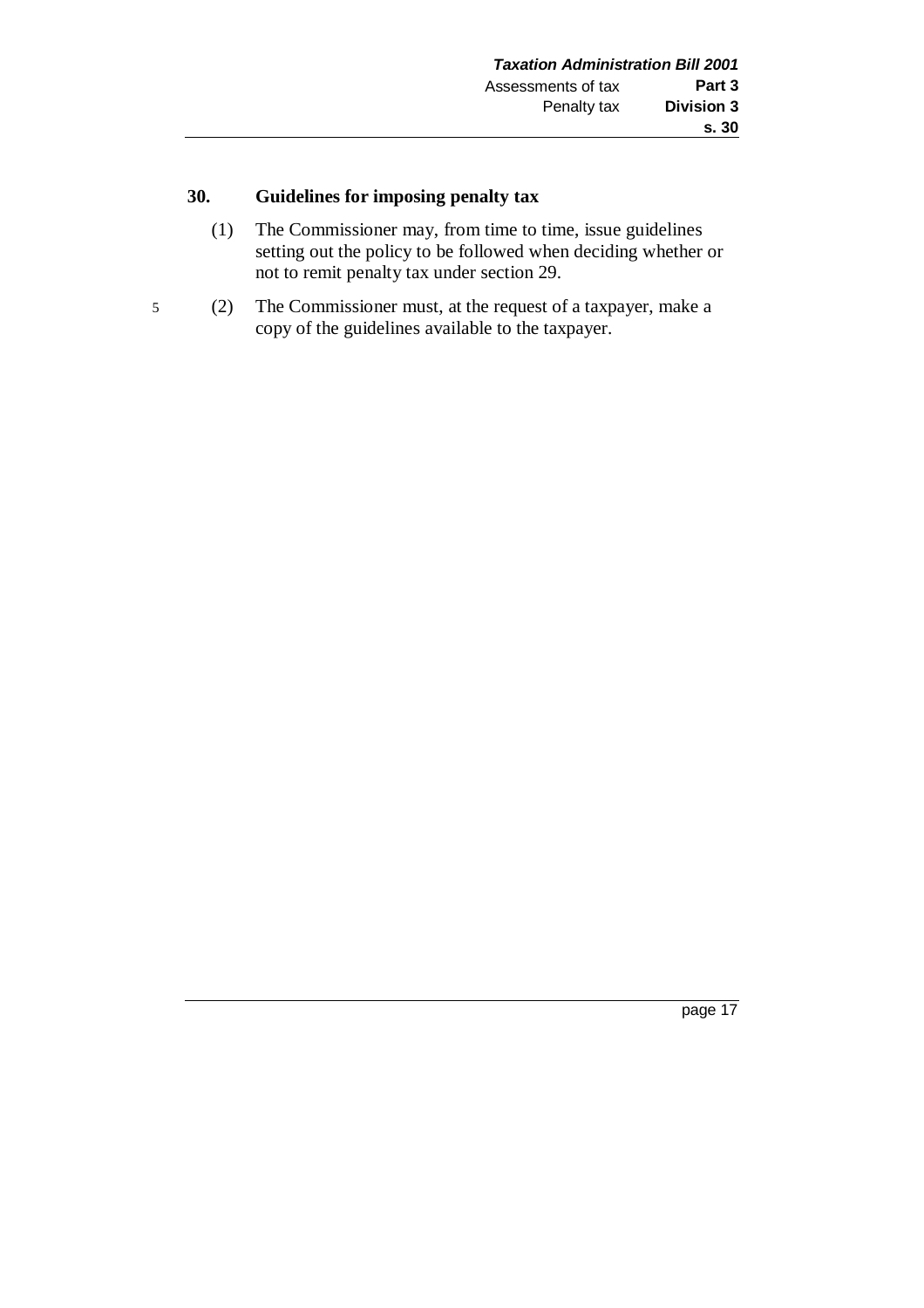# **Part 4 — Objections and appeals**

## **Division 1 — Procedures and restrictions**

#### **31. Procedure for challenging assessments**

- (1) A taxpayer is not entitled to challenge the validity or correctness 5 of an assessment, or of any other decision for which rights of objection and appeal are conferred by this Act, except —
	- (a) in proceedings by way of objection or appeal under this Act; or
- (b) in any other manner specifically provided in a taxation 10 Act.
	- (2) Any other right that the taxpayer might, but for this subsection, have at common law to challenge the validity or correctness of an assessment or other decision is abrogated.

#### **32. Objections to land valuations**

- 
- 15 The validity or correctness of a valuation under the *Valuation of Land Act 1978* may only be challenged in proceedings under Part IV of that Act, and not by way of objection or appeal against an assessment under this Act based on the valuation.

## **33. Continuing obligation to pay assessed tax**

20 An objection, appeal or case stated does not suspend or defer an obligation to pay tax.

## **Division 2 — Objections**

## **34. Right to object**

- (1) A taxpayer may object to —
- 
- 25 (a) an assessment; or
	- (b) another decision under a taxation Act that affects the taxpayer's liability to taxation.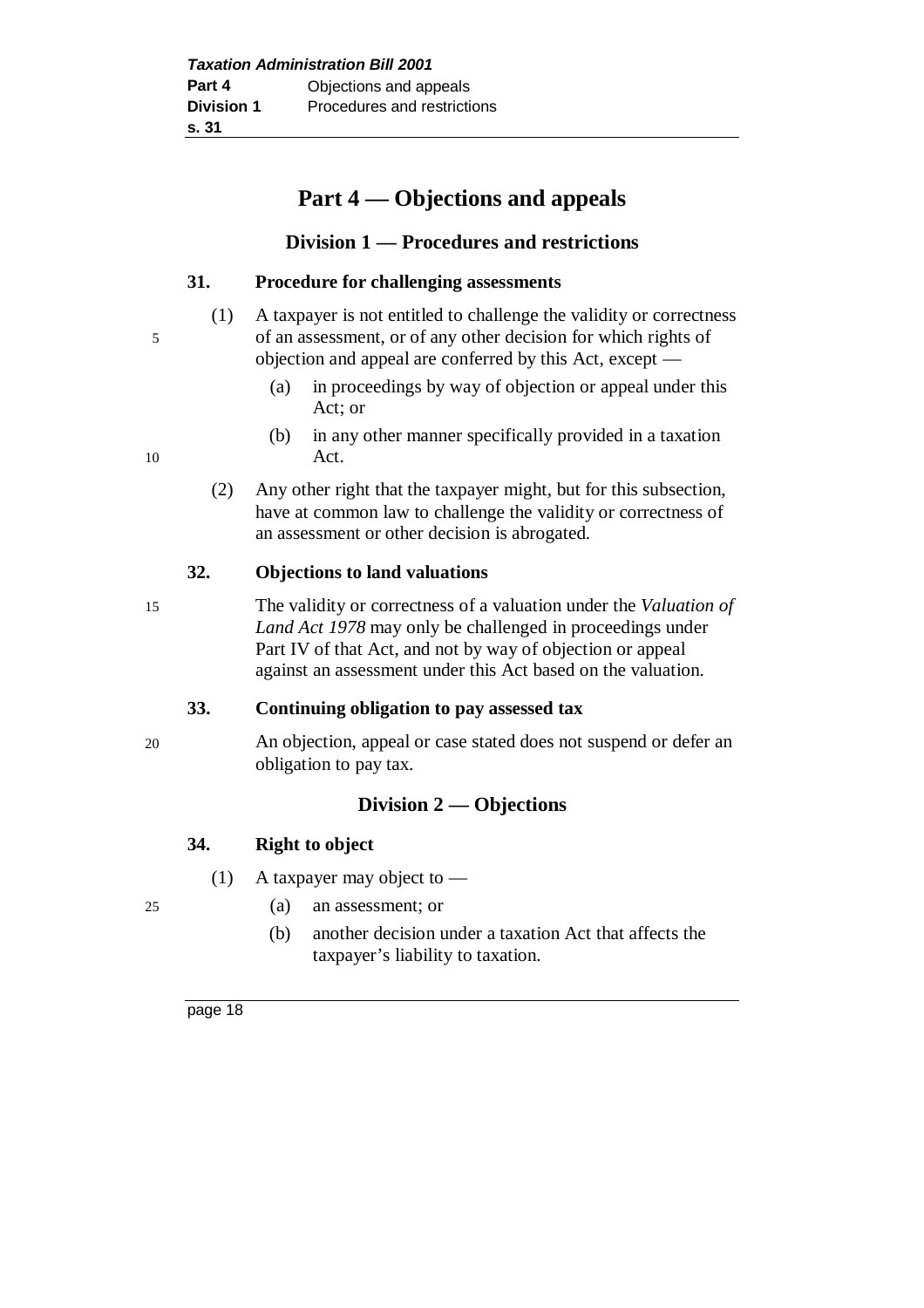- (2) However, an objection cannot be made against
	- (a) the determination of an objection;
	- (b) any reassessment made to give effect to the determination of an objection;
- 5 (c) an assessment of an amount of stamp duty and penalty tax that is assessed under Part IIIC of the *Stamp Act 1921* and specified in a traffic infringement notice issued under section 102 of the *Road Traffic Act 1974*, unless the amount has been paid;
- 
- 10 (d) a non-reviewable decision;
	- (e) a decision in respect of which a taxation Act specifically provides other procedures for objection or appeal.
- (3) If a reassessment is made and the time for lodging an objection to the previous assessment has expired, an objection may only 15 be made against an increase in liability.

#### **35. Form of objection**

An objection must —

- (a) be in writing;
- (b) set out fully and in detail the grounds on which the 20 taxpayer objects to the assessment or decision; and
	- (c) be lodged in accordance with section 106.

#### **36. Time for lodging objection**

- (1) An objection to an official assessment must be lodged within 60 days after —
- 25 (a) the assessment notice is issued; or
	- (b) if the assessment is denoted by stamping in accordance with section  $23(2)(b)$  — the date on which the document was stamped.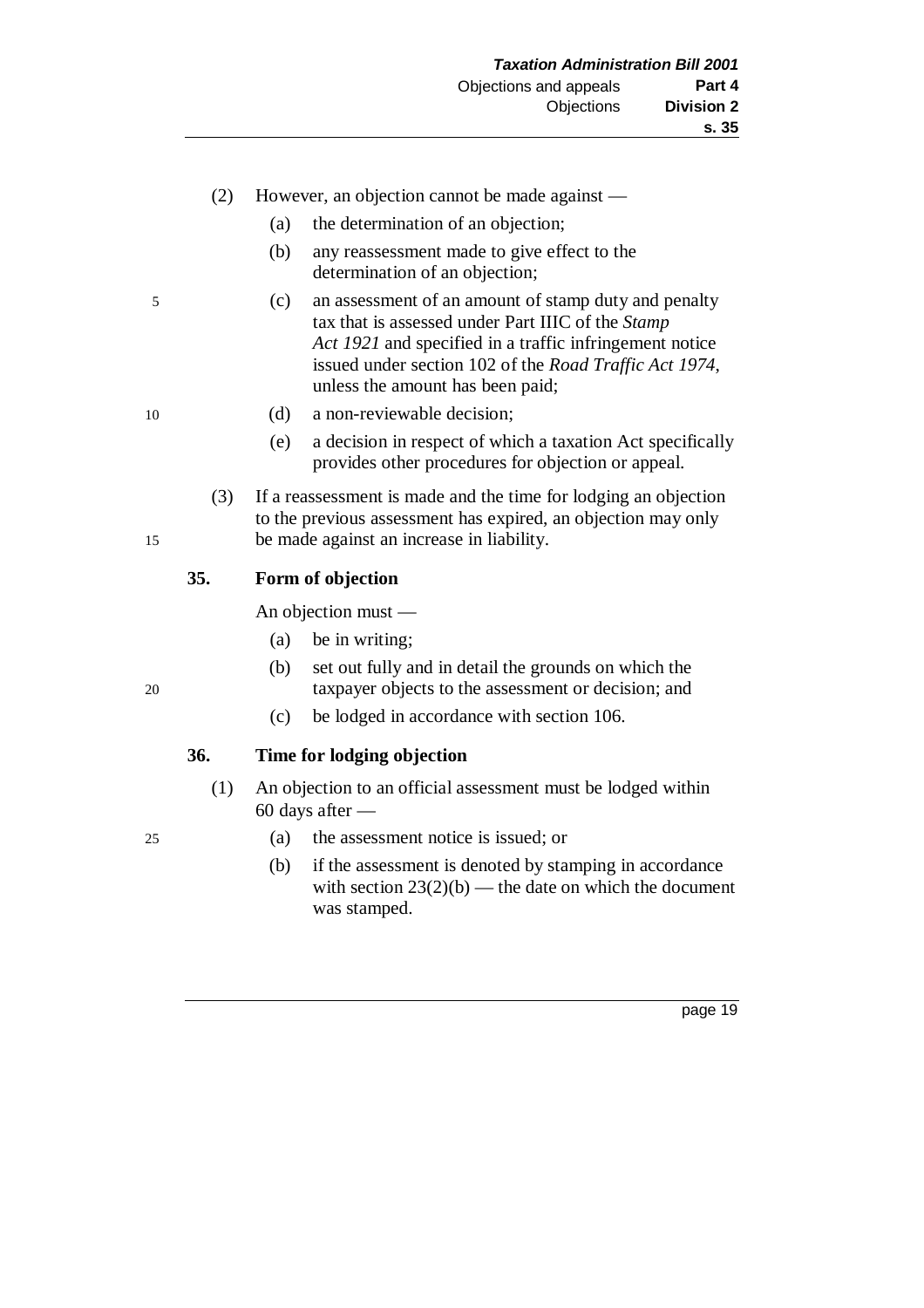- (2) An objection to a self-assessment must be lodged within 60 days after the due date for lodging the return related to the assessment. (3) An objection to another decision must be lodged within 60 days 5 after the day on which the person affected by the decision was notified of the decision. (4) However, the Commissioner may, on application by the taxpayer, extend the time for lodging an objection. (5) An application for an extension of time — 10 (a) must be made within 12 months after the date on which the objection was to have been lodged under subsection  $(1)$ ,  $(2)$  or  $(3)$ , but may be made before or after that date; and (b) must set out in detail the grounds on which the applicant 15 asks for an extension of time. (6) If objection is taken to a decision about self-assessment of tax, the date of the decision is taken to be the date by which the first return affected by the decision is to be lodged by the taxpayer after the taxpayer receives notice of the decision. 20 **37. Consideration of objections** (1) The Commissioner must consider and determine an objection, having regard to — (a) the grounds set out in the objection and any other relevant written material submitted by the taxpayer; and
- 25 (b) any other information obtained by the Commissioner that is relevant to considering the objection, whether the information was obtained before or after the objection was lodged.
- (2) The onus of establishing that an assessment or decision to which 30 an objection relates is invalid or incorrect lies on the taxpayer.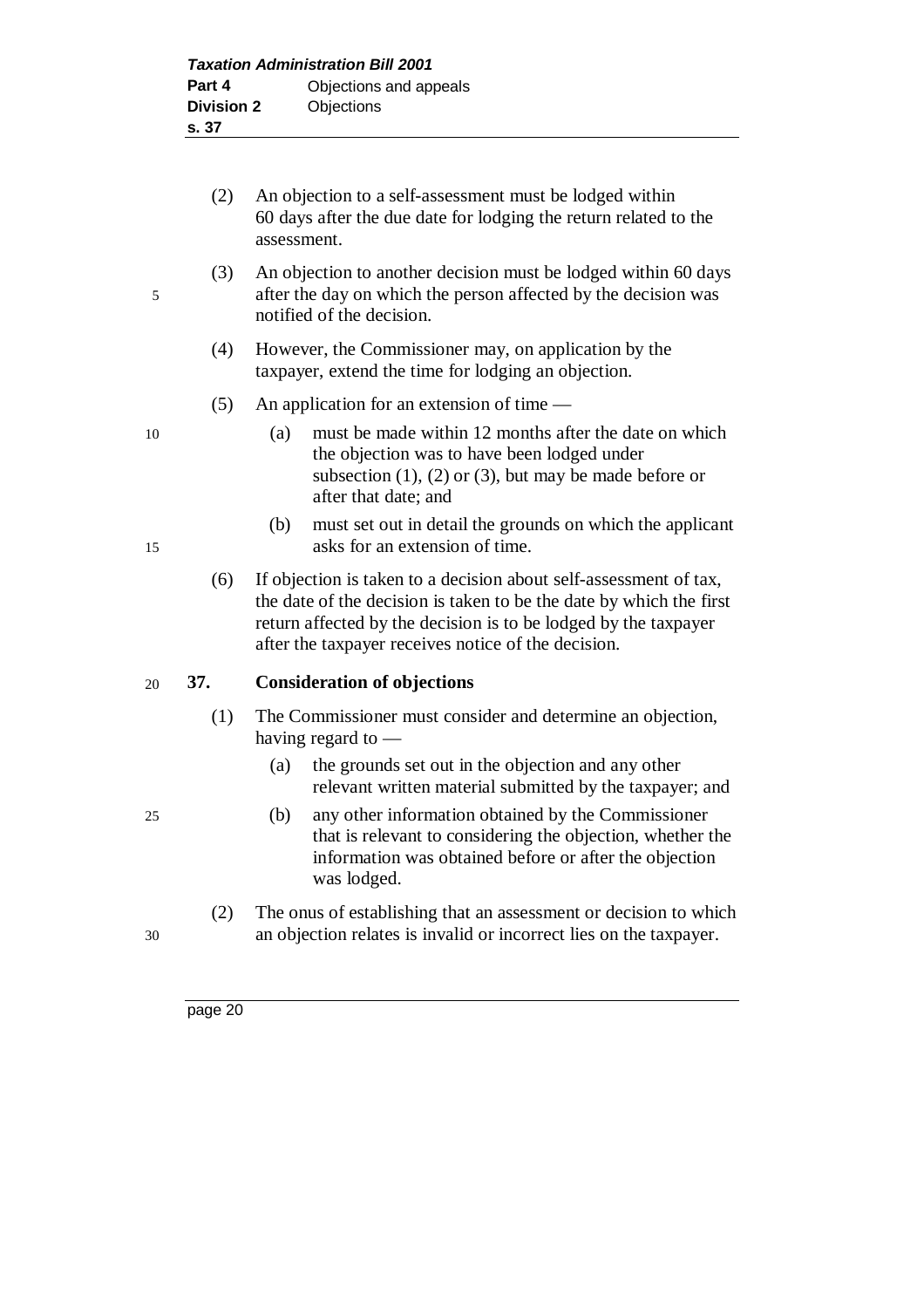- (3) If the objection relates to an assessment that was made under section 19(1) on the basis of suspected liability —
	- (a) it is not necessary for the taxpayer to establish that there were no reasonable grounds for the suspicion; and
- 5 (b) the objection is to be allowed if the taxpayer establishes, on the balance of probabilities, that the taxpayer is not liable to the tax (or penalty tax) assessed.
	- (4) On determining an objection, the Commissioner must serve on the taxpayer a notice setting out —
- 10 (a) the decision on the objection; and
	- (b) if the objection is disallowed in whole or part the reasons for the decision.

#### **38. Time limit for determining objections**

- (1) The Commissioner must determine an objection within the 15 decision period calculated under subsection (2).
- (2) The decision period is the initial period of 90 days beginning on the day the objection is lodged with the Commissioner, plus the number of days equal to the number of days the Commissioner needs (whether the needed days fall during or after the initial 20 90-day period) —
	- (a) to obtain from the taxpayer information that the Commissioner reasonably requires to determine the objection;
- (b) to consider any information provided by the taxpayer 25 after the objection was lodged; or
	- (c) to obtain any advice and assistance from an external agency that the Commissioner reasonably requires to determine the objection.
- (3) The Commissioner must notify the taxpayer, before the end of 30 the initial 90-day period, of any periods by which the decision period has been extended up to the time of notification and, if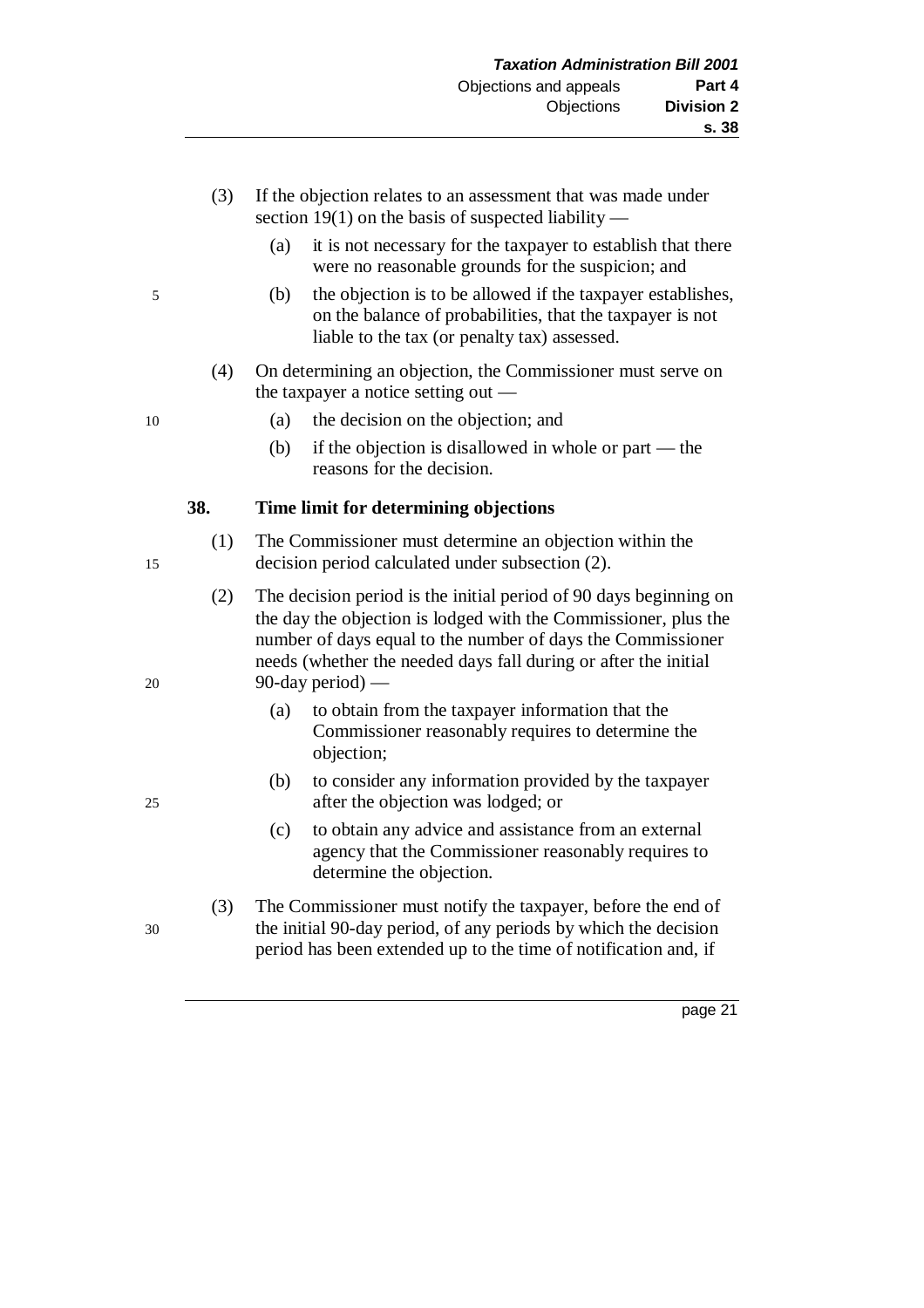further delays extending the decision period occur after the initial notification, must keep the taxpayer reasonably informed about the extent and the reasons for the further delays.

(4) If the Commissioner fails to determine an objection within the 5 decision period, the taxpayer may, by written notice to the Commissioner, require the Commissioner to refer the objection to the Supreme Court.

- (5) On receiving a request under subsection (4), the Commissioner must refer the objection to the Supreme Court by way of appeal 10 as soon as practicable.
	- (6) The Supreme Court may
		- (a) decide the questions raised by the referred objection;
		- (b) make any consequential orders that may be necessary or appropriate in the circumstances of the case; and
- 15 (c) make orders for costs and other incidental matters.
	- (7) Non-compliance with subsection (1) does not invalidate a determination on an objection.

#### **39. Reassessment on determination of objection**

- (1) If an objection is allowed wholly or in part, the Commissioner 20 must make a reassessment accordingly.
	- (2) If, as a result of the reassessment, an amount is to be refunded or credited to the taxpayer, interest at the prescribed rate is payable on the amount from the date of payment to the date of the determination of the objection.

## 25 **Division 3 — Appeals and stated cases**

## **40. Right of appeal**

(1) A person dissatisfied with the Commissioner's decision on an objection or on an application for an extension of time for lodging an objection may appeal against the decision.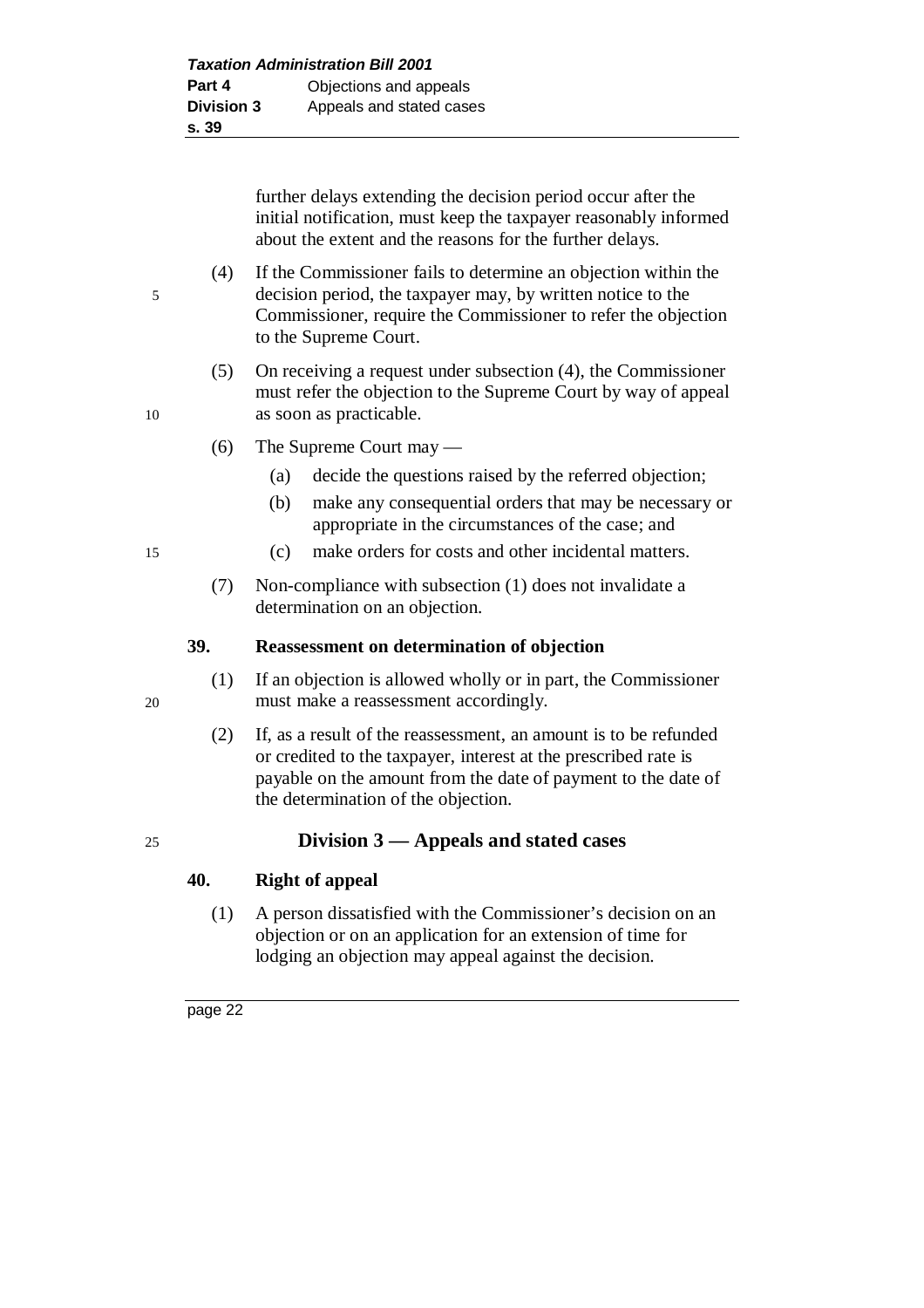(2) However, a taxpayer is not entitled to appeal against the Commissioner's decision on an objection on a ground that was not raised in the objection, unless the court or tribunal to which the appeal lies is satisfied that the taxpayer should be allowed to 5 introduce other grounds of appeal in the interests of justice and gives the taxpayer leave to do so.

## **41. Court or tribunal to which an appeal lies**

- (1) An appeal under section 40(1) against a decision relating to an assessment or decision under the *Land Tax Assessment Act 2001* 10 may be made to the Land Valuation Tribunal, and the Tribunal has jurisdiction to hear and determine the appeal.
	- (2) The Supreme Court has jurisdiction to hear and determine any other appeal under section 40(1).

## **42. Time for appeal**

- 15 (1) An appeal must be commenced within 60 days after notice of the decision to which it relates is served on the taxpayer.
	- (2) However, the court or tribunal to which the appeal lies may, on application by the taxpayer, extend the time for commencing an appeal.
- 20 (3) An application for an extension of time must be made within 12 months after the notice of the decision to which the proposed appeal relates is served on the taxpayer (but subject to that limitation may be made either before or after the end of the initial period of 60 days).

## 25 **43. Appeal hearings**

- (1) On hearing an appeal against a decision, the appellate court or tribunal may do any or all of the following —
- (a) in the case of a decision on an objection to an assessment — confirm the assessment, or direct the 30 Commissioner to make a reassessment in accordance with any directions given by the court or tribunal;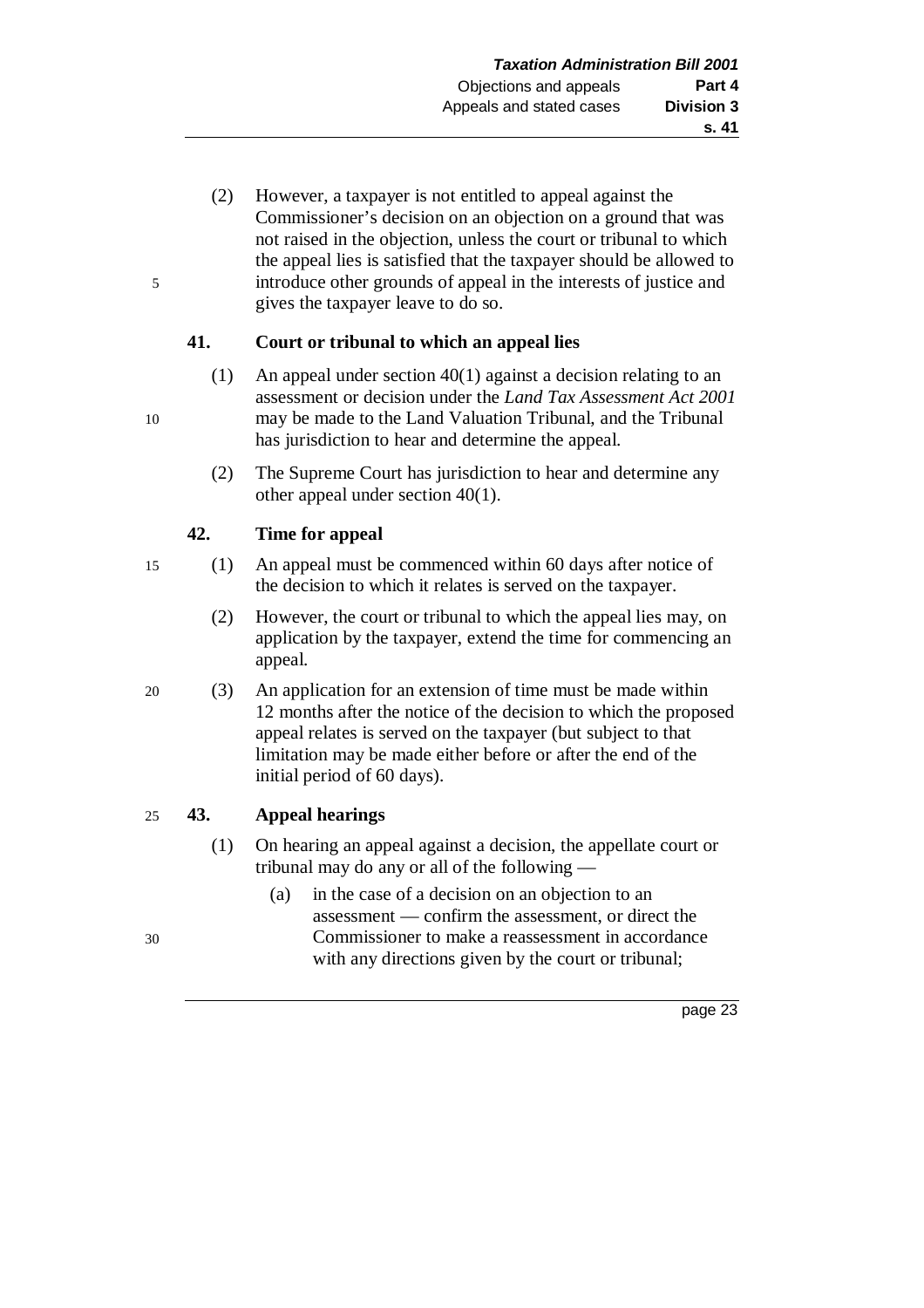|    |     | (b) | in the case of any other decision — confirm, vary or<br>revoke the decision;                                                                                                                                                                                                                                                                             |
|----|-----|-----|----------------------------------------------------------------------------------------------------------------------------------------------------------------------------------------------------------------------------------------------------------------------------------------------------------------------------------------------------------|
| 5  |     | (c) | if the court or tribunal varies or revokes a decision —<br>substitute for the decision any other decision that the<br>Commissioner could have made in the circumstances;                                                                                                                                                                                 |
|    |     | (d) | make consequential and ancillary orders (including<br>orders for costs).                                                                                                                                                                                                                                                                                 |
|    | (2) |     | The onus of establishing that an assessment or decision to which<br>the appeal relates is invalid or incorrect lies on the taxpayer.                                                                                                                                                                                                                     |
| 10 | (3) |     | If the final reassessment of the taxpayer's liability indicates that<br>tax has been overpaid -                                                                                                                                                                                                                                                          |
|    |     | (a) | the taxpayer is entitled to a refund or credit of the<br>overpaid amount; and                                                                                                                                                                                                                                                                            |
| 15 |     | (b) | interest on the overpaid amount, calculated at the<br>prescribed rate from the date on which the tax was paid<br>to the date on which the overpaid amount is refunded or<br>credited to the taxpayer, is payable to the taxpayer.                                                                                                                        |
|    | (4) |     | For the purposes of subsection $(3)$ —                                                                                                                                                                                                                                                                                                                   |
| 20 |     | (a) | the final reassessment of a taxpayer's liability is the last<br>assessment to have been made at the direction of a court<br>or tribunal at the time that the case is discontinued or<br>otherwise finally determined; and                                                                                                                                |
| 25 |     | (b) | a refund or credit of an overpaid amount, and any<br>payment of interest payable on the overpaid amount<br>need not be made until rights of appeal against the<br>decision (including any right that may exist to seek<br>special leave to appeal to the High Court) have been<br>exhausted or have expired, and no further reassessment<br>can be made. |
|    |     |     |                                                                                                                                                                                                                                                                                                                                                          |

30 **44. Cases stated by Commissioner**

(1) The Commissioner may state a case on a question of law arising under a taxation Act and forward the case to the Supreme Court.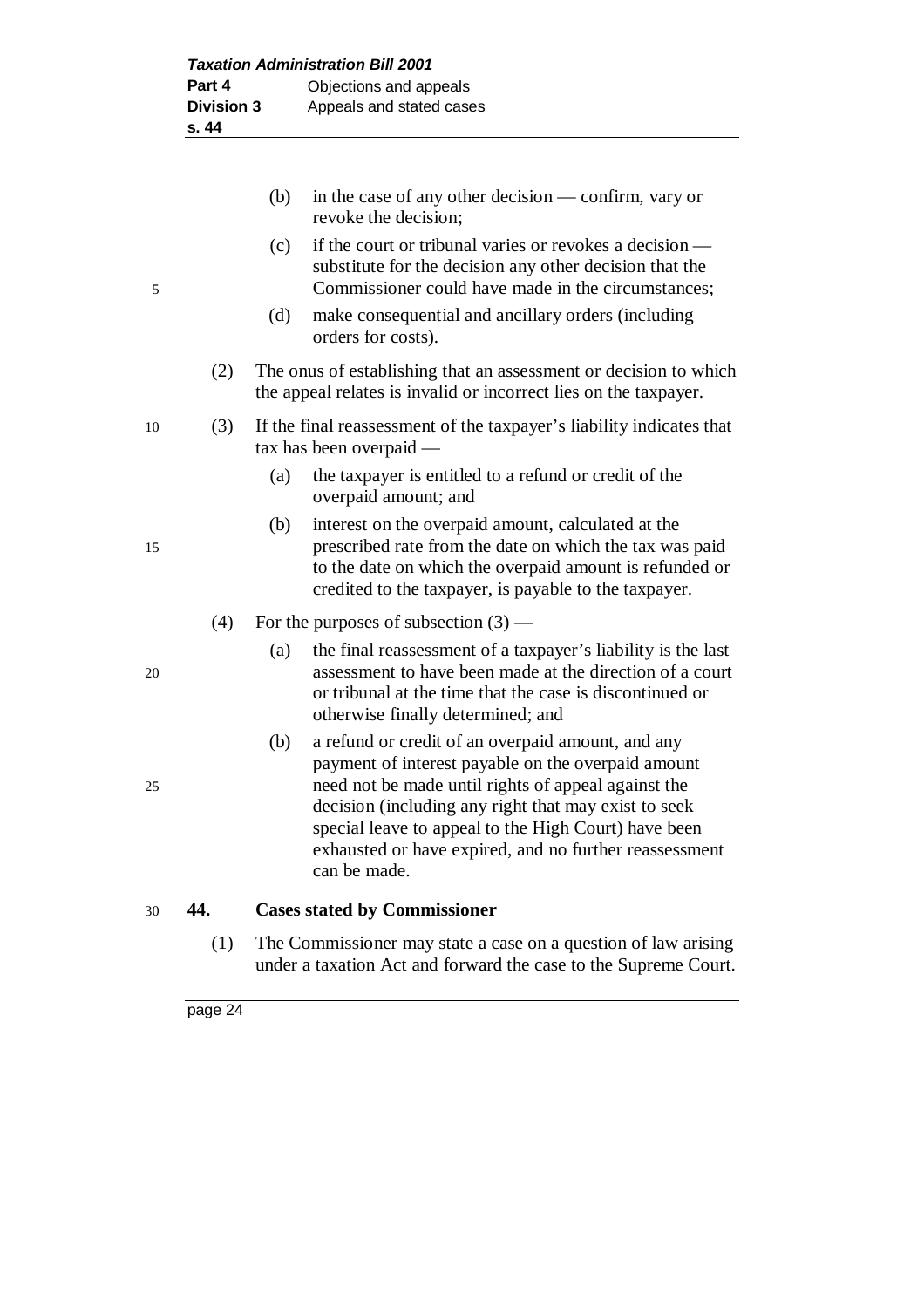- (2) The Supreme Court
	- (a) is to decide the question of law; and
	- (b) may make orders for costs and other incidental matters.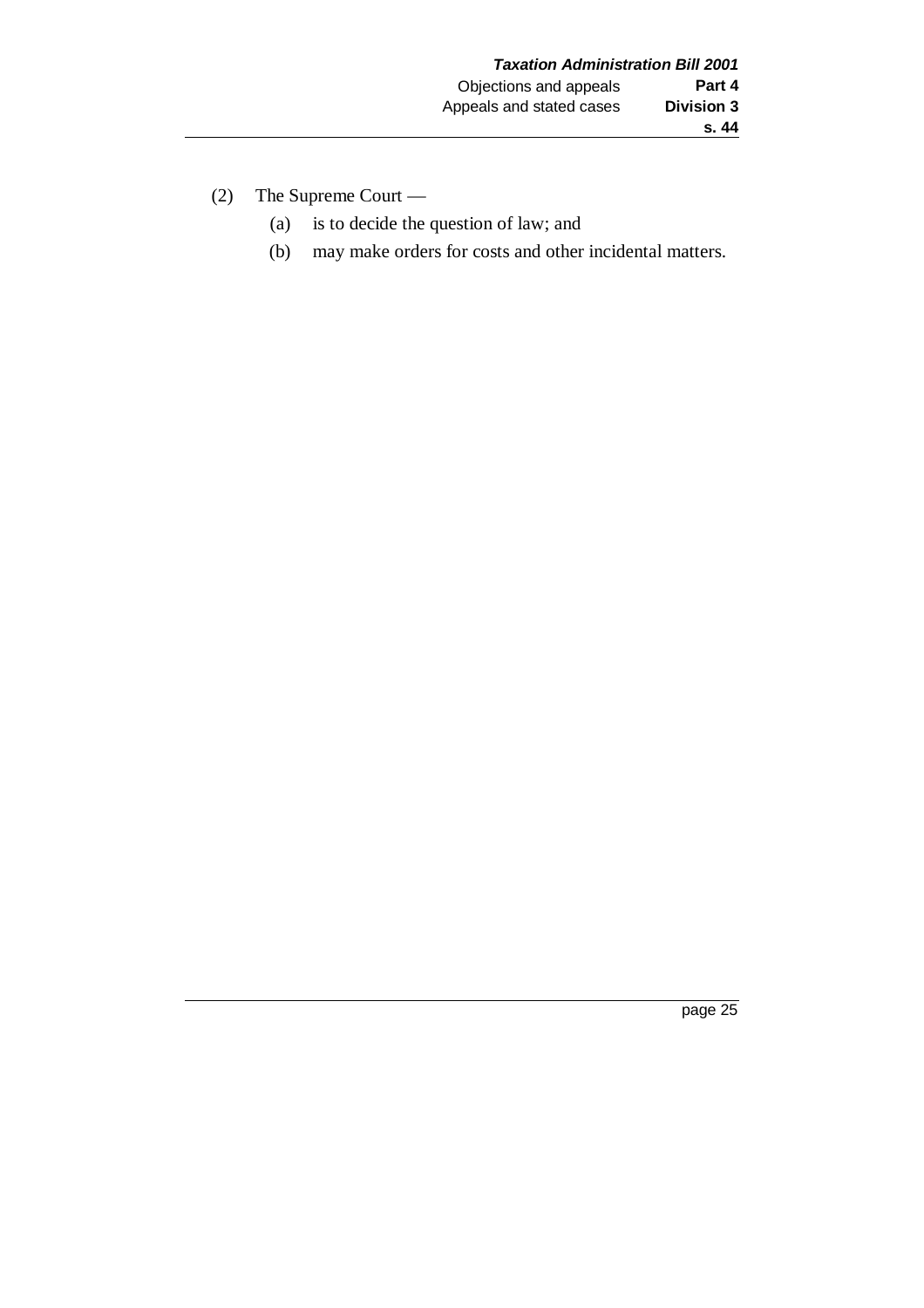# **Part 5 — Payment and refund of tax**

## **Division 1 — Payment**

## **45. When tax is due for payment**

- (1) Subject to this section, tax is due for payment on the date fixed 5 by or worked out in accordance with the relevant taxation Act.
	- (2) If the relevant taxation Act does not make provision for the date of payment, the tax is due for payment on the date specified in the assessment notice.
- (3) If the tax is payable as a result of a reassessment, the tax is due 10 for payment on the date specified in the assessment notice.

## **46. Allocation of payment**

When the Commissioner receives a payment from a taxpayer, the payment is to be allocated as follows —

- (a) if it is clear from the circumstances in which the 15 payment is made how the payment is to be allocated the payment is to be allocated accordingly; and
	- (b) in any other case the payment is to be allocated to the taxpayer's tax liabilities as decided by the Commissioner.

## 20 **47. Arrangements for instalments and extensions of time**

- (1) The Commissioner may approve an arrangement (with or without amendment) —
	- (a) extending the time for paying tax; or
- (b) providing for the payment of tax in specified 25 instalments.
	- (2) An application for approval of a proposed tax payment arrangement must set out the reasons that the taxpayer wants more time to pay the tax.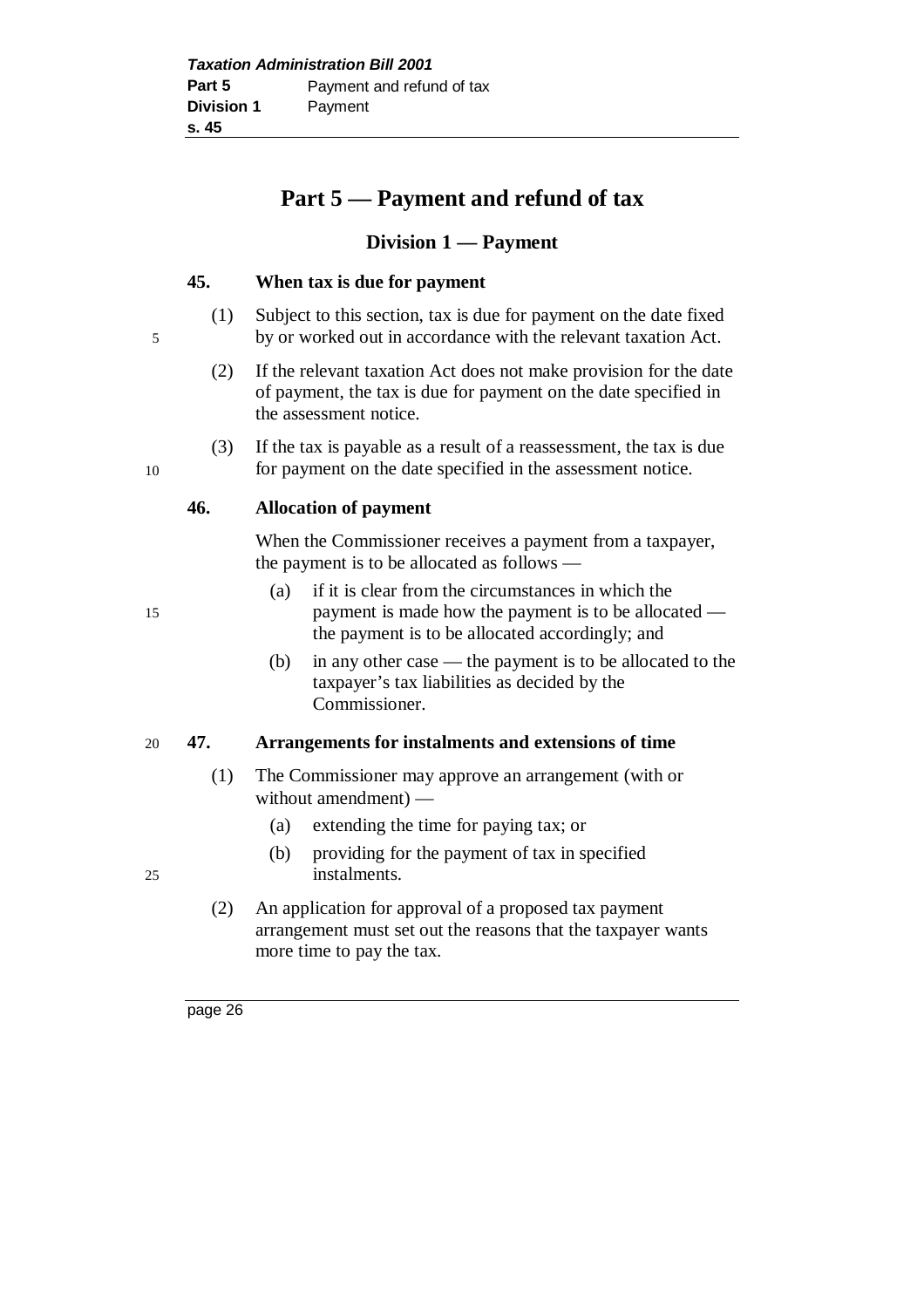| (3)<br>A tax payment arrangement may include —<br>conditions agreed with the taxpayer providing for the<br>(a)<br>payment (and allowing for the remission) of interest at<br>the prescribed rate or at some other rate fixed by or<br>under the arrangement with the agreement of the<br>5<br>taxpayer; and<br>(b)<br>any other conditions the Commissioner considers<br>appropriate.<br>(4)<br>payment arrangement —<br>10<br>by agreement with the taxpayer; or<br>(a)<br>(b)<br>as provided in the conditions of the arrangement.<br>(5)<br>payment arrangement if —<br>a payment is not made in accordance with the<br>(a)<br>15<br>arrangement; or<br>the taxpayer does not comply with any other condition<br>(b)<br>of the arrangement.<br>(6)<br>tax outstanding under the arrangement (together with interest)<br>20<br>original due date for payment of the tax to which the<br>arrangement relates (whichever is the later).<br>Despite cancellation of a tax payment arrangement, interest<br>(7)<br>25<br>the arrangement formerly applied is paid.<br>A decision of the Commissioner under this section in<br>(8)<br>payment of tax in instalments is non-reviewable.<br>30 |  |                                                                                                                                        |
|-------------------------------------------------------------------------------------------------------------------------------------------------------------------------------------------------------------------------------------------------------------------------------------------------------------------------------------------------------------------------------------------------------------------------------------------------------------------------------------------------------------------------------------------------------------------------------------------------------------------------------------------------------------------------------------------------------------------------------------------------------------------------------------------------------------------------------------------------------------------------------------------------------------------------------------------------------------------------------------------------------------------------------------------------------------------------------------------------------------------------------------------------------------------------------------------|--|----------------------------------------------------------------------------------------------------------------------------------------|
|                                                                                                                                                                                                                                                                                                                                                                                                                                                                                                                                                                                                                                                                                                                                                                                                                                                                                                                                                                                                                                                                                                                                                                                           |  |                                                                                                                                        |
|                                                                                                                                                                                                                                                                                                                                                                                                                                                                                                                                                                                                                                                                                                                                                                                                                                                                                                                                                                                                                                                                                                                                                                                           |  |                                                                                                                                        |
|                                                                                                                                                                                                                                                                                                                                                                                                                                                                                                                                                                                                                                                                                                                                                                                                                                                                                                                                                                                                                                                                                                                                                                                           |  | The Commissioner may, by notice to the taxpayer, amend a tax                                                                           |
|                                                                                                                                                                                                                                                                                                                                                                                                                                                                                                                                                                                                                                                                                                                                                                                                                                                                                                                                                                                                                                                                                                                                                                                           |  |                                                                                                                                        |
|                                                                                                                                                                                                                                                                                                                                                                                                                                                                                                                                                                                                                                                                                                                                                                                                                                                                                                                                                                                                                                                                                                                                                                                           |  |                                                                                                                                        |
|                                                                                                                                                                                                                                                                                                                                                                                                                                                                                                                                                                                                                                                                                                                                                                                                                                                                                                                                                                                                                                                                                                                                                                                           |  | The Commissioner may, by notice to the taxpayer, cancel a tax                                                                          |
|                                                                                                                                                                                                                                                                                                                                                                                                                                                                                                                                                                                                                                                                                                                                                                                                                                                                                                                                                                                                                                                                                                                                                                                           |  |                                                                                                                                        |
|                                                                                                                                                                                                                                                                                                                                                                                                                                                                                                                                                                                                                                                                                                                                                                                                                                                                                                                                                                                                                                                                                                                                                                                           |  |                                                                                                                                        |
|                                                                                                                                                                                                                                                                                                                                                                                                                                                                                                                                                                                                                                                                                                                                                                                                                                                                                                                                                                                                                                                                                                                                                                                           |  | On cancellation of a tax payment arrangement, the whole of the<br>becomes due and payable as from the date of cancellation or the      |
|                                                                                                                                                                                                                                                                                                                                                                                                                                                                                                                                                                                                                                                                                                                                                                                                                                                                                                                                                                                                                                                                                                                                                                                           |  | continues to accrue at the prescribed rate (or the other rate fixed<br>by or under the arrangement) until the outstanding tax to which |
|                                                                                                                                                                                                                                                                                                                                                                                                                                                                                                                                                                                                                                                                                                                                                                                                                                                                                                                                                                                                                                                                                                                                                                                           |  | connection with extending time for payment of tax or approving                                                                         |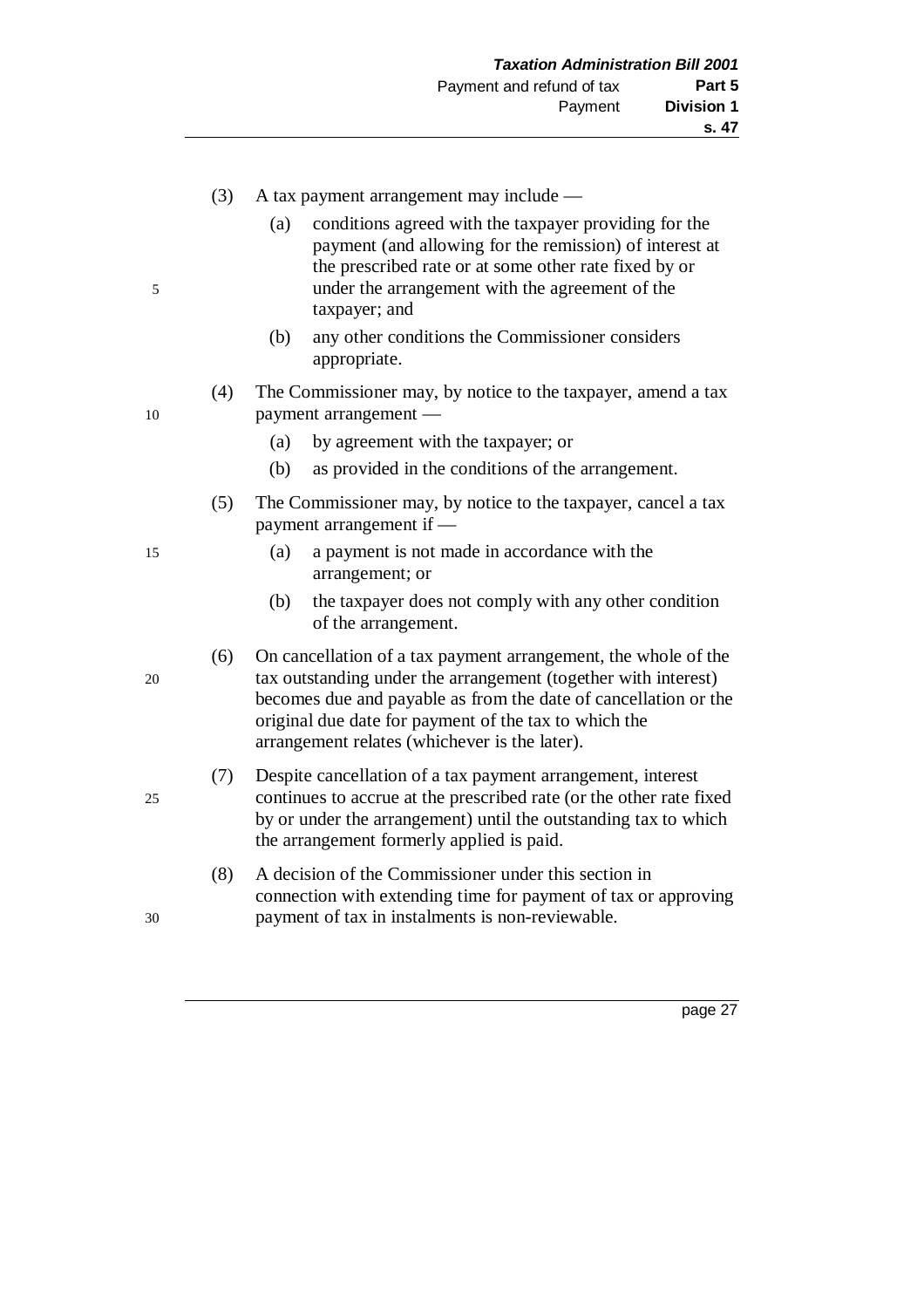|                          | 48. | No action to compel approval of tax payment arrangement                                                                                                          |
|--------------------------|-----|------------------------------------------------------------------------------------------------------------------------------------------------------------------|
|                          |     | No action can be brought in a court to compel the<br>Commissioner to approve a tax payment arrangement.                                                          |
|                          |     | Division $2$ — Special tax return arrangements                                                                                                                   |
| $\overline{\phantom{0}}$ | 49. | Approval of special tax return arrangements                                                                                                                      |
|                          | (1) | The Commissioner may make a special tax return arrangement<br>with a taxpayer or another person in relation to a taxpayer's<br>obligations under a taxation Act. |
| 10                       | (2) | Without limiting subsection $(1)$ , a special tax return<br>arrangement may be made with $-$                                                                     |
|                          |     | a particular taxpayer in relation to the taxpayer's<br>(a)<br>obligations under a taxation Act;                                                                  |
| 15                       |     | a particular taxpayer in relation to obligations the<br>(b)<br>taxpayer has jointly with other taxpayers under a<br>taxation Act; or                             |
|                          |     | an agent in relation to obligations of taxpayers for whor<br>(c)                                                                                                 |

- (c) an agent in relation to obligations of taxpayers for whom the agent is authorised to act.
- (3) A special tax return arrangement is to be made
	- (a) in writing; and
- 20 (b) on terms agreed between the Commissioner and the responsible party.

## **50. Content of special tax return arrangement**

- (1) A special tax return arrangement —
- (a) may require the lodging of returns, and the self 25 assessment and payment of tax, in accordance with the arrangement;
	- (b) may require compliance with any other obligations imposed under the conditions of the arrangement;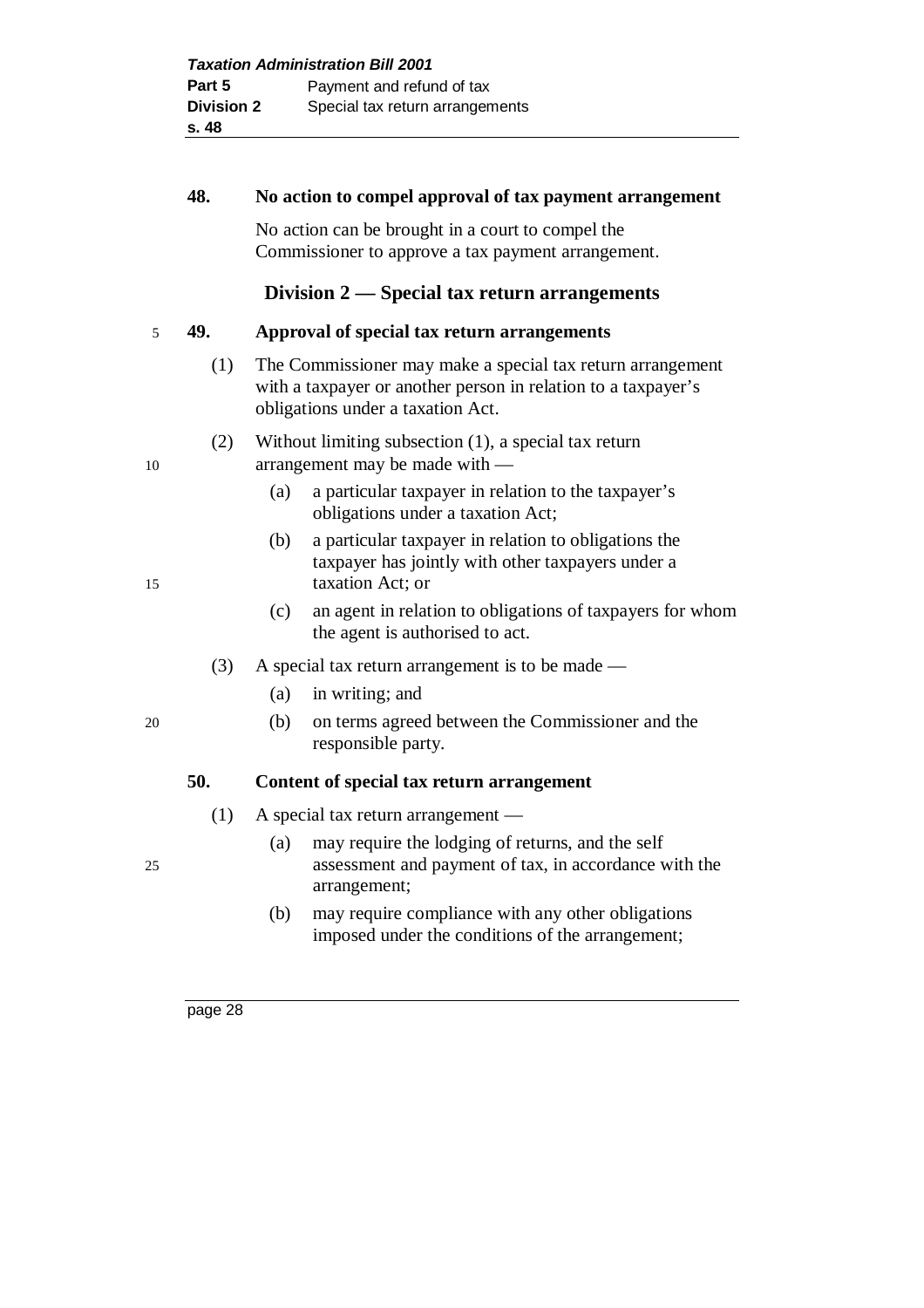- (c) may exempt the taxpayer or taxpayers covered by the arrangement from compliance with specified administrative requirements of a taxation Act;
- (d) may provide for the stamping or endorsement of 5 instruments with the amount of tax paid under the special arrangement, or to denote that tax is not payable in respect of the instrument; and
	- (e) may require the responsible party to keep specified records.
- 10 (2) If an instrument that the responsible party is required to include in a tax return would be of no effect until registered under an enactment, then it is a condition of the arrangement that the responsible party is to include the instrument in a return before the instrument is lodged for registration.
- 15 (3) If a condition of a special tax return arrangement is contravened, the responsible party commits an offence. Penalty: \$20 000.
- (4) A special tax return arrangement does not transfer the taxpayer's tax liability from the taxpayer to the responsible 20 party.

## **51. Instruments stamped or endorsed under a special tax return arrangement**

- (1) An instrument stamped or endorsed in accordance with a special tax return arrangement is taken to have been stamped.
- 25 (2) A person who stamps or endorses an instrument so as to suggest or imply that the instrument has been properly stamped or endorsed under a special tax return arrangement commits an offence unless the instrument is properly stamped or endorsed in accordance with the conditions of the special arrangement.
- 30 Penalty: \$20 000.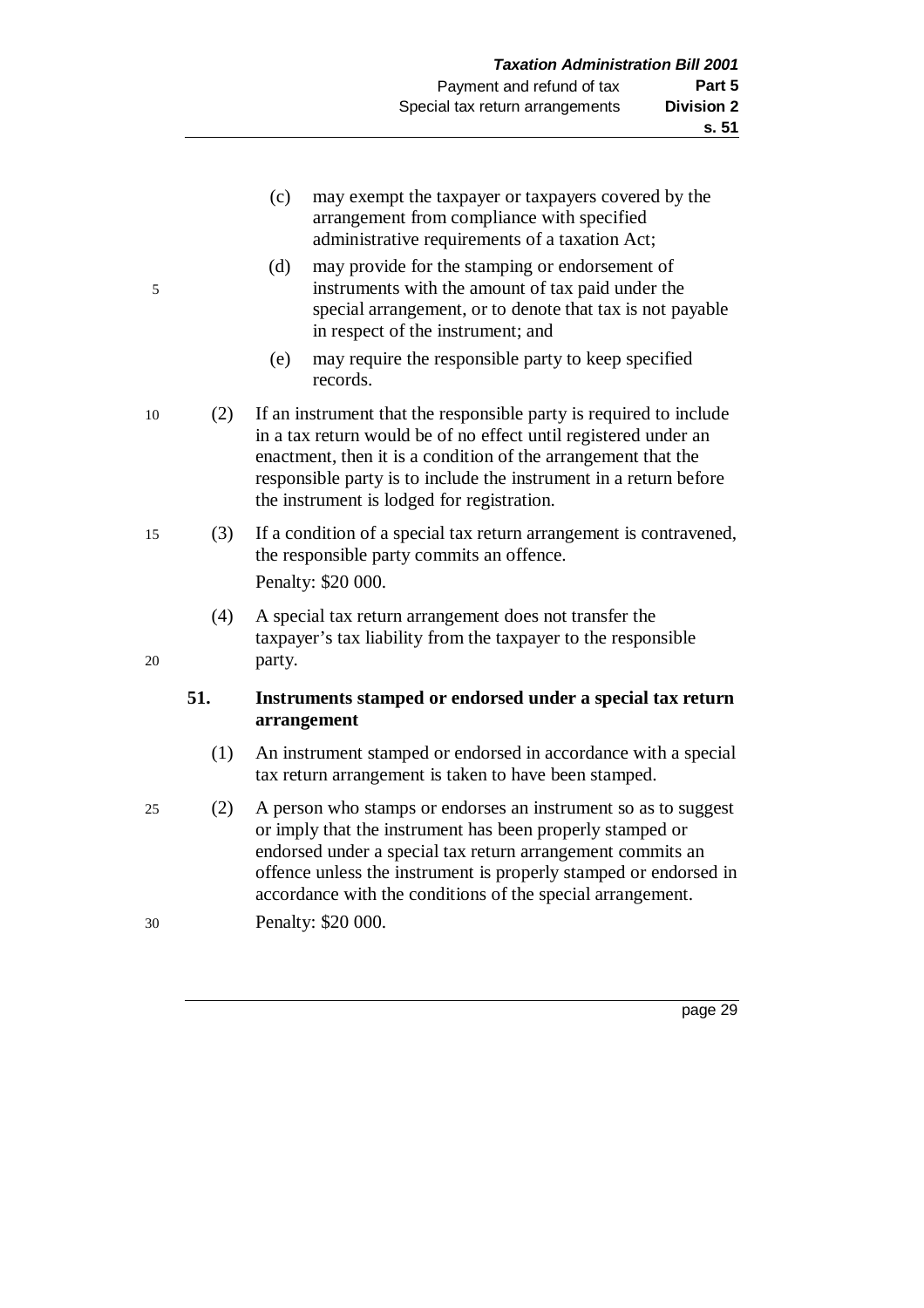## **52. Lodging returns under special tax return arrangement**

- (1) A return lodged under a special tax return arrangement must
	- (a) be in a form approved by the Commissioner;
	- (b) contain the information required by the form; and
- 5 (c) contain any other information required by the Commissioner that is relevant to assessing the tax payable for the matters covered by the return.
- (2) A return must be lodged within 15 days after the end of the return period, unless the special tax return arrangement or a later 10 agreement between the Commissioner and the responsible party provides otherwise.
	- (3) The return period for a special tax return arrangement is a month, unless the arrangement or a later agreement between the Commissioner and the responsible party provides otherwise.
- 15 (4) A responsible party who is required to lodge a return under a special tax return arrangement must lodge the return in accordance with this section and with the arrangement. Penalty: \$5 000.

#### **53. Amendment or cancellation of arrangement**

- 20 (1) The Commissioner may, by agreement with the responsible party, amend the conditions of a special tax return arrangement.
	- (2) The Commissioner may, by notice served on the responsible party, cancel a special tax return arrangement.

## **Division 3 — Refunds of tax**

## 25 **54. Power to make refund**

- (1) The Commissioner must refund tax to a taxpayer if
	- (a) as a result of a reassessment, it appears that an overpayment of tax has been made;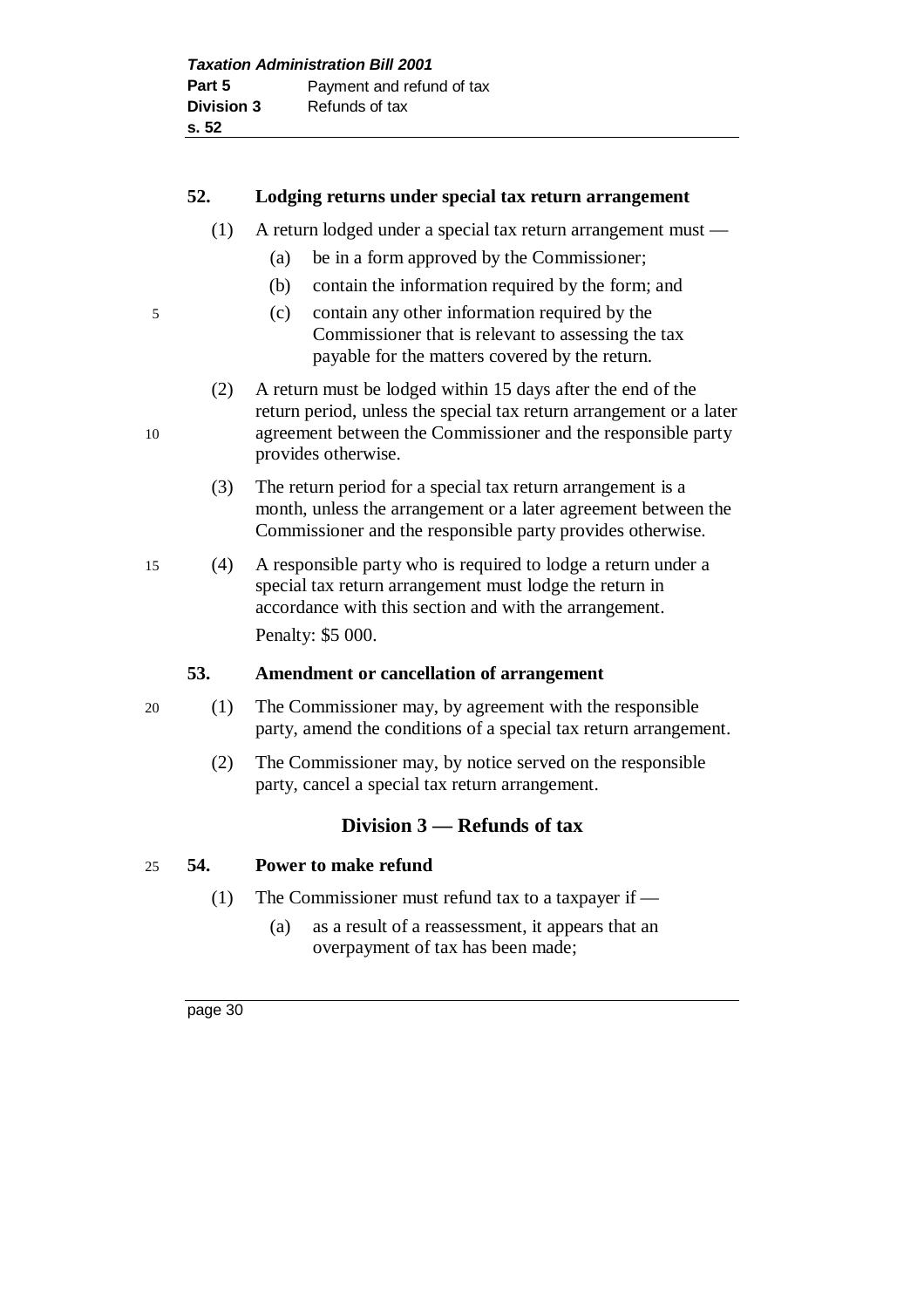(b) the Commissioner is satisfied on an application for a refund under this section that an overpayment of tax has been made; or (c) in the circumstances of a particular case, the 5 Commissioner is required by a taxation Act to make a refund of tax. (2) However, instead of repaying the amount to be refunded, the Commissioner may credit the amount of the refund against the taxpayer's existing and future tax liabilities (but the 10 Commissioner must not credit an amount of \$50 or more against future liabilities if the taxpayer requests repayment). (3) An application for a refund may only be made — (a) on a ground on which refunds are authorised or required by a taxation Act; or 15 (b) on the ground that the amount paid by the taxpayer exceeds the amount of tax payable in accordance with the relevant assessment. (4) An application for a refund under this section must be made — (a) within a period fixed by a taxation Act for making the 20 application; or (b) if no period is fixed by a taxation Act — within 5 years of the date when the overpayment was made.

#### **55. Refund to be passed on in certain cases**

- (1) This section applies to payment of any of the following taxes —
- 25 (a) pay-roll tax;
	- (b) duty payable under Part IIIF or Part IVB of the *Stamp Act 1921*;
	- (c) debits tax.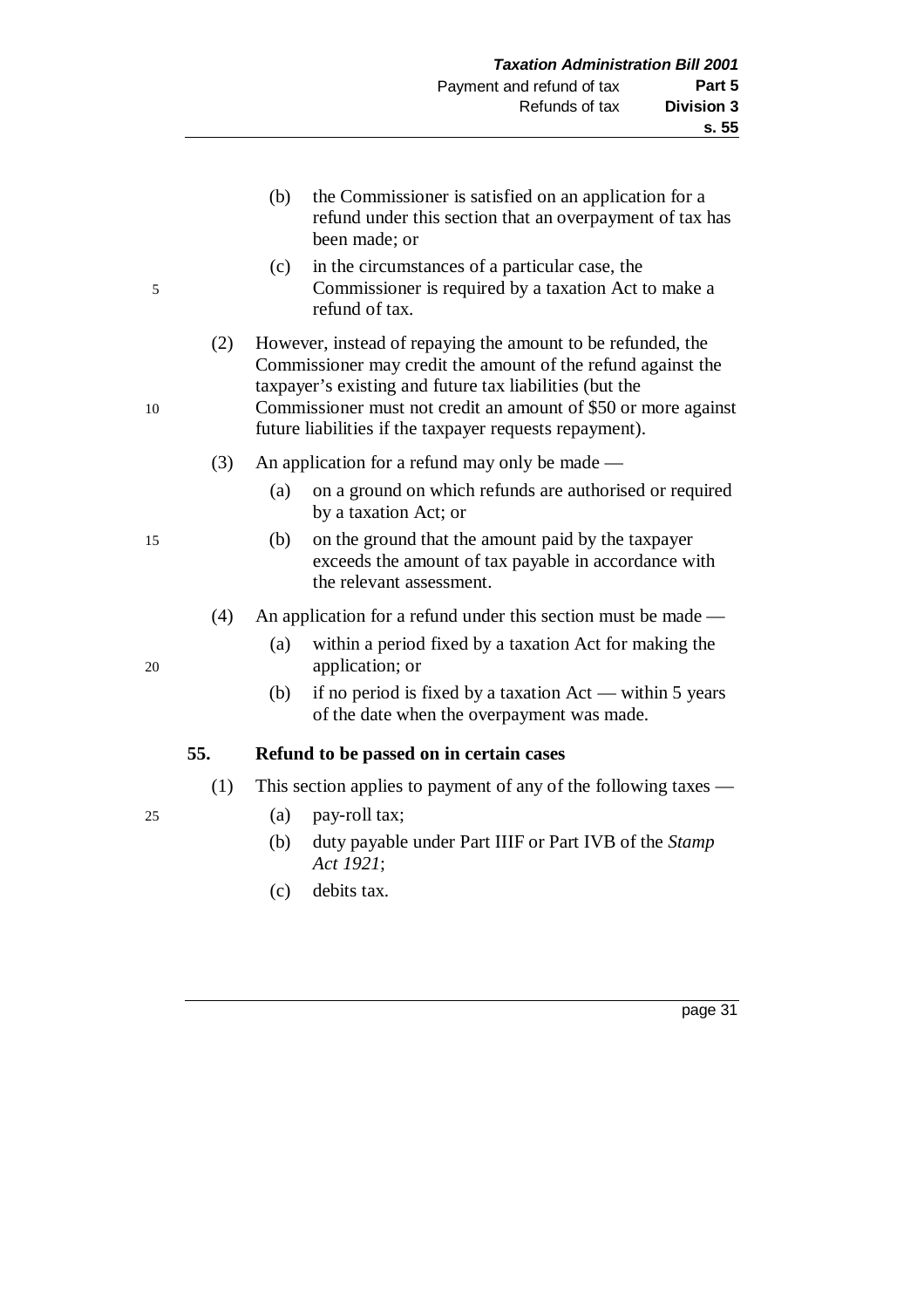|    | (2) | If $-$                                                                                                                                                                                                                                                                                                                                             |  |  |  |
|----|-----|----------------------------------------------------------------------------------------------------------------------------------------------------------------------------------------------------------------------------------------------------------------------------------------------------------------------------------------------------|--|--|--|
|    |     | the tax payable by the taxpayer is paid out of money<br>(a)<br>provided by a third party, or a third party reimburses the<br>taxpayer for payment of tax; and                                                                                                                                                                                      |  |  |  |
| 5  |     | the tax is, in whole or part, refunded or credited to the<br>(b)<br>taxpayer (whether under this Division or not),                                                                                                                                                                                                                                 |  |  |  |
|    |     | then the taxpayer is to reimburse the third party in accordance<br>with subsection $(3)$ or $(4)$ , as the case requires.                                                                                                                                                                                                                          |  |  |  |
| 10 | (3) | If the third party provided all the money with which the tax<br>payment was made, or fully reimbursed the taxpayer for the<br>payment, the taxpayer must reimburse the third party with an<br>amount equal to the amount of the refund or credit.                                                                                                  |  |  |  |
| 15 | (4) | If the third party contributed part only of the tax payment, or<br>partially reimbursed the taxpayer for the payment, the taxpayer<br>must reimburse the third party with an amount that bears the<br>same proportion to the amount of the refund or credit as the<br>amount of the refund or credit amount bears to the amount of<br>the payment. |  |  |  |
|    | (5) | The taxpayer must $-$                                                                                                                                                                                                                                                                                                                              |  |  |  |
| 20 |     | make the reimbursement to the third party within<br>(a)<br>90 days after the refund was paid or credited to the<br>taxpayer or within any longer period allowed by the<br>Commissioner; or                                                                                                                                                         |  |  |  |
| 25 |     | (b)<br>if the reimbursement is not made within that period —<br>repay the amount of the refund to the Commissioner or<br>ask the Commissioner to cancel the credit in the<br>taxpayer's favour within 7 days from the end of that<br>period.                                                                                                       |  |  |  |
|    |     | Penalty: \$20 000.                                                                                                                                                                                                                                                                                                                                 |  |  |  |
| 30 | (6) | The Commissioner may recover any amount that should have<br>been, but was not, repaid under subsection $(5)(b)$ as if it were<br>unpaid tax.                                                                                                                                                                                                       |  |  |  |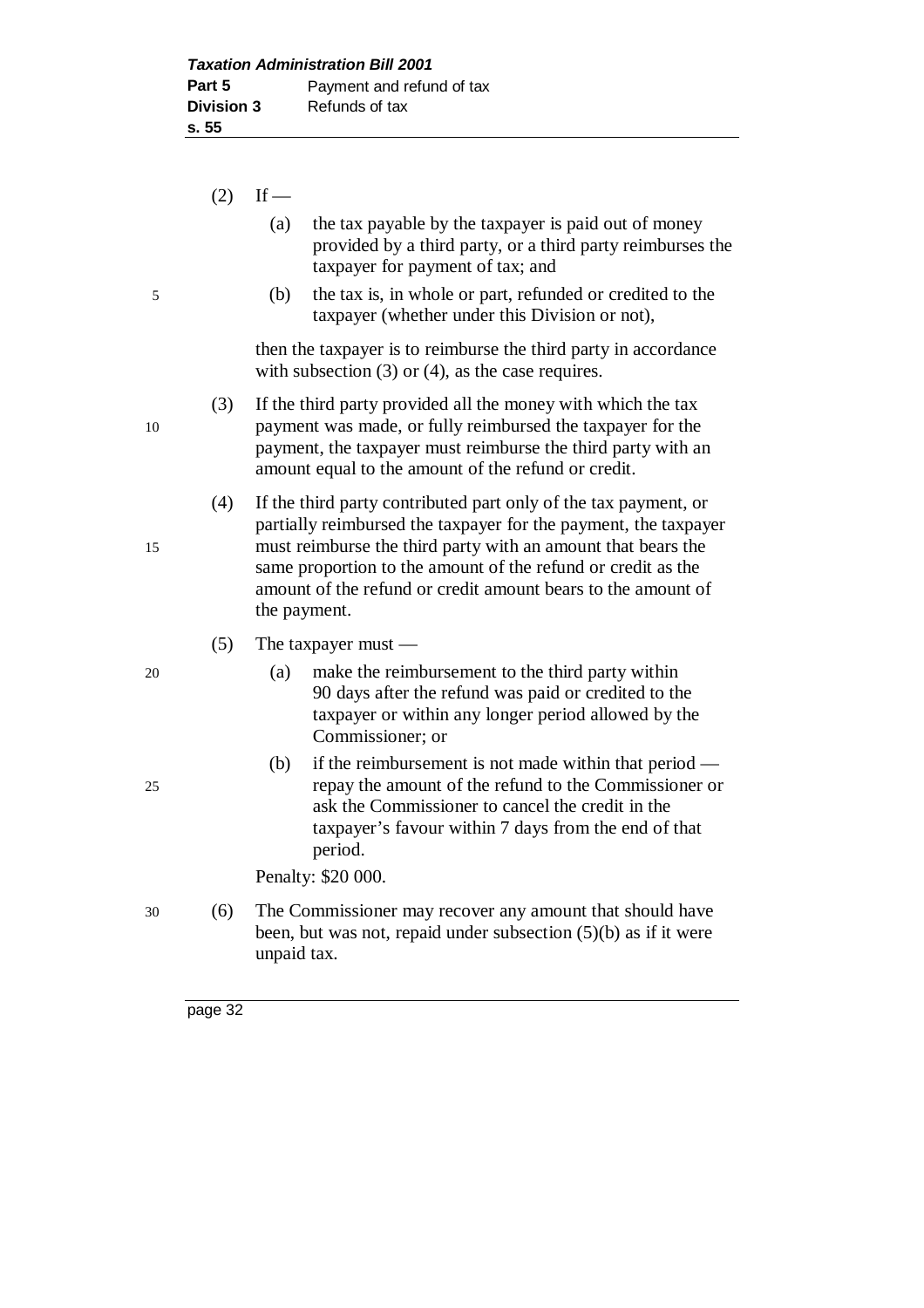(7) No action can be brought in a court to compel the Commissioner to take or refrain from taking proceedings for recovery of the amount refunded or credited to the taxpayer.

# **Division 4 — Power to waive or write off liability**

# 5 **56. Waiver of tax**

- (1) The Commissioner may waive the payment of tax or another amount payable under a taxation Act (for example, interest or legal costs), up to a prescribed limit.
- (2) If the Commissioner waives the payment of tax or some other 10 amount payable under a taxation Act, the liability to make the payment is extinguished.
	- (3) A decision by the Commissioner to waive tax, or not to waive tax, is non-reviewable.

# **57. Writing off tax liability**

- 15 (1) The Commissioner may write off a tax liability, or a liability to pay another amount under a taxation Act, if satisfied that action or further action to recover the tax or other amount is impracticable or unwarranted.
	- (2) Writing off a liability does not —
- 20 (a) extinguish the liability; or
	- (b) preclude the Commissioner from taking later action to recover the amount of the liability.
	- (3) A decision by the Commissioner to write off a liability, or not to write off a liability, is non-reviewable.
- 25 **58. Powers subject to** *Financial Administration and Audit Act 1985*

This Division is to be read subject to the *Financial Administration and Audit Act 1985*.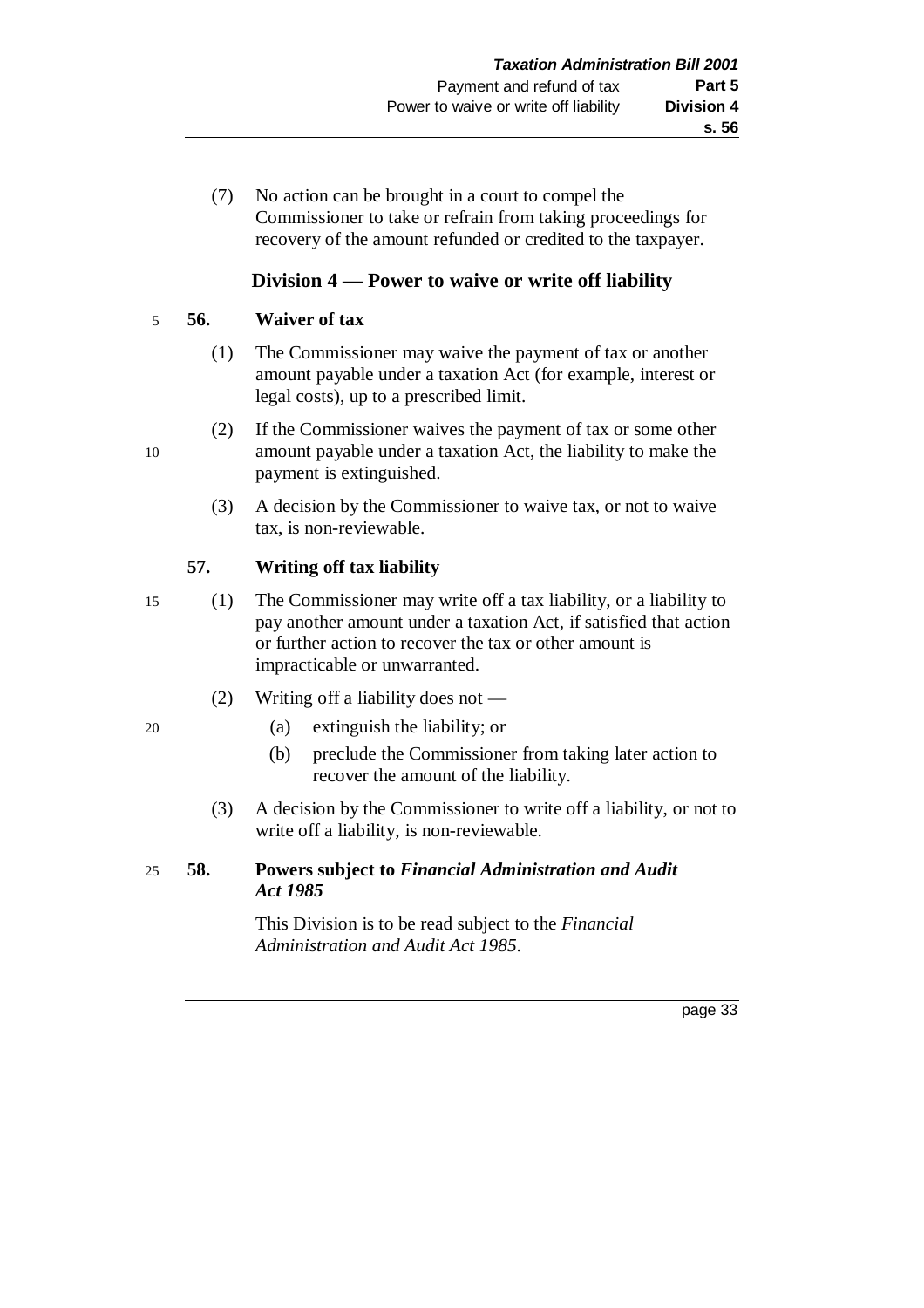# **59. No action to compel waiver or writing off**

No action can be brought in a court to compel the Commissioner to waive payment of tax or to write off a tax liability.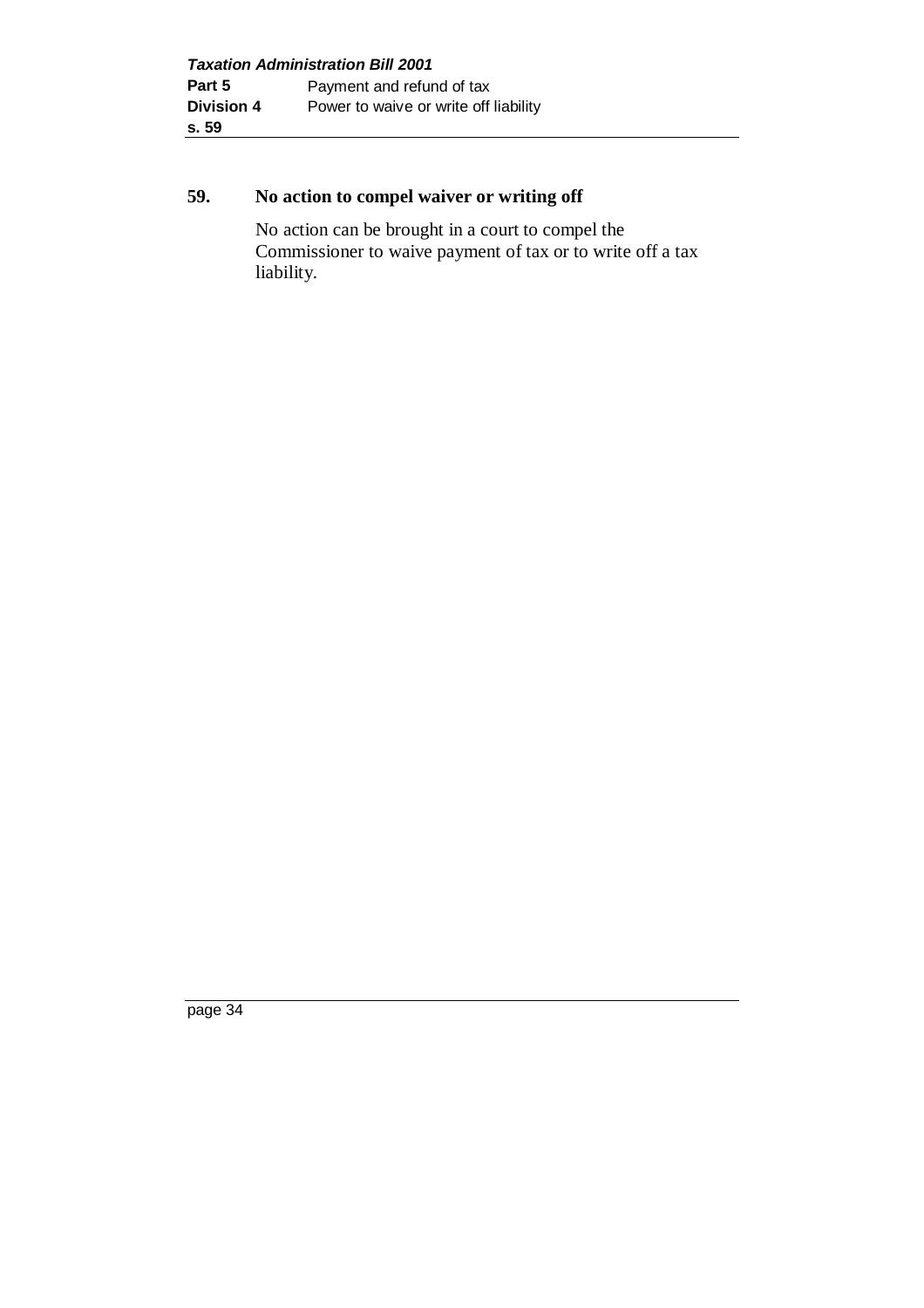# **Part 6 — Recovery of tax**

# **Division 1 — Recovery generally**

#### **60. Recovery of unpaid tax**

- (1) Unpaid tax is a debt due to the State.
- 5 (2) The Commissioner may recover unpaid tax on behalf of the State by action in any court of competent jurisdiction.

#### **61. Power of court to order payment of tax**

When a court convicts a person of an offence against a taxation Act, the court may (in addition to any penalty imposed for the 10 offence) order the convicted person to pay tax outstanding at the time of the conviction.

## **62. Recovery of costs and interest**

In this Part, a reference to tax is to be read as including —

- (a) legal costs incurred by the Commissioner in relation to 15 proceedings for the recovery of the tax;
	- (b) costs incurred for lodging a memorial under section 70 or 73;
	- (c) interest payable under a tax payment arrangement; and
	- (d) prescribed costs.

# 20 **63. Recovery of tax in cases of joint liability**

- (1) If 2 or more persons are jointly liable for tax, the whole of the tax may be recovered from any one or more of them.
- (2) This section does not affect the right of a taxpayer who pays tax to recover contributions from a person jointly liable for the tax.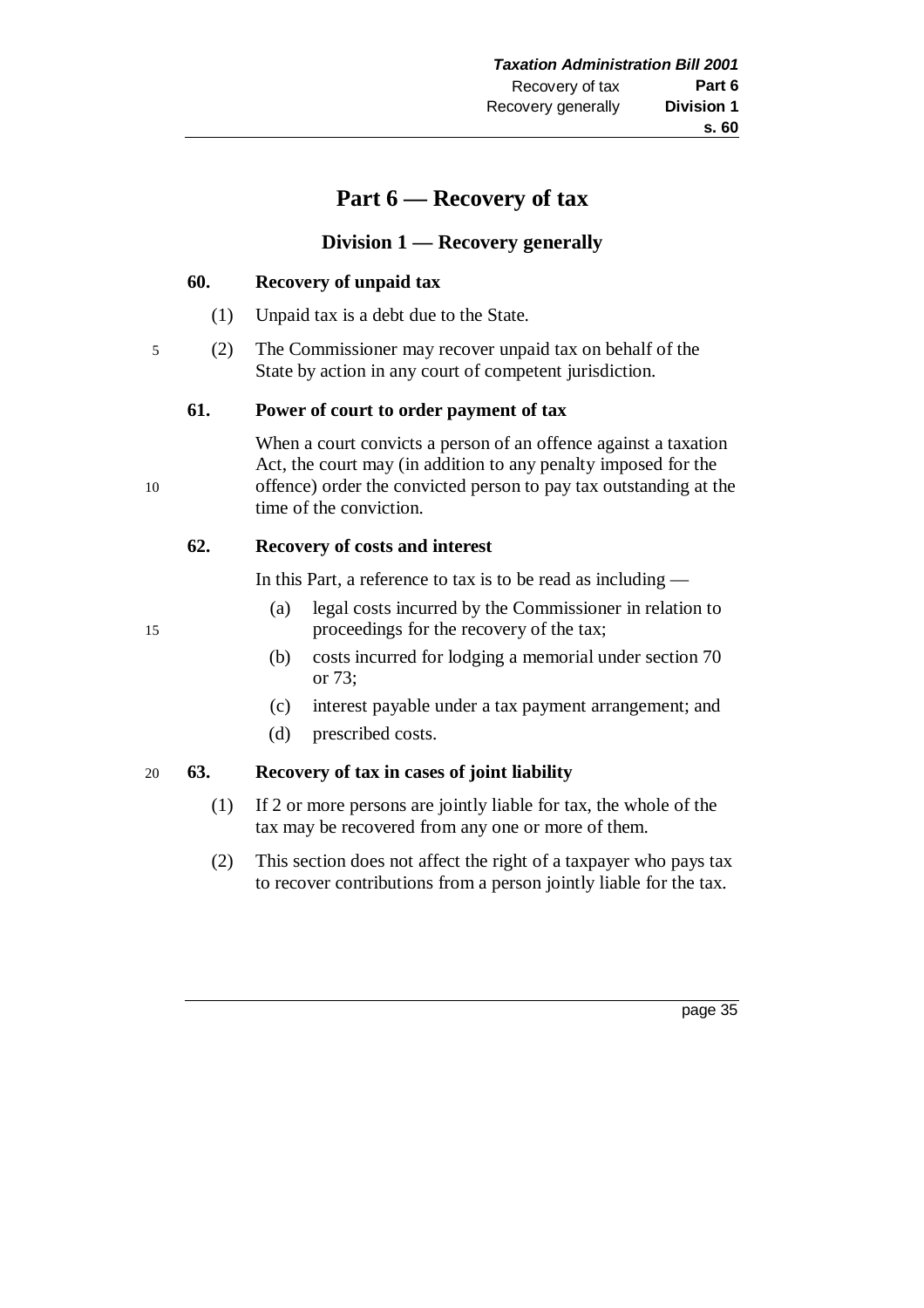| <b>Taxation Administration Bill 2001</b> |                    |  |
|------------------------------------------|--------------------|--|
| Part 6                                   | Recovery of tax    |  |
| <b>Division 1</b>                        | Recovery generally |  |
| s. 64                                    |                    |  |

#### **64. Notice of administrator's appointment**

(1) A person who is appointed as statutory administrator of a taxpayer's assets must, within 14 days of appointment, or within any longer time allowed by the Commissioner, serve on the 5 Commissioner written notice of the appointment.

Penalty: \$5 000.

(2) However, in prescribed circumstances a statutory administrator does not have to serve notice of the appointment.

#### (3) For the purposes of this section, a person is a **"statutory** 10 **administrator of a taxpayer's assets"** if the person is —

- (a) a liquidator of a corporate taxpayer;
- (b) a receiver or receiver and manager of the whole or a part of a taxpayer's property;
- (c) a taxpayer's trustee in bankruptcy; or
- 15 (d) a person who holds a prescribed position or prescribed powers in relation to a taxpayer or a taxpayer's affairs.

#### **65. Power to garnishee**

- (1) The Commissioner may serve a garnishee notice on a person (the **"garnishee"**) if the Commissioner believes on reasonable 20 grounds that the garnishee —
	- (a) holds or may receive money for or on account of a taxpayer;
	- (b) is liable or may become liable to pay money to a taxpayer; or
- 25 (c) has authority to pay money to a taxpayer.
	- (2) A garnishee notice is a notice —
- (a) requiring the garnishee to pay money in the garnishee's possession or control to which the taxpayer is or becomes entitled to the Commissioner up to the amount 30 of a liability for tax stated in the notice; and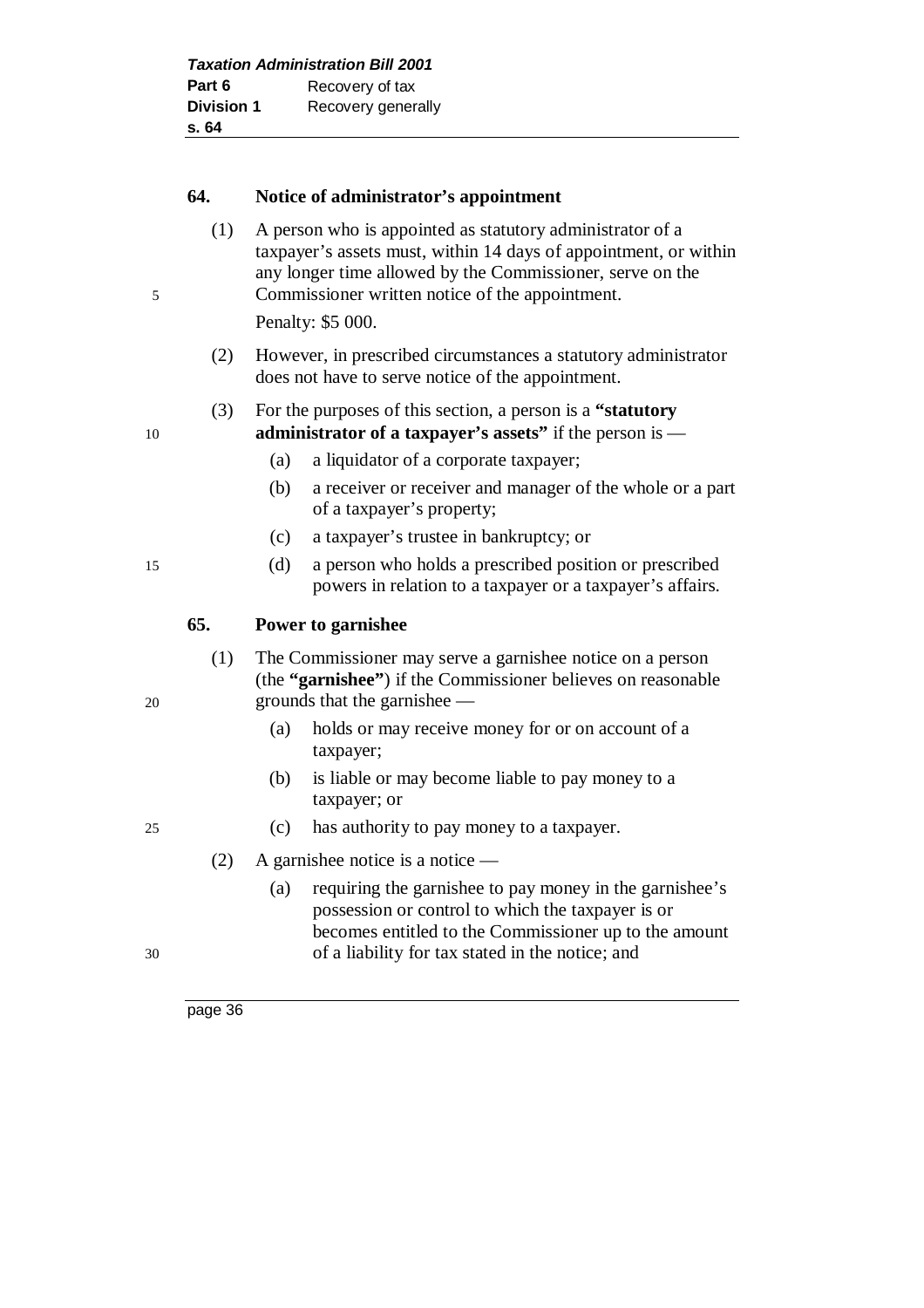| (b) | fixing a time for payment (which cannot be before the |
|-----|-------------------------------------------------------|
|     | time the taxpayer becomes entitled to the money).     |

- (3) The Commissioner may serve a garnishee notice even though the taxpayer's entitlement to the money may be subject to 5 unfulfilled conditions.
	- (4) The Commissioner must serve a copy of the garnishee notice on the taxpayer.
- (5) If the liability to which a garnishee notice relates is discharged wholly or partly before the time for payment under the notice 10 and the discharge or partial discharge affects the amount to be recovered from the garnishee, the Commissioner must, by notice served on the garnishee and the taxpayer —
	- (a) inform them of that fact; and
- (b) state whether and, if so, how the garnishee's obligation 15 under the garnishee notice is affected by the discharge or partial discharge of the liability.
	- (6) A garnishee who does not comply with a garnishee notice commits an offence.

Penalty: \$20 000.

20 (7) A garnishee who is under an obligation to pay money to the taxpayer is taken to have satisfied that obligation to the extent of the payment made under the garnishee notice.

# **66. Recovery from partnerships and other associations**

If a tax liability is incurred by or on behalf of a partnership, the 25 tax is recoverable jointly and severally from any one or more of the partners.

# **67. Recovery from directors of body corporate**

(1) If the Commissioner issues an assessment notice to a body corporate and the amount assessed is not paid by the due date, 30 the Commissioner may serve a notice on the directors of the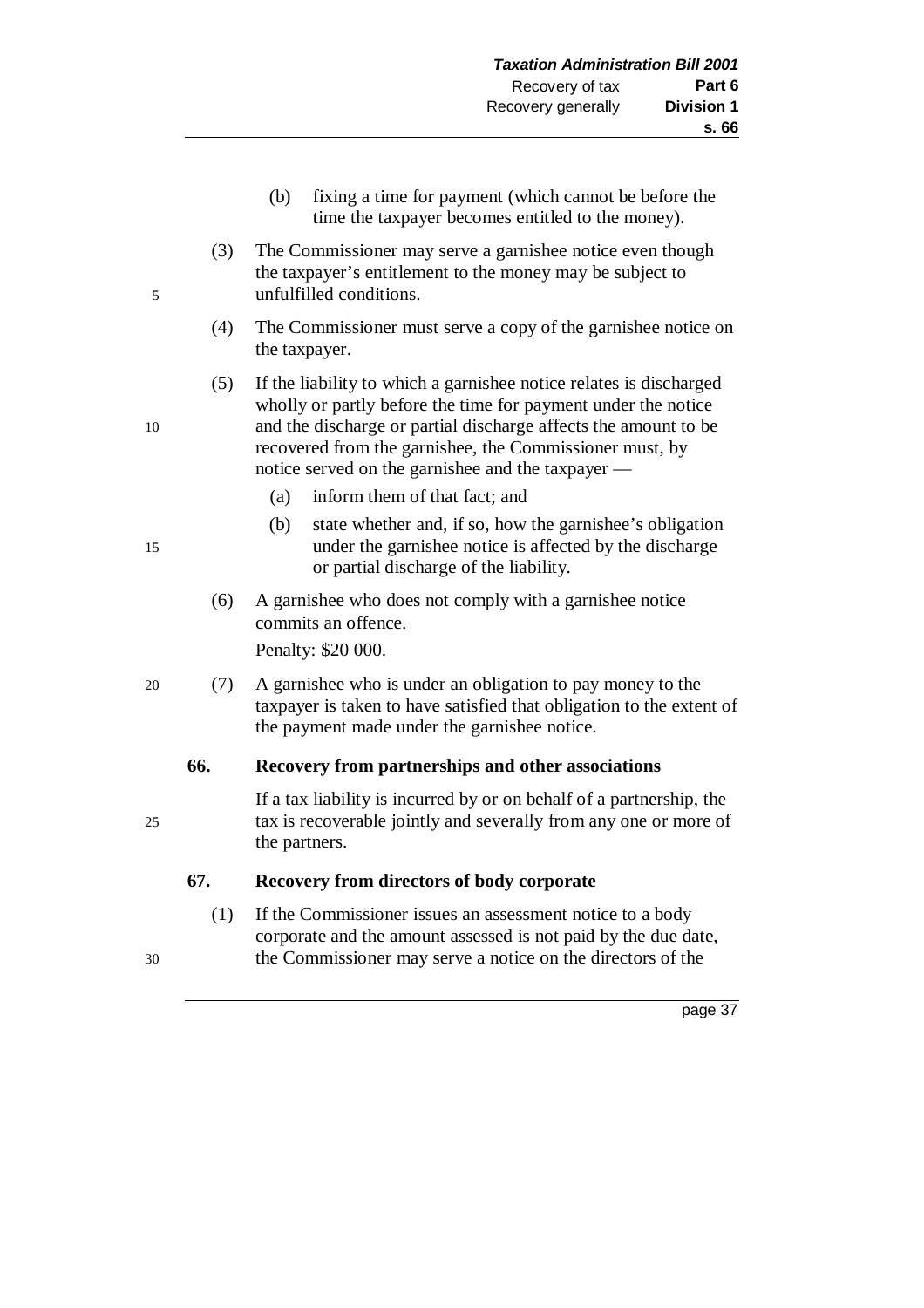| <b>Taxation Administration Bill 2001</b> |                    |  |
|------------------------------------------|--------------------|--|
| Part 6                                   | Recovery of tax    |  |
| <b>Division 1</b>                        | Recovery generally |  |
| s. 67                                    |                    |  |

body corporate informing them that they will become jointly and severally liable with the body corporate for the payment of the tax unless before the expiration of 28 days from the date of the notice the body corporate remedies its default.

- 5 (2) The Commissioner must serve a notice under subsection (1) by arranging for a copy of the notice to be given to each director personally.
- (3) However, if, after exercising due diligence, it appears to the Commissioner that it is not practicable to give a copy of the 10 notice personally to a director — the copy of the notice may be sent, by prepaid post requiring proof of delivery, to the director at his or her last known personal or business address.
	- (4) For the purpose of this section, a body corporate is taken to remedy a default if —
- 15 (a) the liability is paid;
- (b) the Commissioner by notice to the body corporate offers the body corporate an opportunity to enter into a tax payment arrangement, and the body corporate enters into the tax payment arrangement on conditions 20 satisfactory to the Commissioner;
	- (c) the body corporate enters into voluntary administration under Part 5.3A of the *Corporations Act 2001* of the Commonwealth; or
	- (d) the body corporate goes into liquidation.
- 25 (5) If the body corporate fails to remedy its default within the time specified in the notice to a director under this section, the directors become jointly and severally liable, with the body corporate, for the payment of the tax liability assessed against the body corporate.
- 30 (6) If a body corporate remedies its default by entering into a tax payment arrangement but later contravenes a condition of the arrangement, the body corporate's default is taken to revive and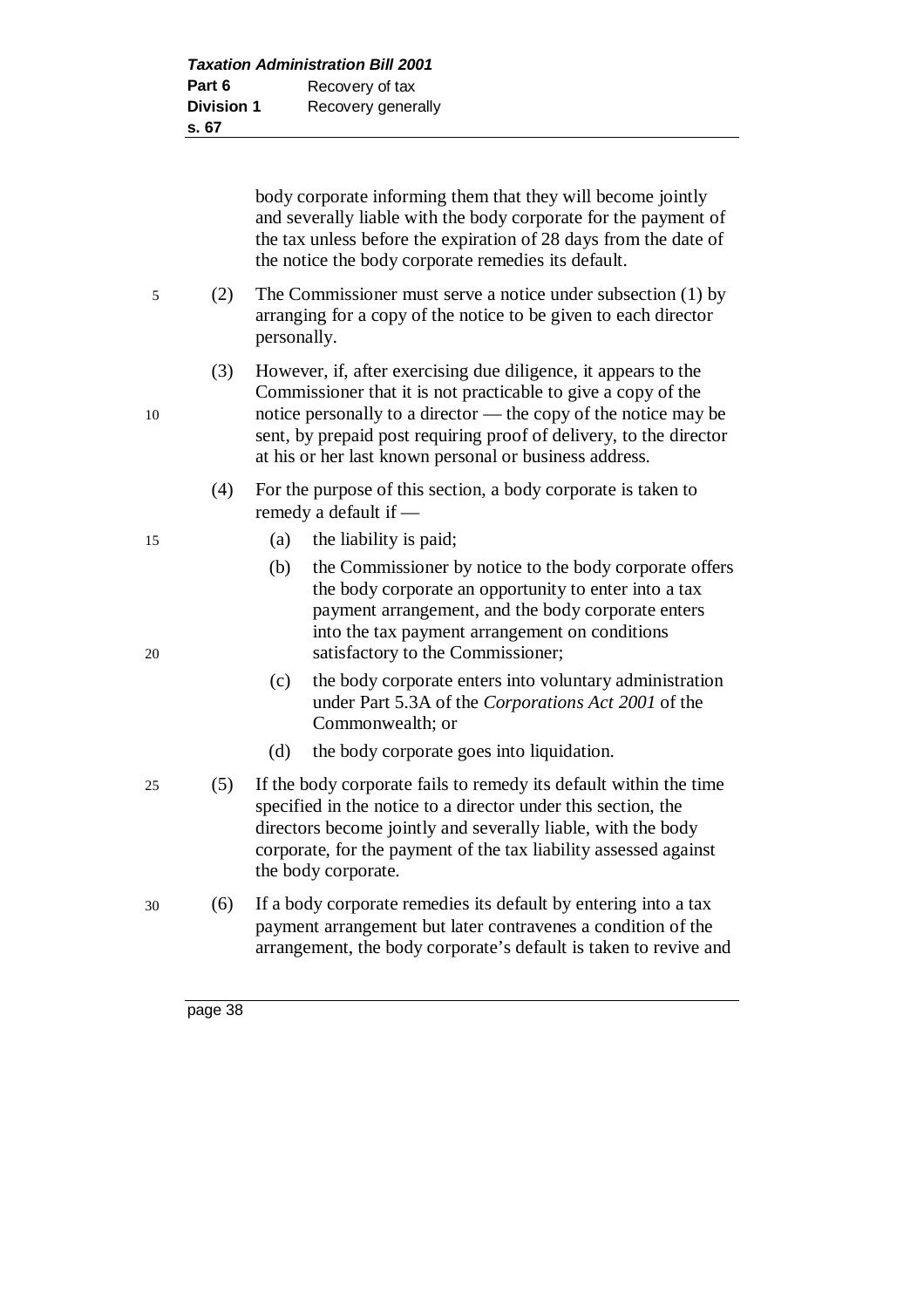the Commissioner may serve another notice on the directors under this section.

- (7) In proceedings for recovery of tax from a director under this section, it is a defence for the director to establish that —
- 5 (a) the director took all reasonable steps that were possible in the circumstances to get the body corporate to remedy its default; or
- (b) the director was unable because of illness or for some other proper reason to take steps to get the body 10 corporate to remedy its default.
	- (8) If a director pays tax or tax is recovered from a director under this section, the director is entitled to be indemnified by the body corporate for the amount paid or recovered.
- (9) This section does not apply in relation to a director of a body 15 corporate to which the *Statutory Corporations (Liability of Directors) Act 1996* applies.

# **Division 2 — Charges on land**

## **68. Charge on land to secure land tax**

- (1) Unpaid land tax is a first charge on the land for which the land 20 tax is payable —
	- (a) whether or not the land tax is due for payment; and
	- (b) whether or not a memorial of the charge has been registered under section 75.
- (2) If the land tax is not paid by the due date, the Commissioner 25 may lodge a memorial of the charge with the Registrar of Titles.
- (3) If a cheque given in purported payment of land tax is dishonoured on first presentation (even though the due date may not have arrived when the cheque is dishonoured), the land tax is taken not to be paid by the due date for the purposes of 30 subsection (2).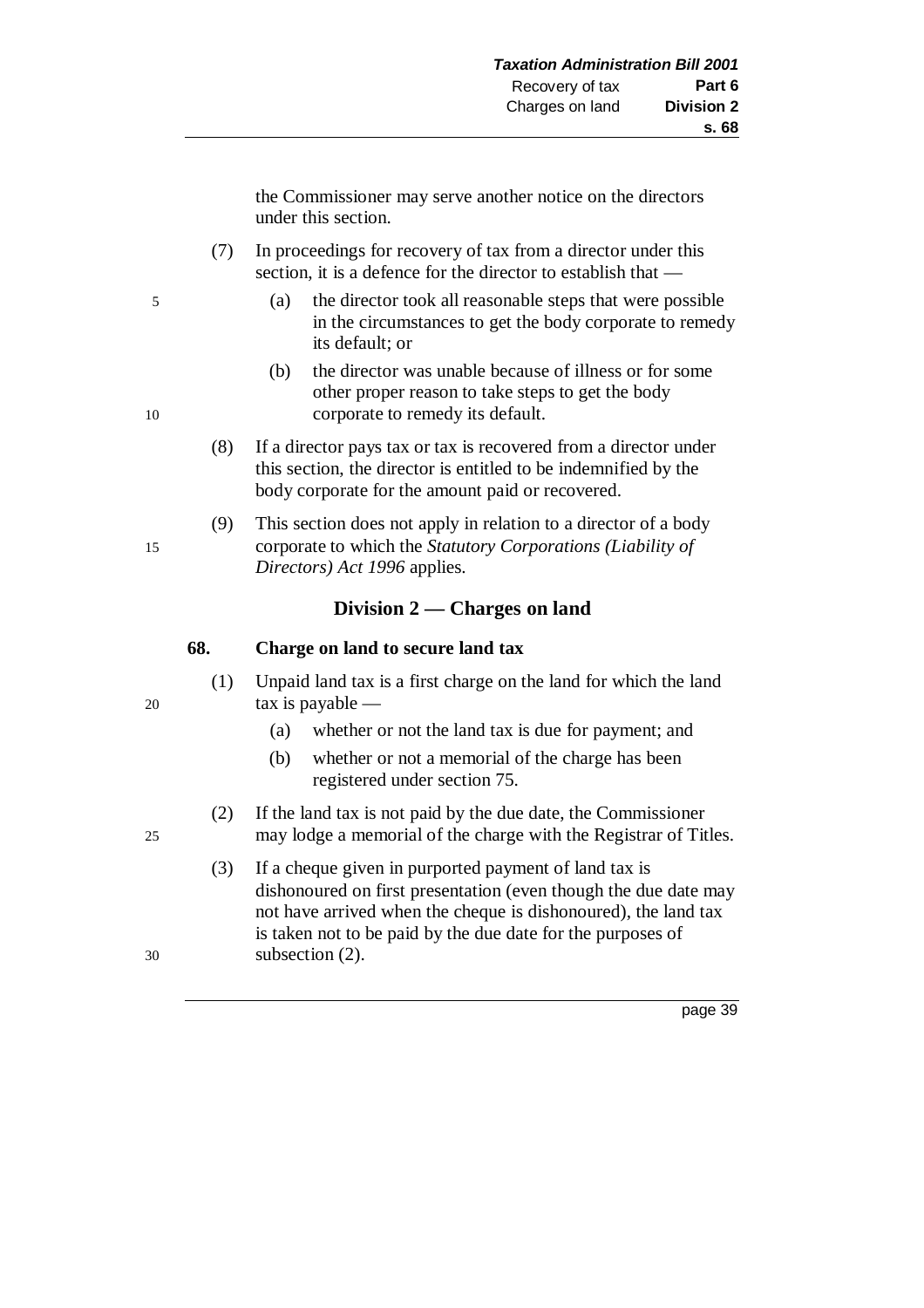- (4) A charge on land arising under subsection (1) takes priority over all other encumbrances on the land.
	- (5) The taxpayer's liability to pay the land tax continues until it is paid, despite any disposition of the land.
- 5 (6) If there is a disposition of the land before the tax is paid, the new owner becomes liable to pay the tax.
	- (7) If land tax is assessed in relation to land comprising a number of separate lots or parcels —
		- (a) the charge attaches to each separate lot or parcel; and
- 10 (b) the amount secured by the charge on an individual lot or parcel is the amount that bears to the total amount of the unpaid tax the same proportion that the unimproved value of the lot or parcel bears to the total unimproved value of the land.
- 15 (8) However, this section does not apply in relation to land owned by, or vested in the State, or any agency or instrumentality of the State, or a local government or any other public statutory authority.

# **69. Charge on land to secure stamp duty**

- 20 (1) If stamp duty payable under item 4, 10, 14A, 15, 17 or 19 of the Second Schedule to the *Stamp Act 1921* on an instrument in relation to land as defined in section 76 of that Act is not paid by the due date, the Commissioner may lodge a memorial with the Registrar of Titles to create a charge on the land for the 25 unpaid stamp duty.
- (2) If stamp duty payable under Part IIIBA of the *Stamp Act 1921* in relation to land as defined in section 76 of that Act is not paid by the due date, the Commissioner may lodge a memorial with the Registrar of Titles to create a charge for the unpaid stamp 30 duty —
	- (a) on the land in relation to which the duty is payable; and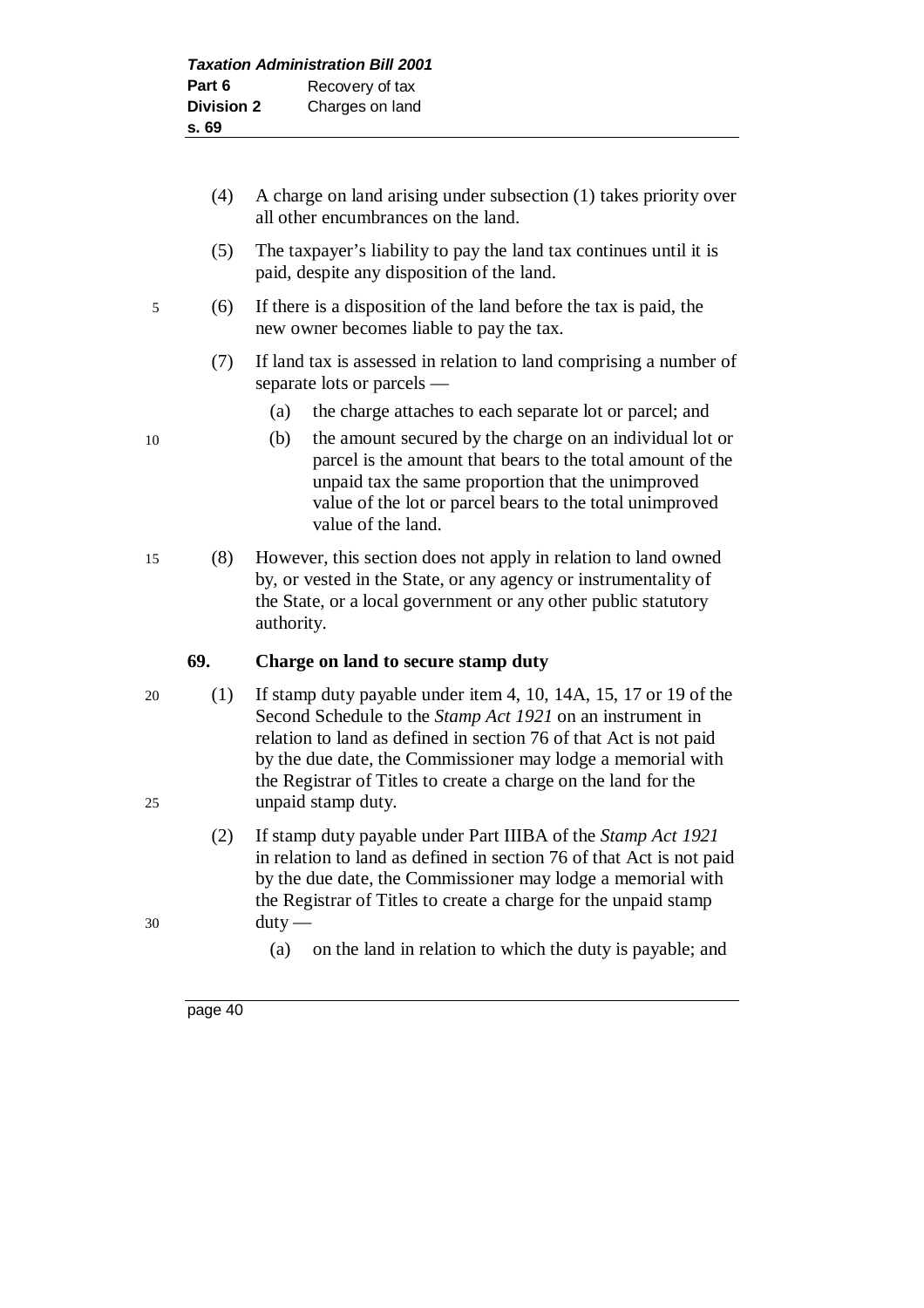- (b) on land owned by a person who is related to the taxpayer as mentioned in subsection (6).
- (3) However, if stamp duty is assessed under section 76AA of the *Stamp Act 1921* in relation to land as defined in section 76 of 5 that Act, then, at any time after the assessment is made, the Commissioner may lodge a memorial with the Registrar of Titles to create a charge for the unpaid stamp duty —
	- (a) on the land in relation to which the duty is payable; and
- (b) on land owned by a person who is related to the 10 taxpayer as mentioned in subsection (6).
	- (4) The charge arises on the land referred to in subsection (1), (2) or (3) when the memorial is registered under section 75.
- (5) If a cheque given in purported payment of stamp duty is dishonoured on first presentation (even though the due date may 15 not have arrived when the cheque is dishonoured), the stamp duty is taken not to be paid by the due date for the purposes of subsections (1) and (2).
	- (6) A person is related to a taxpayer for the purposes of subsection (2) or (3) if  $-$
- 20 (a) both the person and the taxpayer are bodies corporate and one is a subsidiary of the other within the meaning of section 76AI(4) of the *Stamp Act 1921*; or
- (b) the person is a body corporate and a beneficiary under a trust, or a potential beneficiary under a discretionary 25 trust, of which the taxpayer is a trustee.

# **70. Prohibition on dealing with certain charged land**

(1) A memorial lodged under section 68 or 69 may provide that, after it is registered, the Registrar of Titles is not to register any dealing with the land without the consent of the Commissioner 30 unless the Commissioner has lodged a memorial releasing the land from the charge, and the memorial of the release has been registered.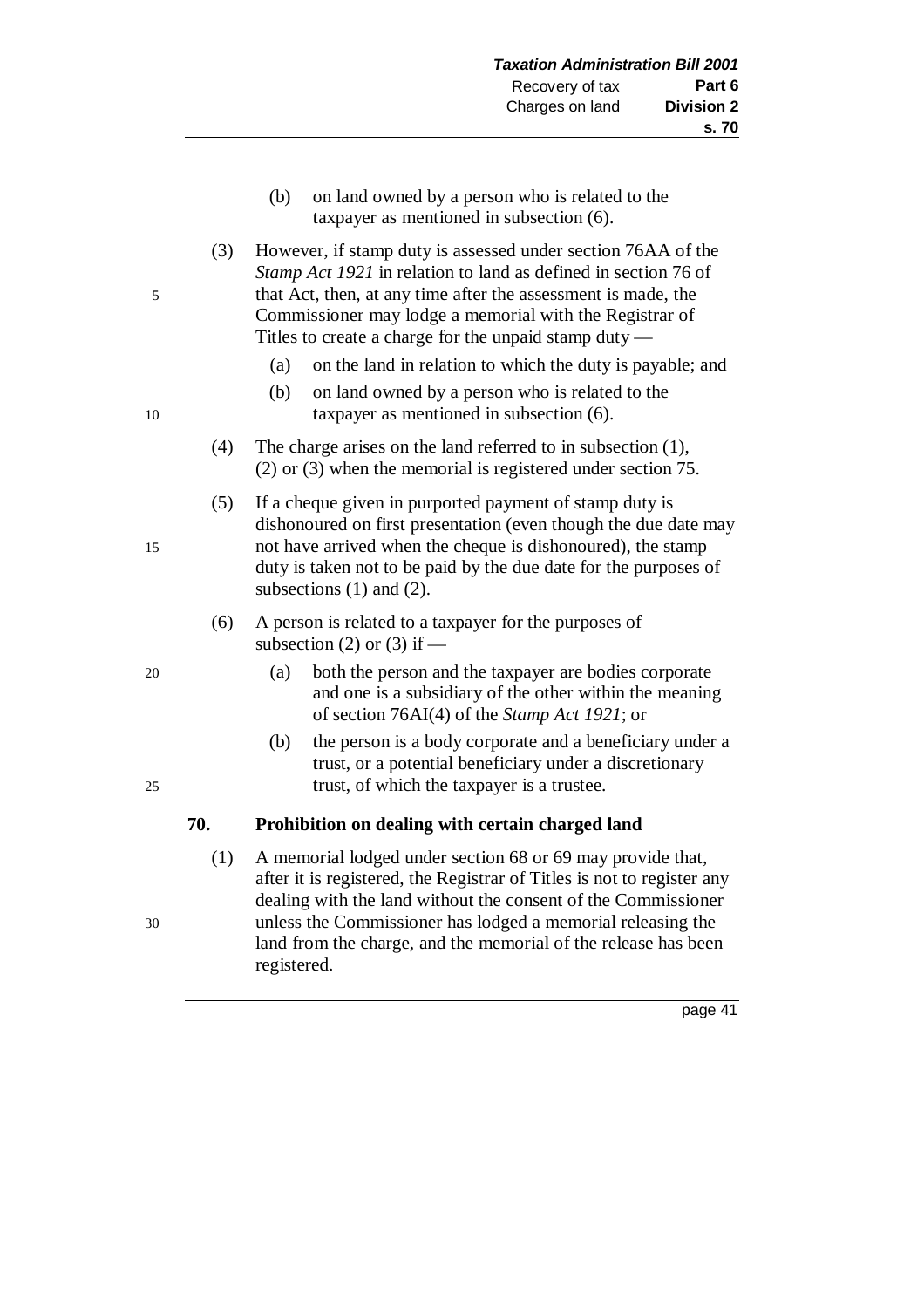- (2) The registration of a memorial that prohibits dealing with land does not —
- (a) prevent a person from lodging with the Registrar of Titles an instrument relating to a dealing with the land; 5 or
	- (b) prevent the Registrar of Titles from accepting an instrument relating to a dealing with the land.
- (3) If a memorial of a charge prohibits dealing with land then, on the registration of a memorial releasing the land from the 10 charge, an instrument lodged previously with the Registrar of Titles has effect as if the memorial of the charge had not been registered.

# **71. Priority of charge**

- (1) When a memorial of a charge on land is registered under this 15 Act, the charge is the first charge on the land and has priority over all other mortgages, charges and encumbrances over the land.
- (2) However, if there is another statutory charge on the same land that ranks as a first charge under another Act, the relative 20 priority of the charges is to be determined according to the order of registration.

# **72. Certificate of land tax secured by charge**

- (1) The Commissioner must, on application by the owner or a purchaser of land, issue a certificate —
- 25 (a) stating whether there is a charge on the land under section 68 or 69; and
	- (b) if there is  $-$ 
		- (i) stating the amount of unpaid land tax or unpaid stamp duty secured by the charge;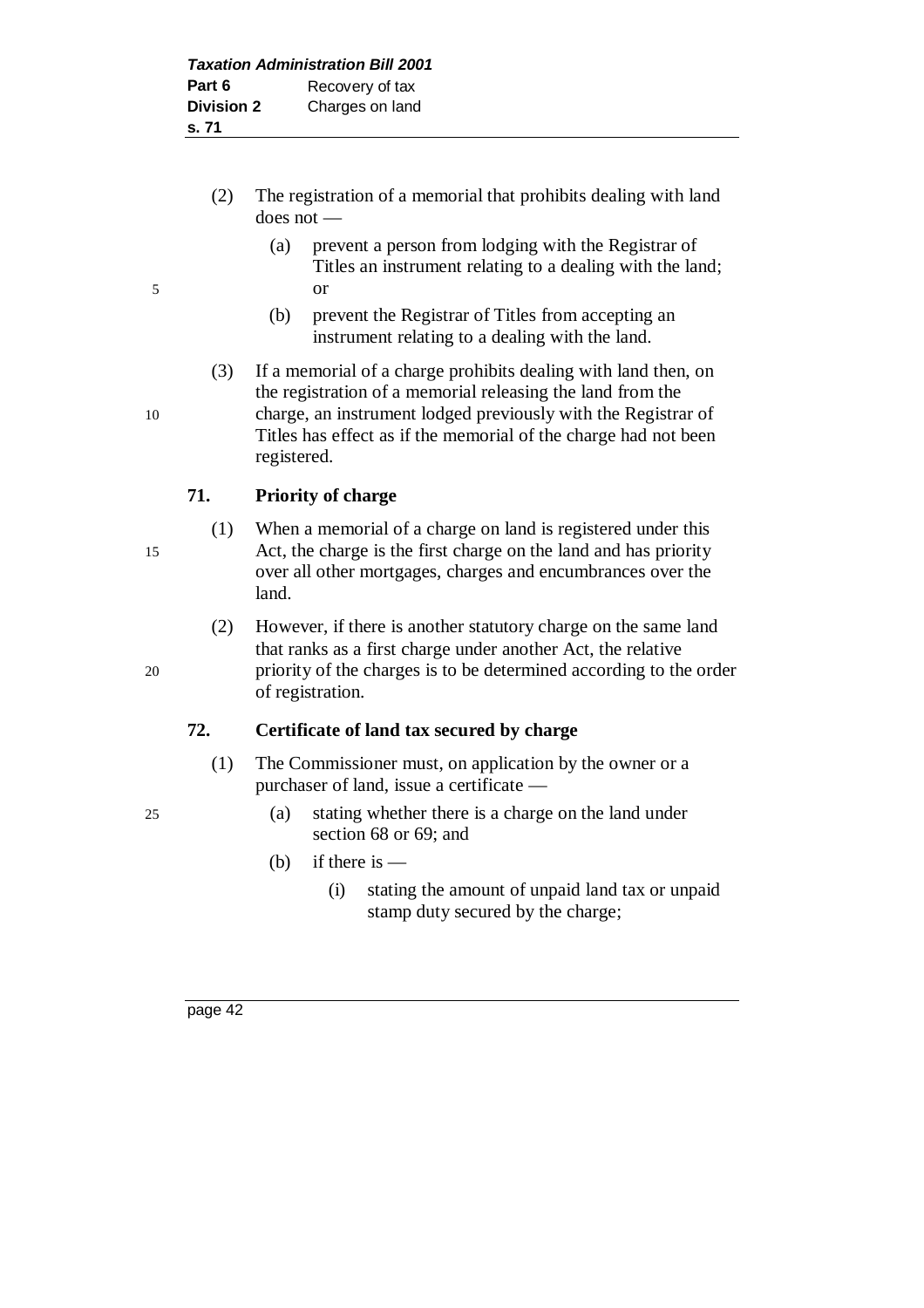- (ii) in the case of land tax that is yet to be assessed — estimating the amount to be assessed.
- (2) The certificate estops the Commissioner from —
- 5 (a) asserting the existence of a charge not disclosed in the certificate; or
	- (b) asserting that a charge covered (at the date of the certificate) an amount exceeding the amount disclosed in the certificate.
- 10 (3) However, giving an estimate in the certificate of an amount of land tax does not estop the Commissioner from assessing a different amount of land tax if further relevant information becomes available.
	- (4) The prescribed fees are payable for the issue of the certificate.

## 15 **73. Release of land from charge**

- (1) If a memorial of a charge on land is registered, then, on payment of the amount secured by the charge, the Commissioner must serve on the taxpayer an instrument releasing the land from the charge.
- 20 (2) However, if land tax is assessed in relation to land comprising a number of separate lots or parcels, the Commissioner is not obliged to release any lot or parcel from the charge unless the whole of the land tax is paid.

#### **74. Form of memorial**

- 25 (1) The Registrar of Titles may approve the form of memorials lodged under this Act.
	- (2) A memorial must be in a form approved by the Registrar of Titles.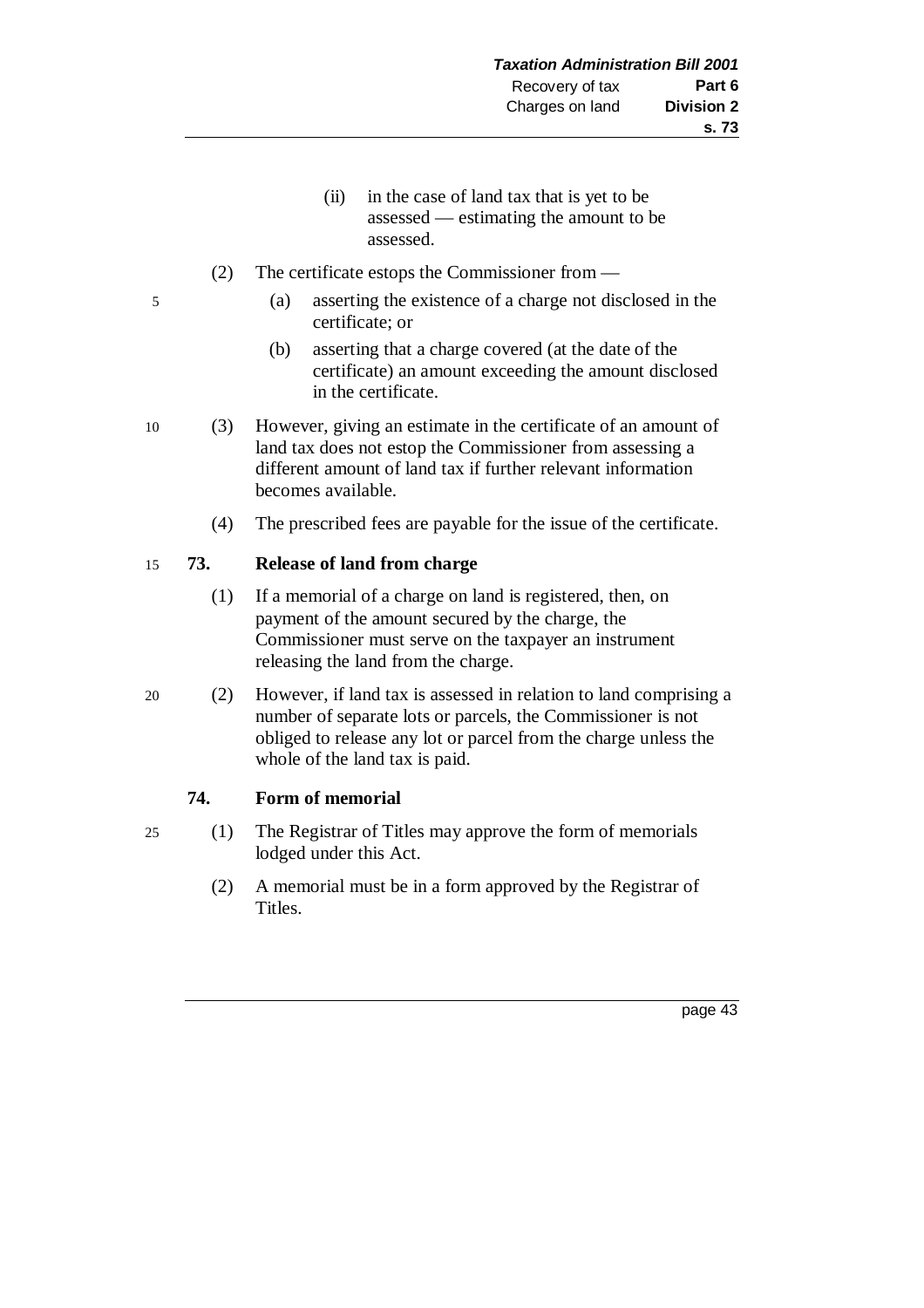| <b>Taxation Administration Bill 2001</b> |                 |  |
|------------------------------------------|-----------------|--|
| Part 6                                   | Recovery of tax |  |
| <b>Division 2</b>                        | Charges on land |  |
| s. 75                                    |                 |  |

#### **75. Registration of memorials and releases**

- (1) When a memorial is lodged under this Act, the Registrar of Titles must register it.
- (2) On the application of the owner of the land accompanied by an 5 instrument of release issued under section 73(1), the Registrar of Titles must register the release of the land from the charge.

# **76. Notification of mortgagees**

When a memorial in relation to land is registered, the Commissioner must notify all mortgagees who hold registered 10 mortgages over the land of the registration of the memorial (but failure to do so does not invalidate the registration of the memorial).

## **77. Orders for sale of land**

- 
- (1) If tax on land or property remains unpaid for 18 months or more 15 after the registration of the charge on the land or property, the Commissioner may apply to the Supreme Court for an order for the sale of the land (or part of the land) so that the proceeds of sale may be applied towards satisfaction of the outstanding tax liability.
- 20 (2) A single application may be made under this section in relation to a number of separate lots or parcels in the same ownership.
	- (3) At least 6 months before the Commissioner makes an application to the Supreme Court under this section, the Commissioner must —
- 25 (a) have notice of the intended application published in 2 newspapers —
	- (i) one circulating generally throughout Western Australia; and
- (ii) the other circulating generally throughout 30 Australia;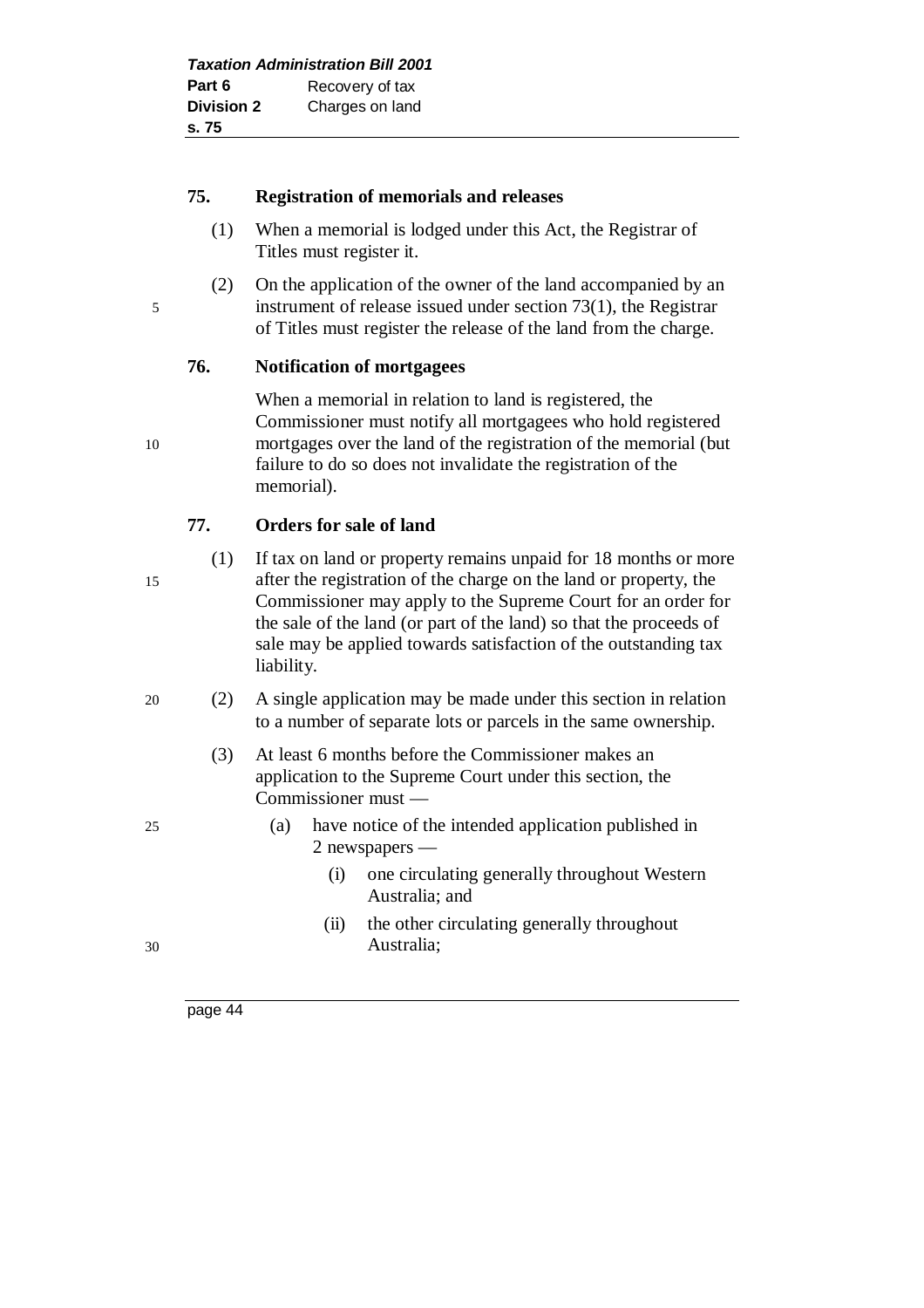(b) if the whereabouts of the owner of the land is known to the Commissioner — serve notice of the intended application on the owner; and (c) serve notice of the intended application on the holder of 5 any registered encumbrance over the land whose address is known to the Commissioner. (4) On an application under this section, the Supreme Court may order the sale of the land and make incidental orders — (a) about how the sale is to be conducted; 10 (b) authorising an officer of the court to execute documents, and to do anything else necessary, for the sale and conveyance of the land; (c) authorising the Registrar of Titles to register a transfer to a purchaser without requiring the duplicate (if any) of 15 the certificate of title or of any other document; (d) directing (subject to subsection (5)) how the proceeds of sale are to be dealt with; and (e) dealing with costs of the proceedings and other incidental matters. 20 (5) A sale by order of the Supreme Court is to discharge the land from any mortgage or other encumbrance securing a monetary obligation, but the land remains subject to any lease, easement or other encumbrance. (6) The proceeds of the sale are to be applied as follows — 25 (a) firstly, in payment of the costs of the sale; (b) secondly, in payment of costs of proceedings so far as those costs are, by order of the court, to be paid out of the proceeds of sale; (c) thirdly, in discharge of the outstanding tax liability 30 secured by the charge;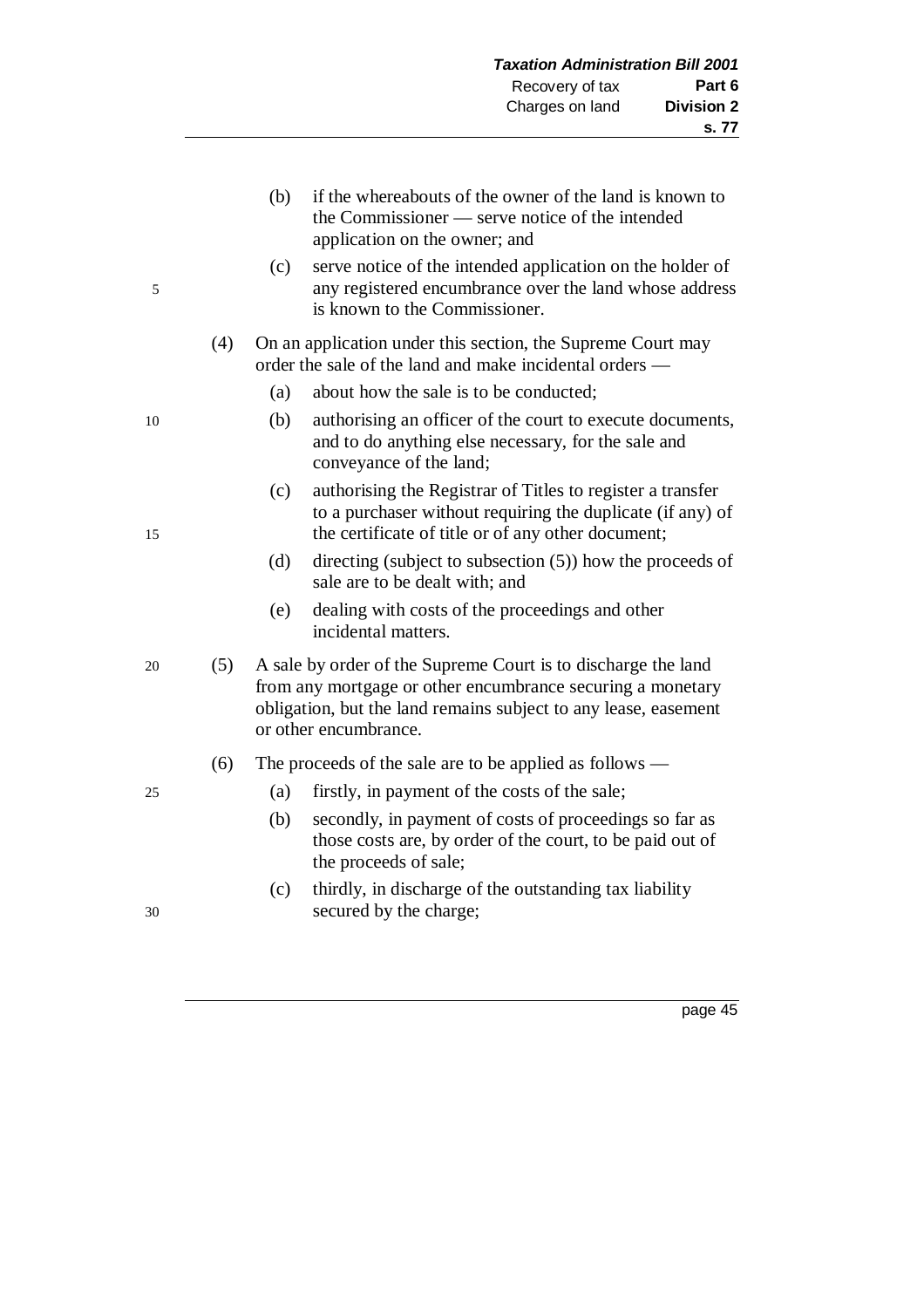- (d) fourthly, in discharge of any outstanding monetary liability secured by a mortgage or other encumbrance securing a monetary obligation; and
- (e) lastly, any remaining balance is to be applied as directed 5 by the court.

# **78. Means of enforcement not limited to charge**

The existence or registration of a charge under this Division does not affect the Commissioner's discretion to proceed for recovery of the outstanding tax in proceedings unrelated to the 10 charge.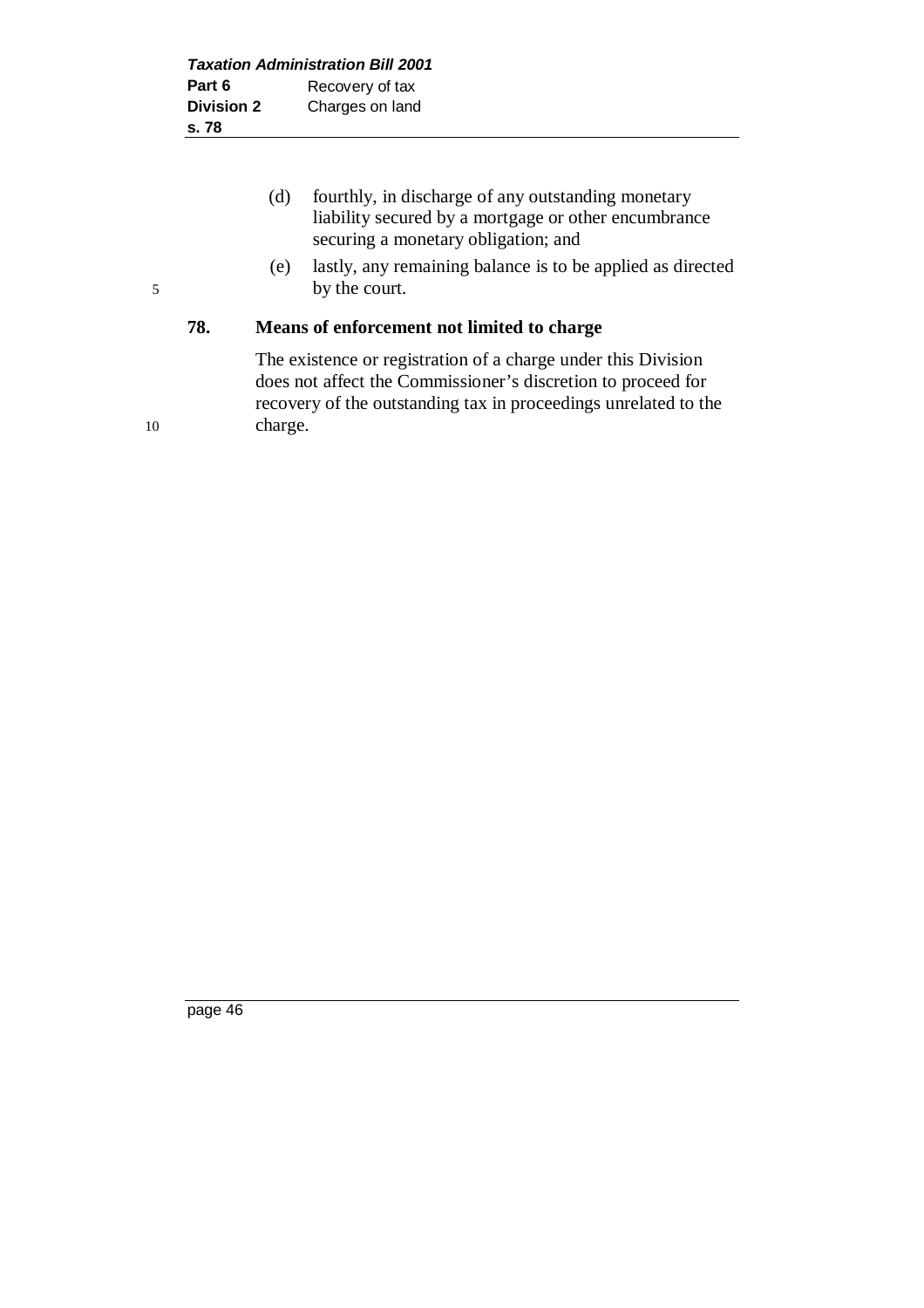# **Part 7 — Tax records**

#### **79. How long tax records are to be kept**

A person required to keep a tax record under a taxation Act must, unless the Act otherwise provides, retain the tax record 5 for at least 5 years after —

- (a) the date it was made by the person or, if it was not made by the person, the date it was obtained by the person; or
- (b) if it relates to a transaction, the date of completion of the transaction,

10 whichever is the later.

Penalty: \$20 000.

## **80. Form of tax records**

- (1) A person required to keep a tax record must ensure that it is kept —
- 15 (a) in the form of a document in the English language, or in some other form which can be readily converted into a document in the English language or from which a document in the English language can be readily reproduced; or
- 20 (b) in some other form allowed by the regulations. Penalty: \$20 000.
- (2) If a person required to keep a tax record does not keep it in the form of a document in the English language, the Commissioner may request the person to convert it to such a document within a 25 reasonable time.
	- (3) If the person does not comply with the request, the Commissioner may —
		- (a) have the tax record converted; and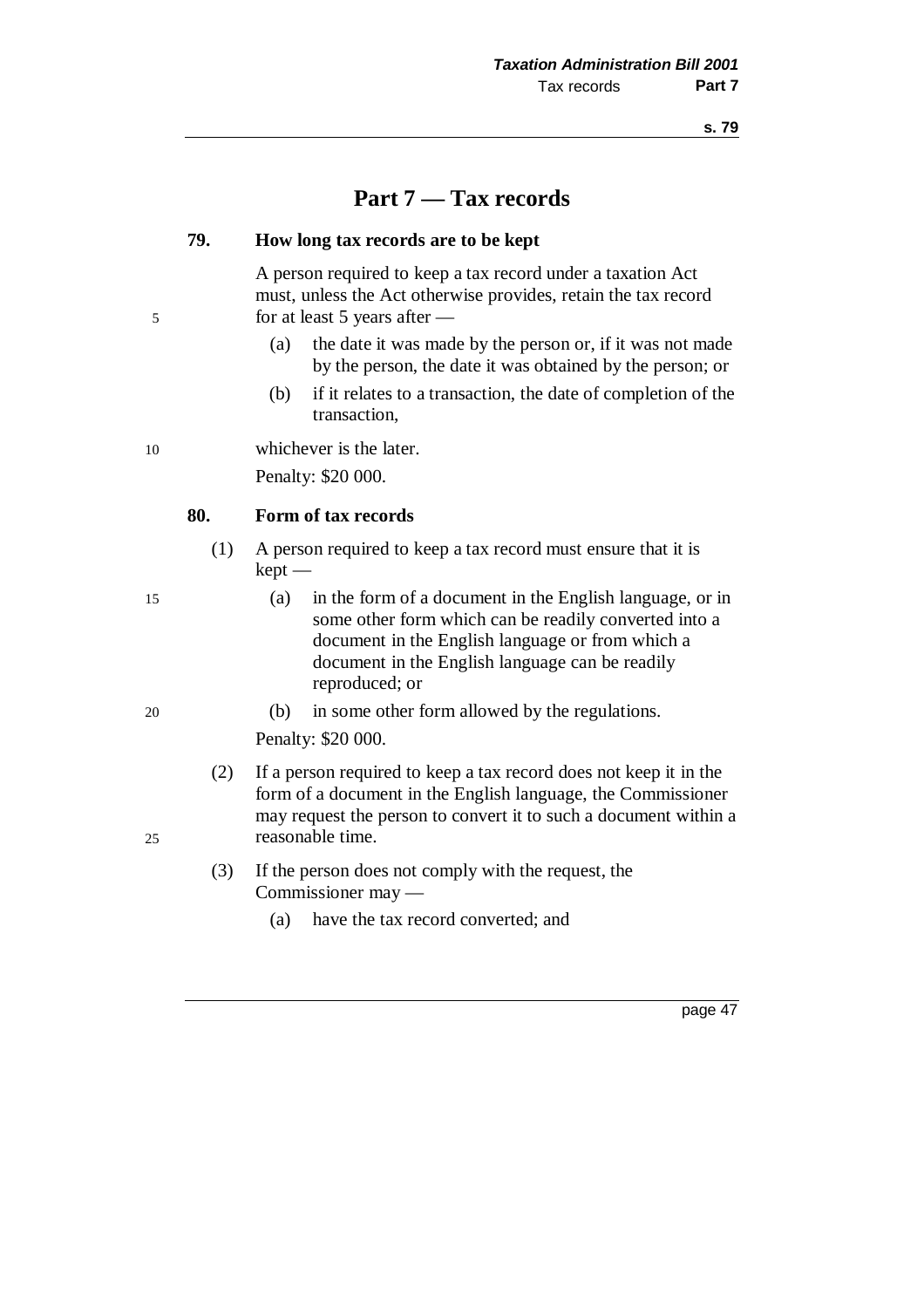**s. 81**

| (b) | recover from the person as a debt the reasonable cost of |
|-----|----------------------------------------------------------|
|     | converting it.                                           |

#### **81. Where tax records are to be kept**

- (1) A person required to keep a tax record must keep it in Western 5 Australia unless —
	- (a) the taxation Act specifically allows the tax record to be kept elsewhere;
	- (b) the regulations allow the tax record to be kept elsewhere; or
- 10 (c) the Commissioner gives approval allowing the tax record to be kept elsewhere.

Penalty: \$20 000.

- (2) The Commissioner may require a person who keeps a tax record outside Western Australia to bring it into Western Australia 15 within a reasonable time allowed by the Commissioner.
	- (3) A person who does not comply with a requirement under subsection (2) commits an offence. Penalty: \$20 000.
- (4) The Commissioner may recover as a debt, from a person 20 required to keep a tax record, costs reasonably incurred by the Commissioner as a result of the person's failure to comply with subsection (1) or with a requirement made under this section.
- (5) If a tax record is brought into Western Australia in accordance with a requirement under subsection (2), the tax record does not 25 give rise to any tax liability that would not have existed if it had not been brought into Western Australia.

#### **82. Failure to keep proper tax records**

A person commits an offence if the person —

(a) makes an entry in a tax record knowing the entry to be 30 false or misleading in a material particular;

- 
-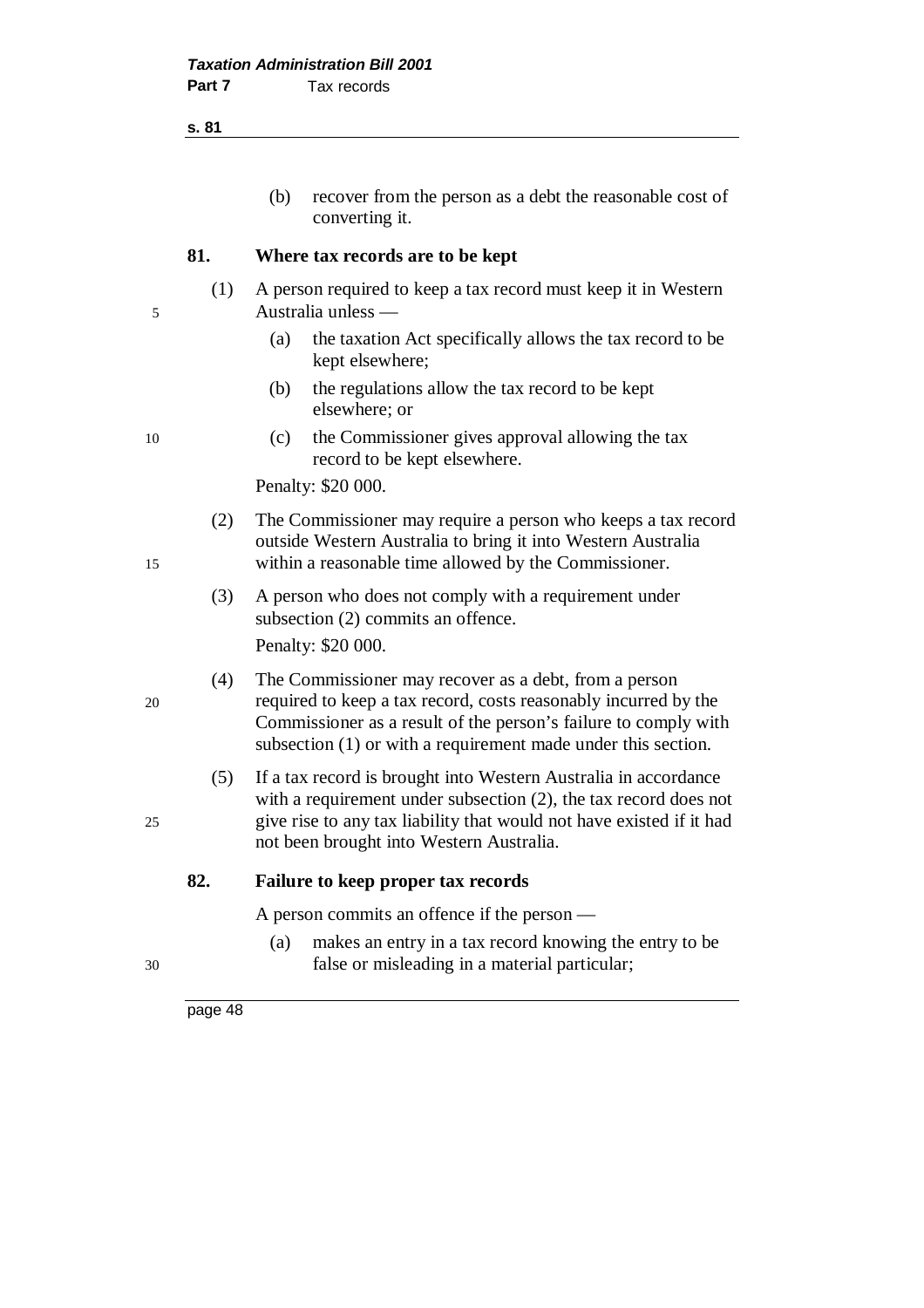- (b) keeps a tax record knowing it to be false or misleading in a material particular; or
- (c) wilfully damages or destroys a tax record.

Penalty: \$20 000 plus 3 times the amount of tax that was 5 avoided or might have been avoided if the false or misleading entry or tax record had been accepted as true.

## **83. General and specific exemptions**

(1) An exemption of general application may be given by regulation from —

- 10 (a) the requirement to keep a tax record; or
	- (b) incidental requirements relating to the keeping of a tax record.
	- (2) The Commissioner may, by notice to a person, exempt the person from —
- 15 (a) the requirement to keep a tax record; or
	- (b) other requirements incidental to keeping a tax record.
	- (3) An exemption may be given subject to conditions specified in the relevant regulation or notice of exemption.
- (4) The Commissioner may amend or cancel an exemption given to 20 a person under subsection (2) by giving notice to the person of the amendment or cancellation.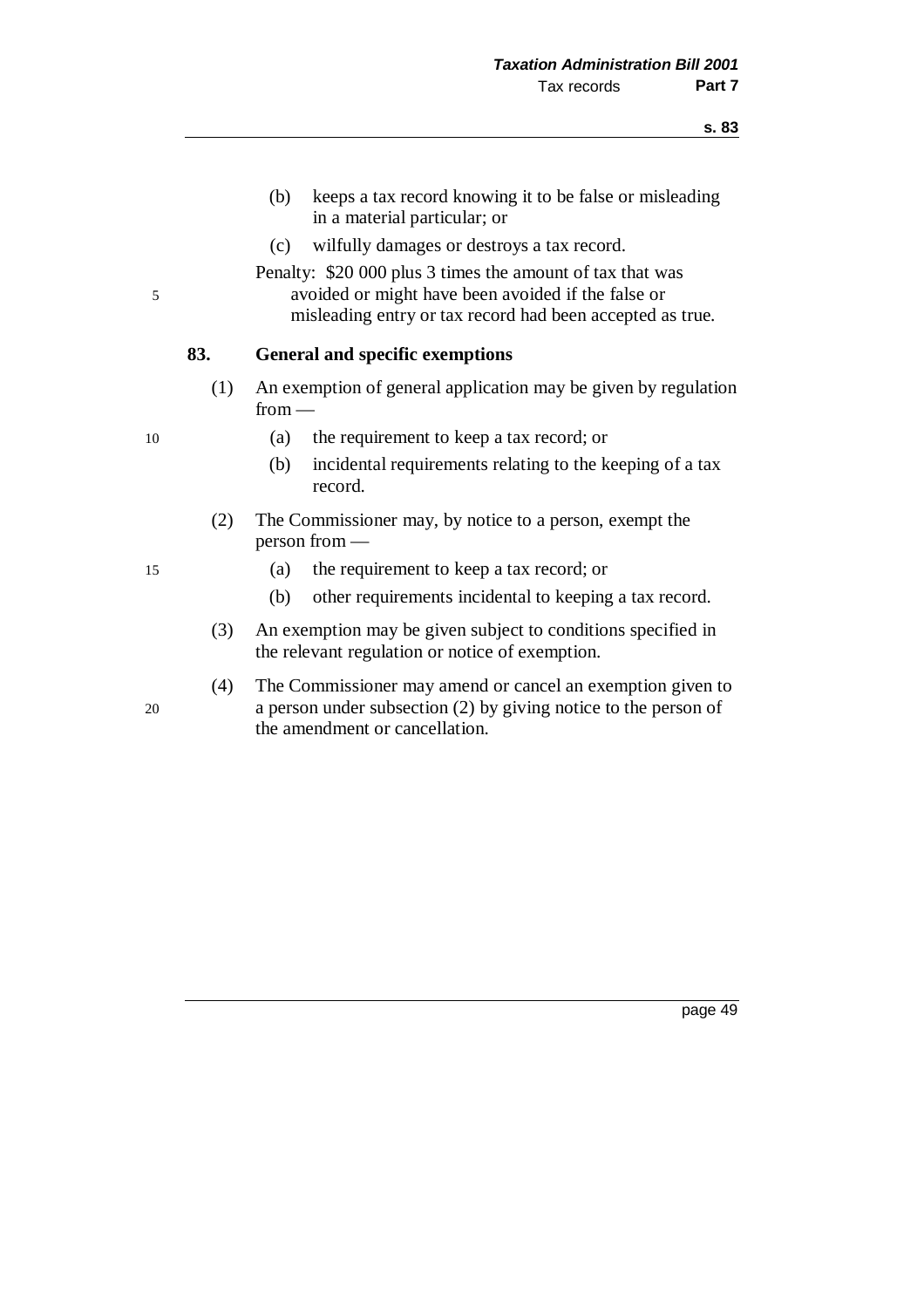# **Part 8 — Investigations**

# **Division 1 — Investigations**

#### **84. Investigations**

An investigation may be carried out under this Part for any or 5 all of the following purposes —

- (a) to ascertain whether a tax liability exists;
- (b) to gather any information relevant to making an assessment;
- (c) to gather any information relevant to making a decision 10 under a taxation Act;
	- (d) to audit tax records;
	- (e) to gather evidence of a suspected contravention of a taxation Act;
- (f) any other purpose relevant to the administration of a 15 taxation Act.

## **85. Investigations for the purposes of recognised revenue laws**

- (1) The Commissioner may, by agreement with the corresponding Commissioner of a recognised jurisdiction —
- (a) authorise the corresponding Commissioner to carry out 20 an investigation under this Part for the purposes of a recognised revenue law in force in the jurisdiction; or
	- (b) carry out an investigation under this Part on behalf of the corresponding Commissioner for the purposes of a recognised revenue law in force in the jurisdiction.
- 25 (2) The Commissioner may only exercise powers under this section if the law of the recognised jurisdiction has reciprocal provisions providing for investigations by or on behalf of the Commissioner.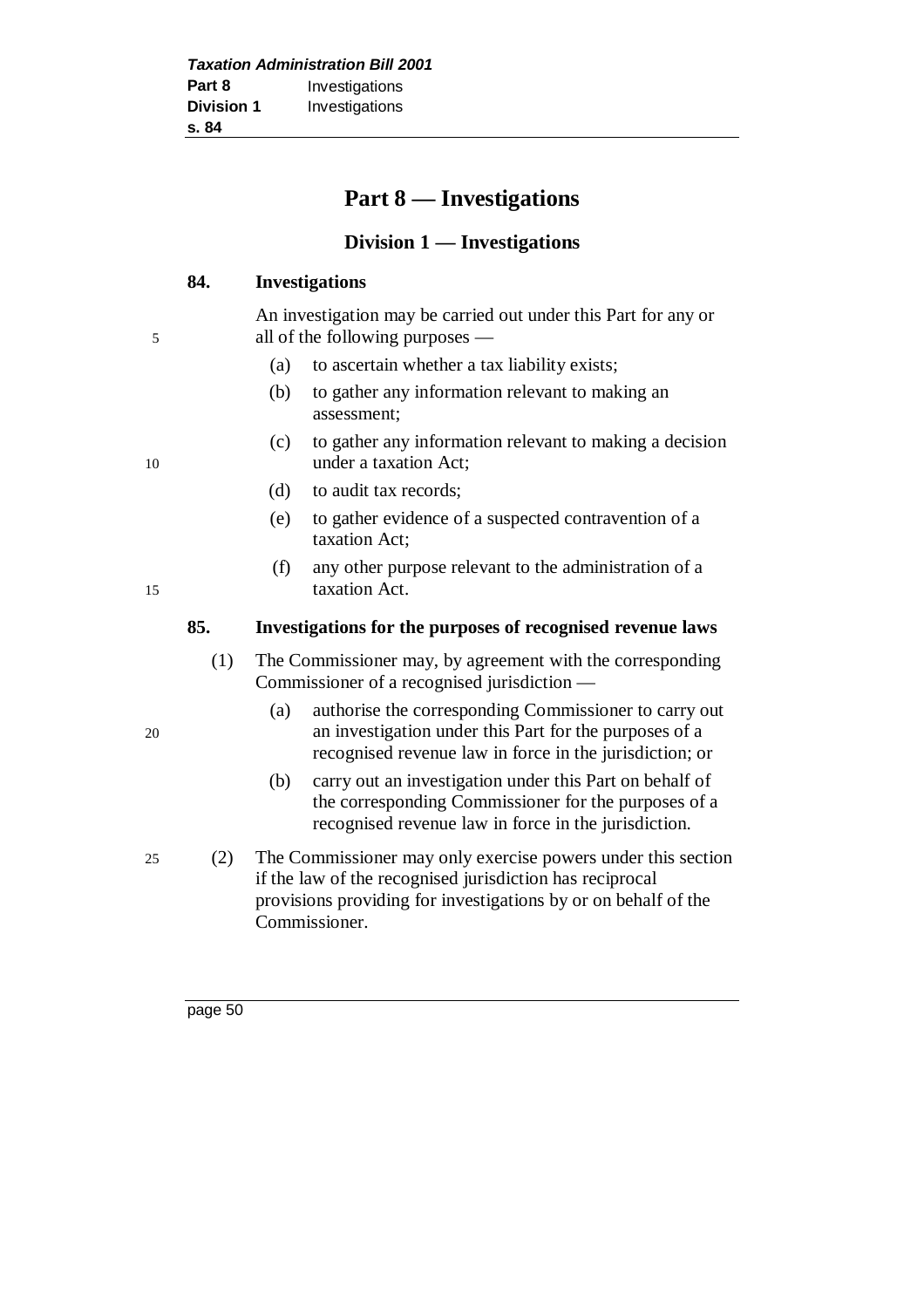|    | (3) |               | For the purposes of carrying out an investigation under this<br>section for the purposes of a recognised revenue law —                                                                                                                                                                                                                                |
|----|-----|---------------|-------------------------------------------------------------------------------------------------------------------------------------------------------------------------------------------------------------------------------------------------------------------------------------------------------------------------------------------------------|
|    |     | (a)           | a reference in this Part to tax is to be read as a reference<br>to tax payable under the recognised revenue law;                                                                                                                                                                                                                                      |
| 5  |     | (b)           | a reference to a tax liability is to be read as a reference<br>to a tax liability under the recognised revenue law;                                                                                                                                                                                                                                   |
|    |     | (c)           | a reference to a taxation Act is to be read as a reference<br>to the recognised revenue law; and                                                                                                                                                                                                                                                      |
| 10 |     | (d)           | a reference to a contravention of a taxation Act is to be<br>read as a reference to a contravention of the recognised<br>revenue law.                                                                                                                                                                                                                 |
|    | (4) | this Part $-$ | If the Commissioner authorises a corresponding Commissioner<br>of a recognised jurisdiction to carry out an investigation under                                                                                                                                                                                                                       |
| 15 |     | (a)           | a reference in this Part to the Commissioner is to be read<br>as a reference to the corresponding Commissioner;                                                                                                                                                                                                                                       |
| 20 |     | (b)           | a reference in this Part to an investigator is to be read as<br>a reference to a person authorised to take part in the<br>investigation under a recognised revenue law in force in<br>the recognised jurisdiction; and                                                                                                                                |
| 25 |     | (c)           | a reference in this Part to an investigator's identity card,<br>in relation to a person authorised to take part in the<br>investigation under a recognised revenue law in force in<br>the recognised jurisdiction, is to be read as a reference to<br>an identification card or certificate issued to the person<br>under the recognised revenue law. |
|    |     |               | Division $2$ — Obtaining tax records and other information                                                                                                                                                                                                                                                                                            |

# **86. Requirements to provide information and tax records**

- (1) The Commissioner may, for investigation purposes, require a 30 taxpayer or any other person —
	- (a) to provide oral or written answers to specified questions; or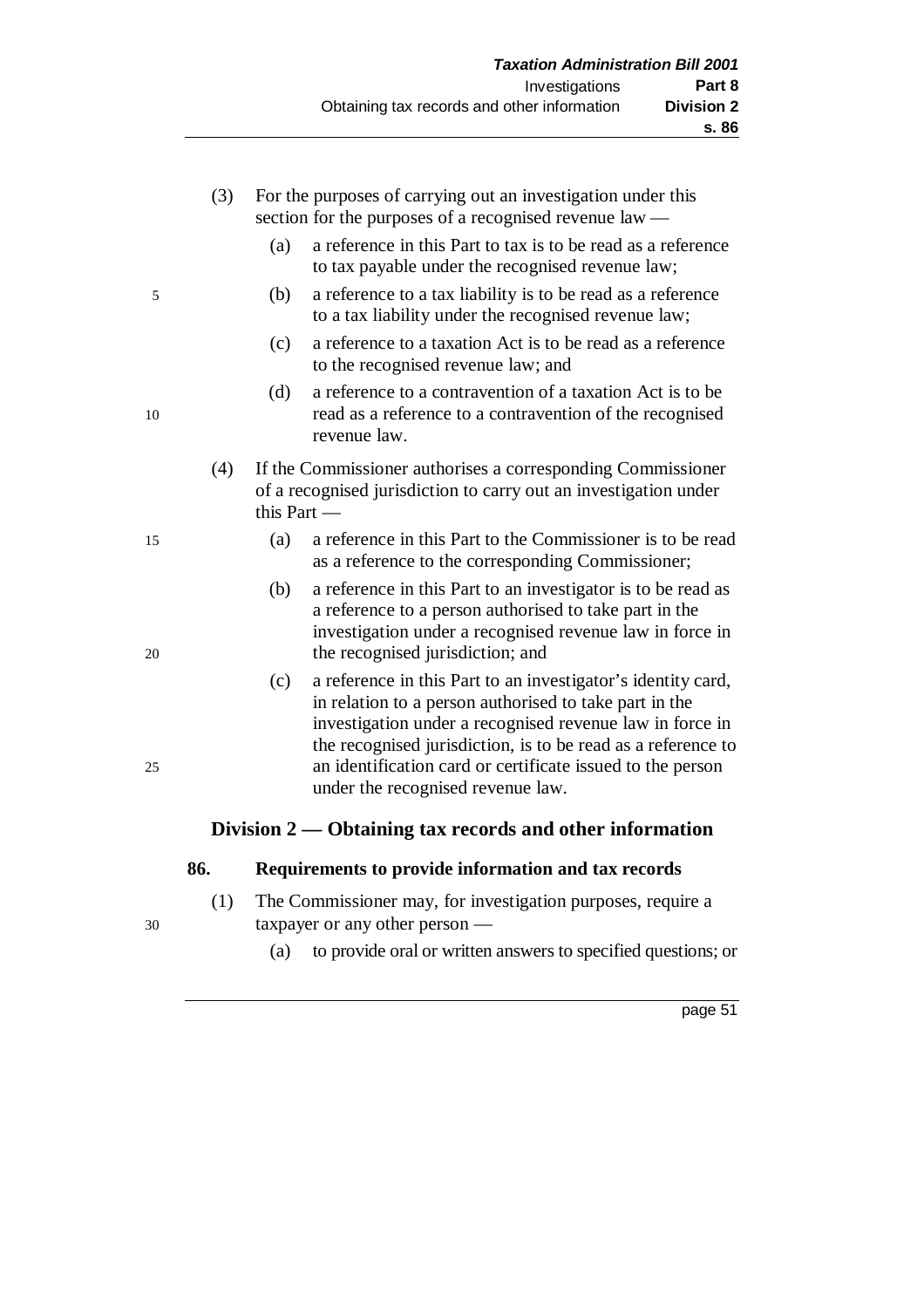|    |     | to produce to the Commissioner specified relevant<br>(b)<br>material or relevant material of a specified class, in the<br>person's possession or control.        |  |  |
|----|-----|------------------------------------------------------------------------------------------------------------------------------------------------------------------|--|--|
|    | (2) | The Commissioner may make the requirement $-$                                                                                                                    |  |  |
| 5  |     | if an oral response is required — orally; or<br>(a)                                                                                                              |  |  |
|    |     | (b)<br>in any other case $-$ by notice served on the person to<br>whom the requirement is addressed.                                                             |  |  |
|    | (3) | The Commissioner may require a person to verify written<br>answers to questions by statutory declaration.                                                        |  |  |
| 10 | (4) | A person must comply with a requirement under this section<br>within the time specified in the notice or within any further time<br>allowed by the Commissioner. |  |  |
|    |     |                                                                                                                                                                  |  |  |
|    |     | Penalty: \$20 000.                                                                                                                                               |  |  |
|    | 87. | Power to require person to attend for examination                                                                                                                |  |  |
| 15 | (1) | The Commissioner may, for investigation purposes, require a<br>taxpayer or any other person to attend for examination by an<br>investigator.                     |  |  |
|    | (2) | A requirement is to be made by notice served on the taxpayer or<br>other person.                                                                                 |  |  |
| 20 | (3) | A notice —                                                                                                                                                       |  |  |
|    |     | must indicate the time and place fixed for the<br>(a)<br>examination (which must, if practicable, be reasonably<br>convenient to the person to be examined);     |  |  |
|    |     | (b)<br>must indicate the subject of the examination; and                                                                                                         |  |  |

examining investigator relevant material in the person's possession or control relating to the subject of the examination.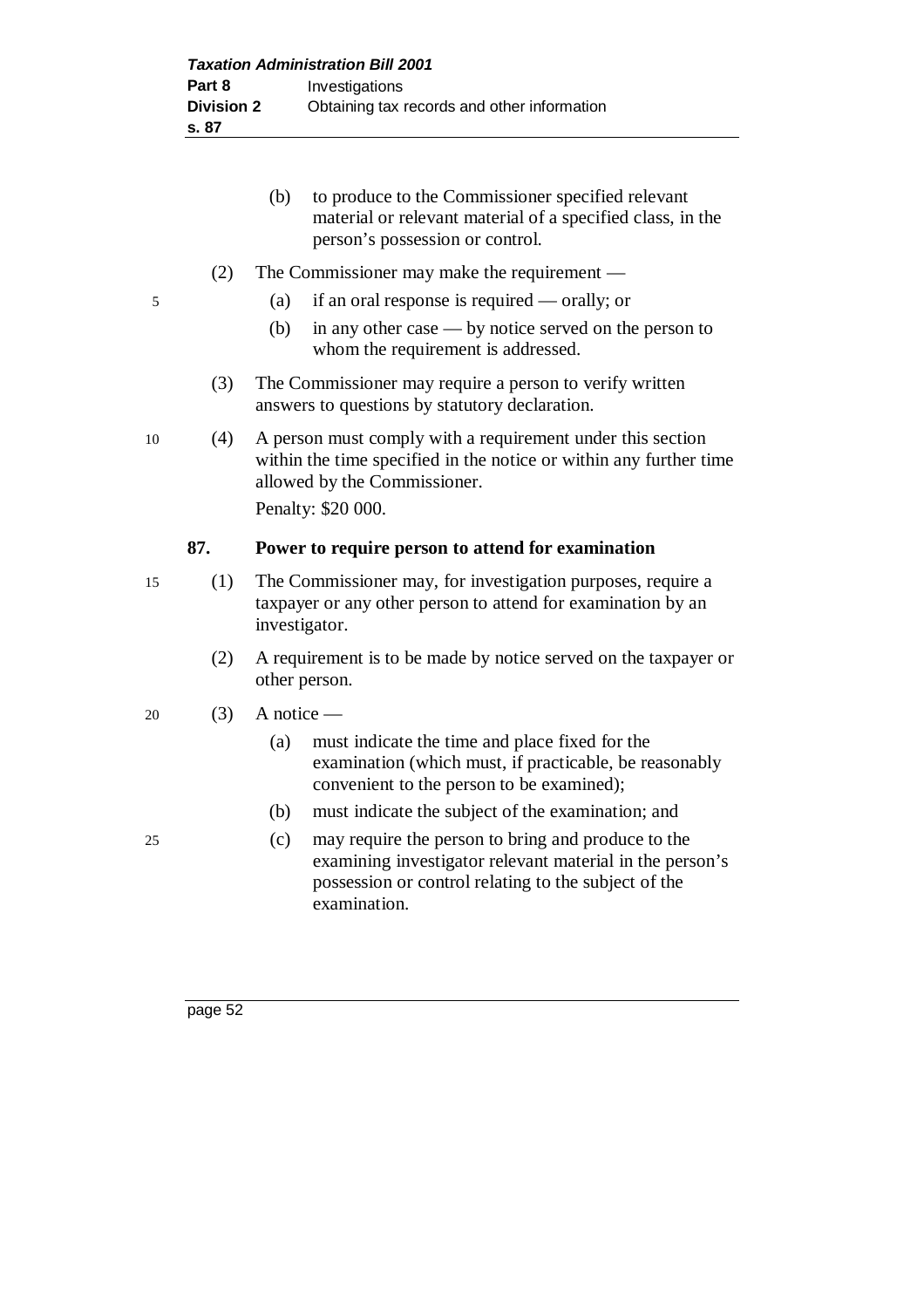## (4) An investigator conducting an examination —

- (a) may require a person attending for examination to make an oath to answer all questions truthfully and may administer the oath;
- 5 (b) may require the person to answer a question relevant to the subject matter of the examination put by the investigator, or with the consent of the investigator, by another person present at the examination; and
- (c) may require the person to produce for examination by 10 the investigator relevant material in the person's possession at the examination.
	- (5) A person must comply with a requirement under this section. Penalty: \$20 000.
- (6) A person, other than a taxpayer or a taxpayer's representative, 15 who attends for examination is entitled to be paid the prescribed fees and expenses.

## **88. Power to retain documents**

The Commissioner may retain any instrument or other document in his possession that is relevant to performing his or 20 her functions under a taxation Act for as long as is necessary —

- (a) to examine it or copy it, or both;
- (b) if it is relevant to proceedings that have been or may be instituted — for the purposes of the proceedings;
- (c) in the case of an instrument on which tax is payable 25 until the tax is paid;
	- (d) in the case of a document that is relevant to making an assessment — until the assessment is made and any tax payable as a result of the assessment is paid.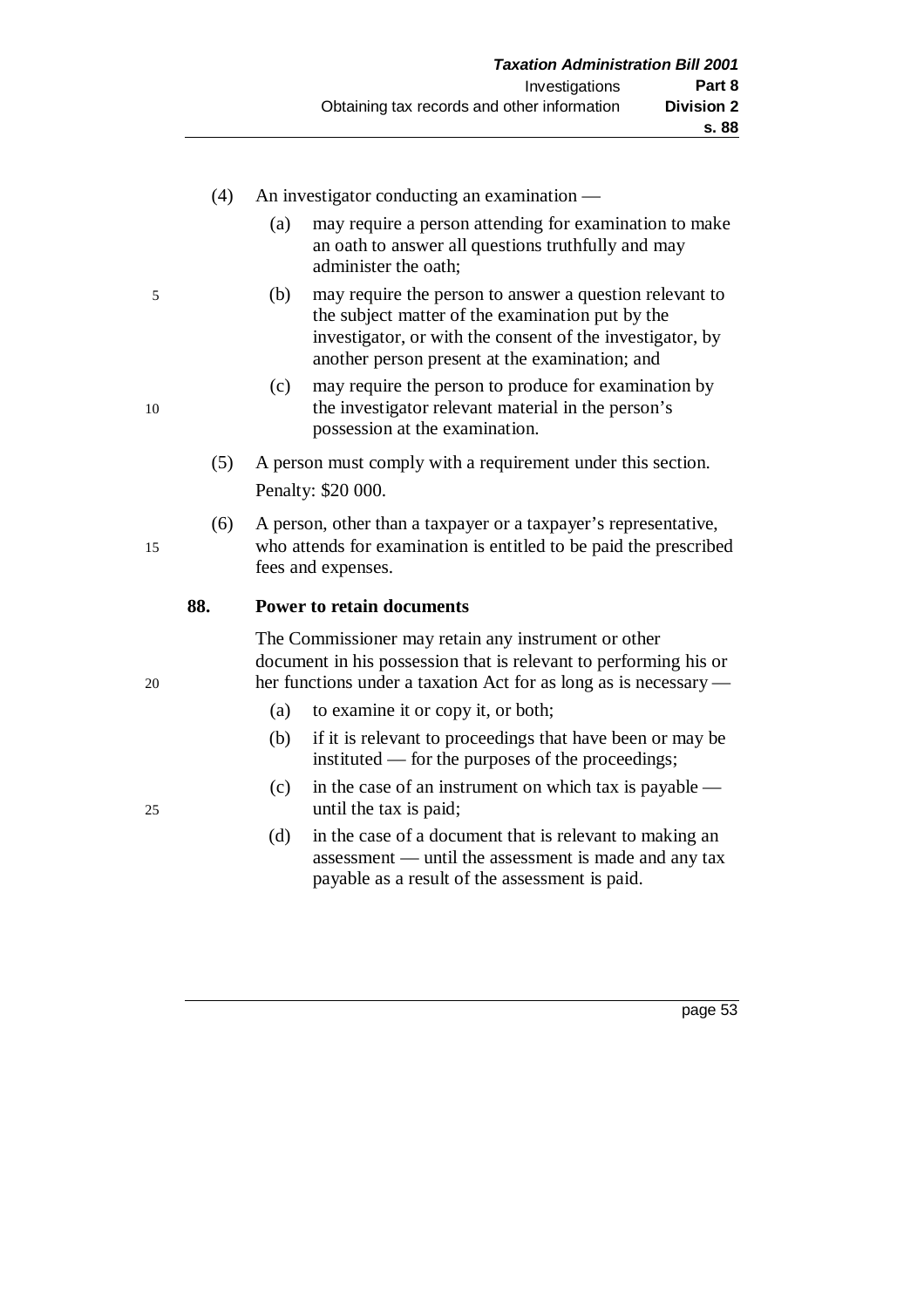| <b>Taxation Administration Bill 2001</b> |                    |  |
|------------------------------------------|--------------------|--|
| Part 8                                   | Investigations     |  |
| <b>Division 3</b>                        | Access to premises |  |
| s. 89                                    |                    |  |

## **89. Recording examination proceedings**

- (1) An investigator may make a recording of the questions asked by an investigator and the answers given by a person who attends for examination under section 87.
- 5 (2) If an investigator decides to make a record, the investigator must advise the person attending for examination to that effect before recording begins.

# **Division 3 — Access to premises**

# **90. Entry of premises**

- 10 (1) Subject to subsection (2), an investigator may, for investigation purposes, enter and remain on premises to exercise his or her powers of investigation.
	- (2) The investigator may only enter residential premises as follows —
- 15 (a) the investigator may enter the premises at any reasonable time with the consent of the occupier of the premises;
	- (b) the investigator may enter the premises in accordance with the authorisation conferred by a warrant;
- 20 (c) if the investigator believes, on reasonable grounds, that it is urgently necessary to do so in order to prevent the destruction of or interference with relevant material, the investigator may enter the premises at any time without the consent of the occupier and without warrant.
- 25 (3) The investigator must not exercise the power set out in subsection (2)(c) unless the Commissioner has, in the particular case, authorised the investigator to do so.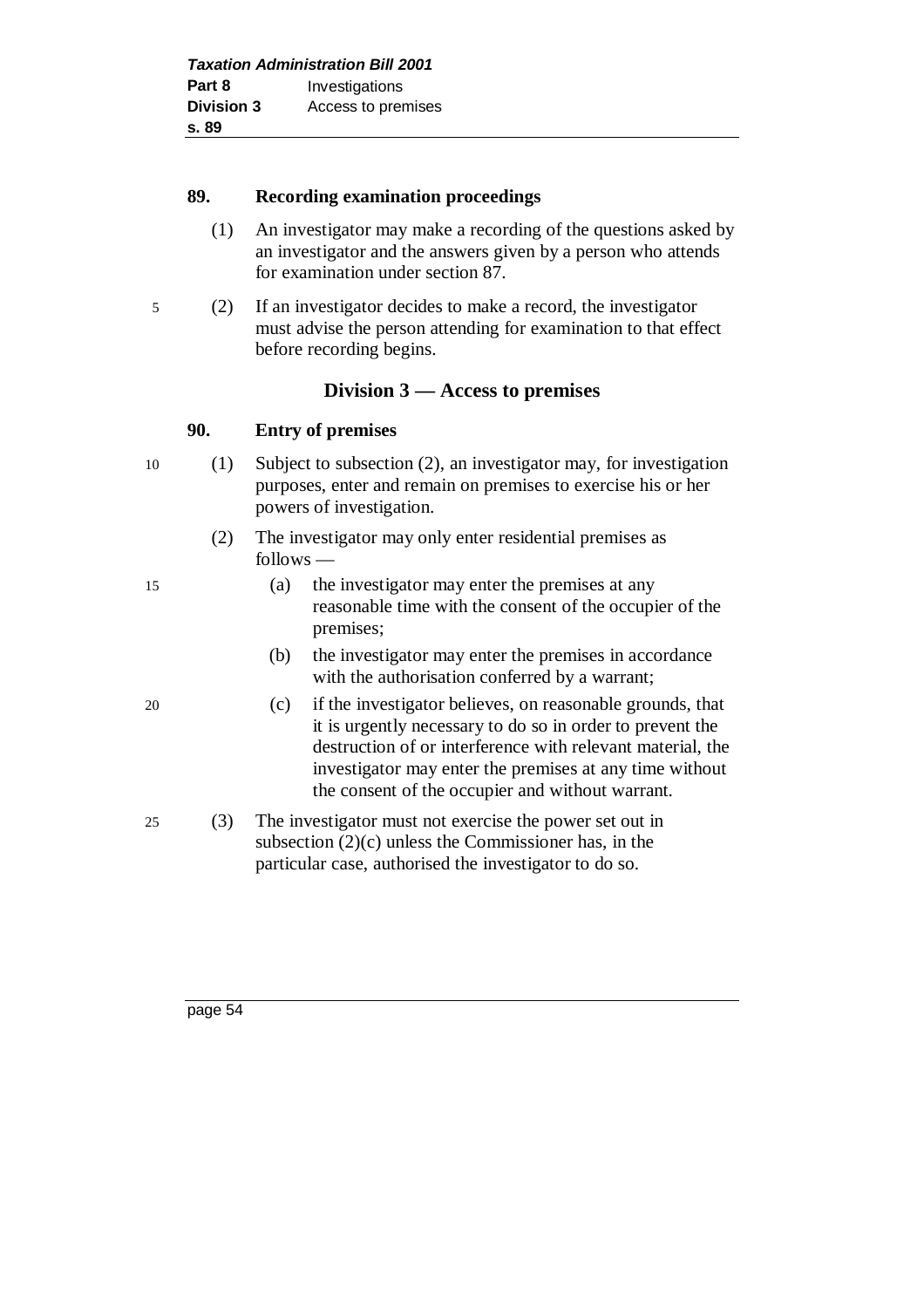- (4) The investigator must, on first encountering a person apparently in a position of authority on the premises, and also on the reasonable request of any other person on the premises —
- (a) display his or her identity card to the person or persons 5 respectively; and
	- (b) if the investigator has entered or is about to enter the premises under a warrant — display the warrant to the person or persons respectively.

## **91. Powers of investigator while on premises**

- 10 (1) When an investigator exercises his or her powers of entry under this Act, the investigator may do any or all of the following —
- (a) search the premises and examine anything on the premises (opening it if necessary and, if specifically authorised to do so by the Commissioner, breaking it 15 open);
	- (b) take possession of, and remove from the premises, documents, or anything else relevant to the investigation, found in the course of exercising his or her powers under this Act;
- 20 (c) take extracts from or make copies of, or download or print-out, any documents found in the course of carrying out his or her functions under this Act;
	- (d) photograph or film anything on the premises;
- (e) if anything on the premises that is relevant to the 25 investigation cannot be conveniently removed — secure it against interference;
	- (f) require any person who is on the premises
		- (i) to state his or her full name and address;
- (ii) to answer (orally or in writing) questions put by 30 the investigator that are relevant to the investigation;
- 

- 
- 
- 
-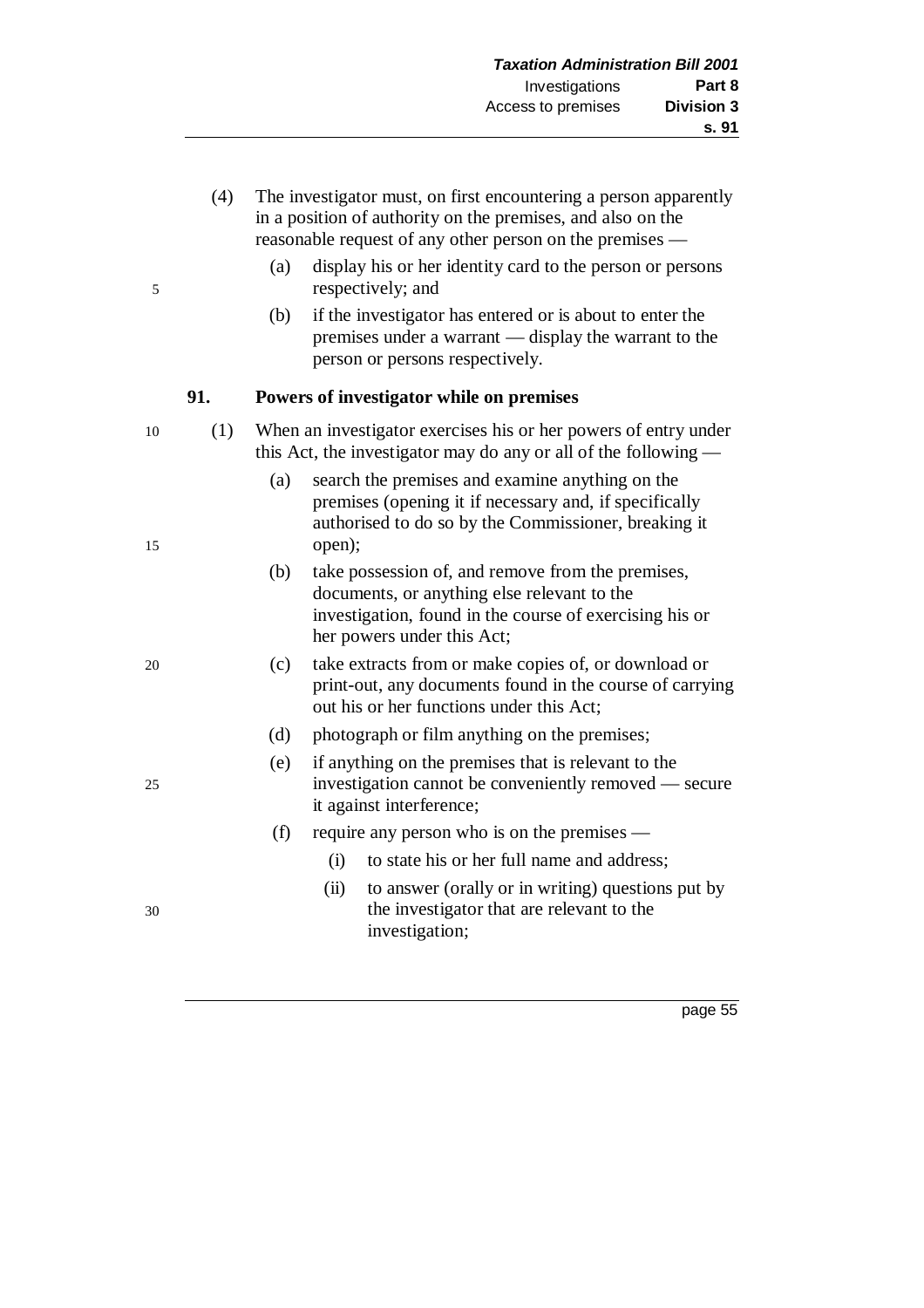| Part 8            |     | Investigations       |                                                                                                                                                                                                                                                                                              |  |  |
|-------------------|-----|----------------------|----------------------------------------------------------------------------------------------------------------------------------------------------------------------------------------------------------------------------------------------------------------------------------------------|--|--|
| <b>Division 3</b> |     | Access to premises   |                                                                                                                                                                                                                                                                                              |  |  |
| s. 91             |     |                      |                                                                                                                                                                                                                                                                                              |  |  |
|                   |     |                      |                                                                                                                                                                                                                                                                                              |  |  |
|                   |     | (iii)                | to give the investigator any information in the<br>person's possession or control that is relevant to<br>the investigation;                                                                                                                                                                  |  |  |
|                   |     | (iv)                 | to operate or allow the investigator to operate<br>equipment or facilities on the premises for<br>investigation purposes;                                                                                                                                                                    |  |  |
|                   |     | (v)                  | to give the investigator any translation, code,<br>password or other information necessary to gain<br>access to or to interpret and understand any<br>document or information located or obtained by<br>the investigator in the course of exercising his or<br>her functions under this Act; |  |  |
|                   |     | (vi)                 | to give other assistance that the investigator<br>reasonably requires to carry out the investigation.                                                                                                                                                                                        |  |  |
| (2)               |     | A person who -       |                                                                                                                                                                                                                                                                                              |  |  |
|                   | (a) |                      | does not comply with a requirement under<br>subsection $(1)(f)$ ; or                                                                                                                                                                                                                         |  |  |
|                   | (b) |                      | gives an investigator information that the person knows<br>to be false or misleading,                                                                                                                                                                                                        |  |  |
|                   |     | commits an offence.  |                                                                                                                                                                                                                                                                                              |  |  |
|                   |     | Penalty: \$20 000.   |                                                                                                                                                                                                                                                                                              |  |  |
| (3)               |     | unless he or she $-$ | An investigator is not authorised to take anything from premises                                                                                                                                                                                                                             |  |  |
|                   | (a) |                      | gives the occupier or another person apparently<br>responsible to the occupier a receipt for the thing taken,<br>if requested to do so by the occupier or other person; or                                                                                                                   |  |  |
|                   | (b) |                      | if the occupier or a person apparently responsible to the<br>occupier is not present, leaves a receipt for the thing<br>taken, in an envelope addressed to the occupier, in a<br>prominent position on the premises.                                                                         |  |  |
| (4)               |     |                      | A receipt is to be in a form approved by the Commissioner.                                                                                                                                                                                                                                   |  |  |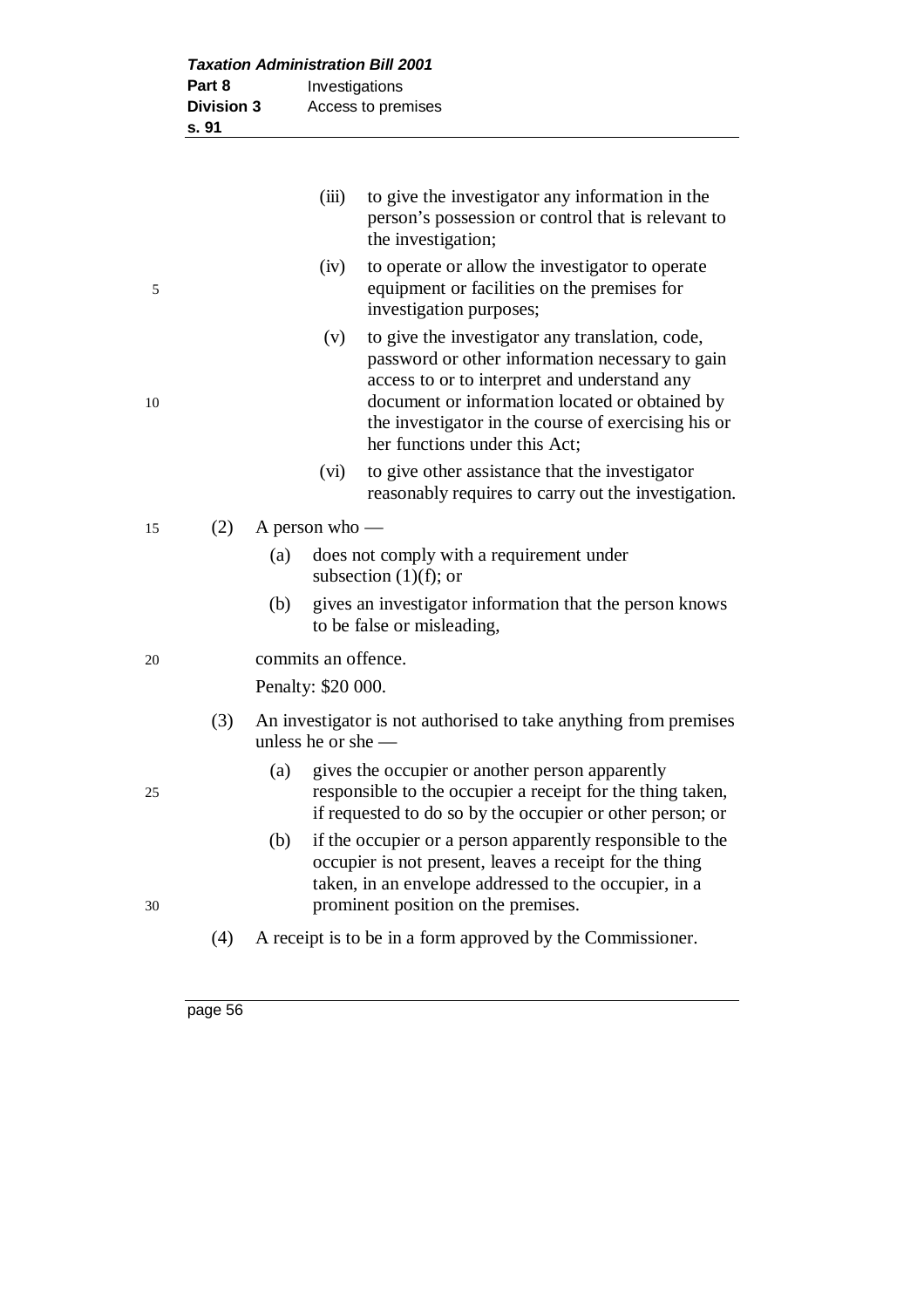- (5) The Commissioner must ensure that a person from whom a document or anything else is taken under this section and who would otherwise be entitled to possession of it is given a copy of it, or reasonable access to it, as appropriate.
- 5 (6) If an investigator takes possession of anything under this section, the Commissioner must ensure that it is returned to the person entitled to possession of it as follows —
- (a) if it was taken in connection with the prosecution or possible prosecution of a suspected tax contravention of 10 a taxation Act — as soon as practicable after the relevant prosecution is completed or discontinued or, if no prosecution is commenced, as soon as practicable after the decision is made not to prosecute the suspected contravention;
- 15 (b) if it was an instrument on which duty was payable as soon as practicable after assessment and payment of the relevant duty;
	- (c) in any other case within 28 days after it was taken.

# **92. Warrants to enter premises**

- 20 (1) If a justice is satisfied by a complaint on oath that it is reasonably necessary for an investigator to enter premises for investigation purposes, the justice may issue a warrant authorising an investigator —
- (a) to enter the premises at a time or within a period stated 25 in the warrant; and
	- (b) to exercise the powers of search and investigation conferred by this Part.
- (2) An investigator who applies to a justice or magistrate for a warrant under this section must produce his or her identity card 30 to the justice or magistrate.
	- (3) The authority conferred by a warrant may be exercised by the investigator who applied for the warrant or by any other investigator.
		- page 57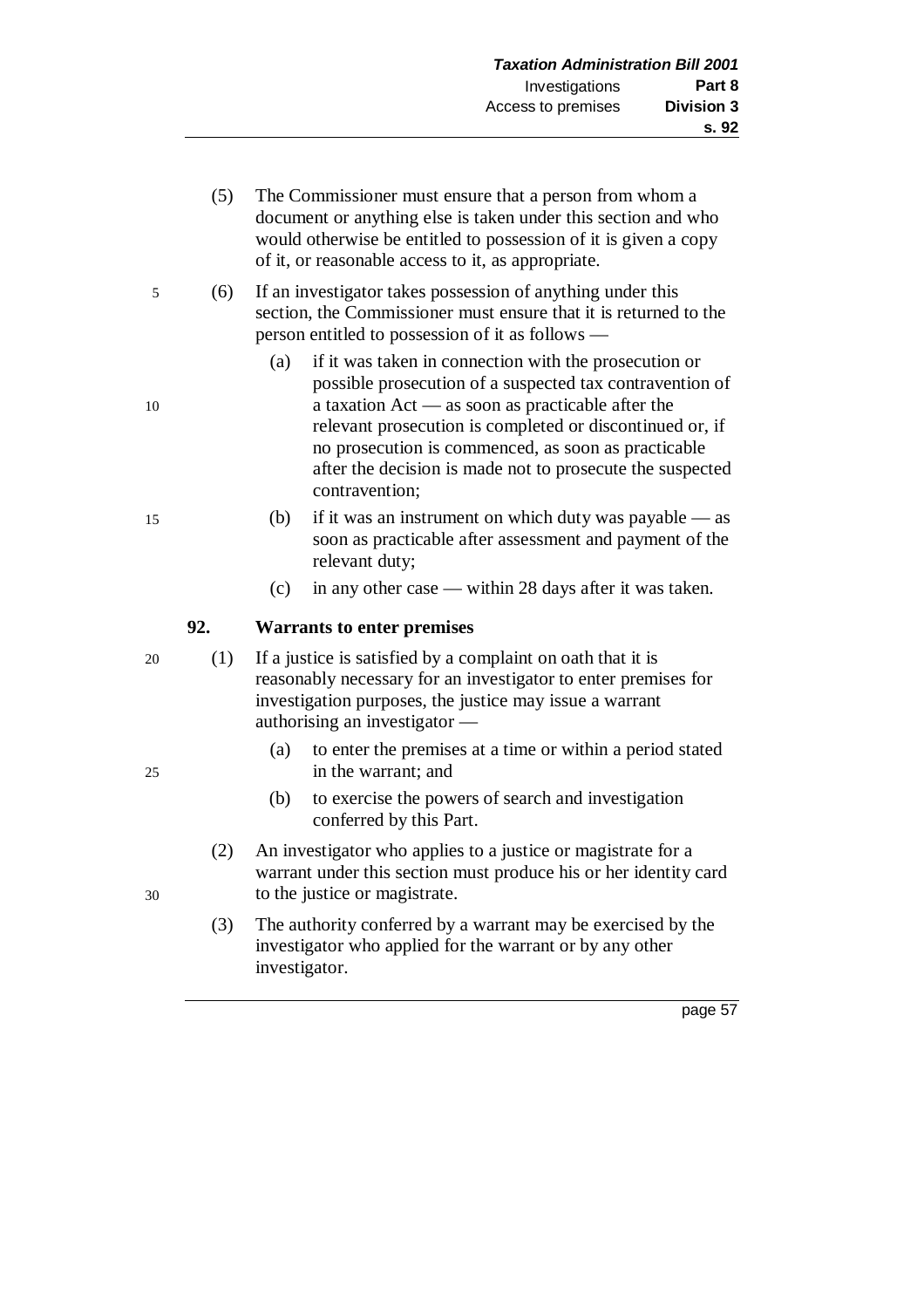#### **93. Use of force**

- (1) An investigator may use reasonable force
	- (a) to enter premises under this Part; or
	- (b) to exercise powers under section  $91(1)(a)$  to (e).
- 5 (2) However, if the use of reasonable force is likely to cause damage to property, the investigator is not entitled to use force unless the Commissioner has, in the particular case, authorised the investigator to do so.

# **Division 4 — General provisions**

## 10 **94. Complying with information requirements**

- (1) A person is not excused from complying with a requirement under this Part to provide information or relevant material on the grounds that complying with the requirement would tend to incriminate the person or render the person liable to a penalty.
- 15 (2) However, information or material provided by the person in compliance with the requirement is not admissible in evidence in any proceedings against the person for an offence against a taxation Act except an offence against section 86(4), 87(5) or 91(2).
- 20 (3) A person is not excused from complying with a requirement under this Part to provide an official document on the grounds that the document is protected by legal professional privilege.
- (4) A person who claims, either on the person's own behalf or on behalf of another person, to be excused from complying with a 25 requirement under this Part to provide information or relevant material on the grounds that the information or material is protected by legal professional privilege commits an offence if the person knew, or could reasonably be expected to have known, that he or she does not have reasonable grounds for 30 making the claim.
	- Penalty: \$20 000.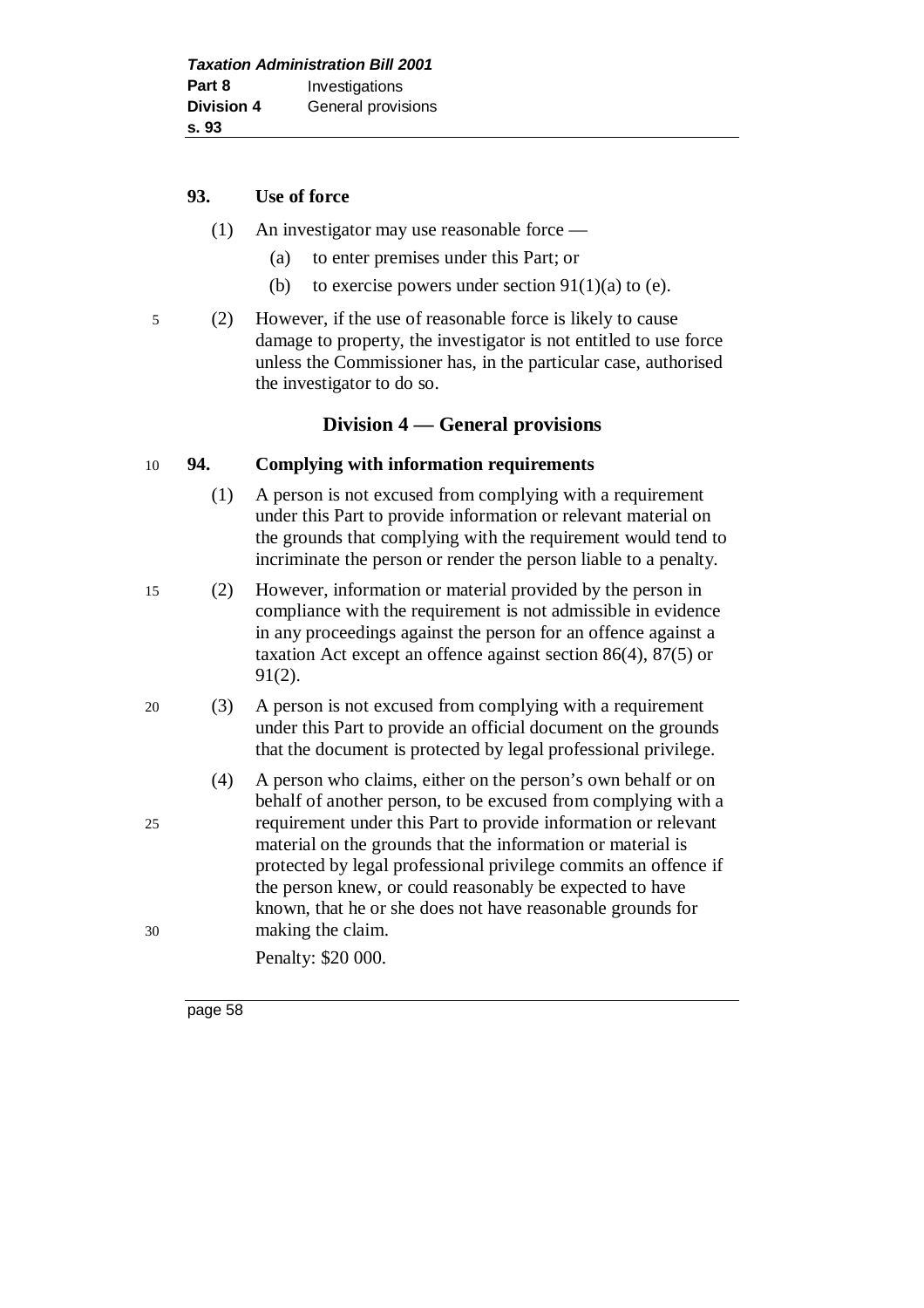#### **95. Interaction with other Acts**

This Part prevails over —

- (a) any law that would otherwise protect from disclosure information about the transfer or ownership of a 5 statutory licence;
	- (b) any law that would otherwise protect from disclosure information about payments made for the benefit of employees;
- (c) any law that would otherwise protect from disclosure 10 information about the registration, transfer of registration or ownership of motor vehicles;
	- (d) any law that would otherwise protect from disclosure information about the transfer or ownership of mining tenements or petroleum licences;
- 15 (e) any law that would otherwise protect from disclosure information about the whereabouts of taxpayers; and
	- (f) any other prescribed law that would otherwise protect information from disclosure.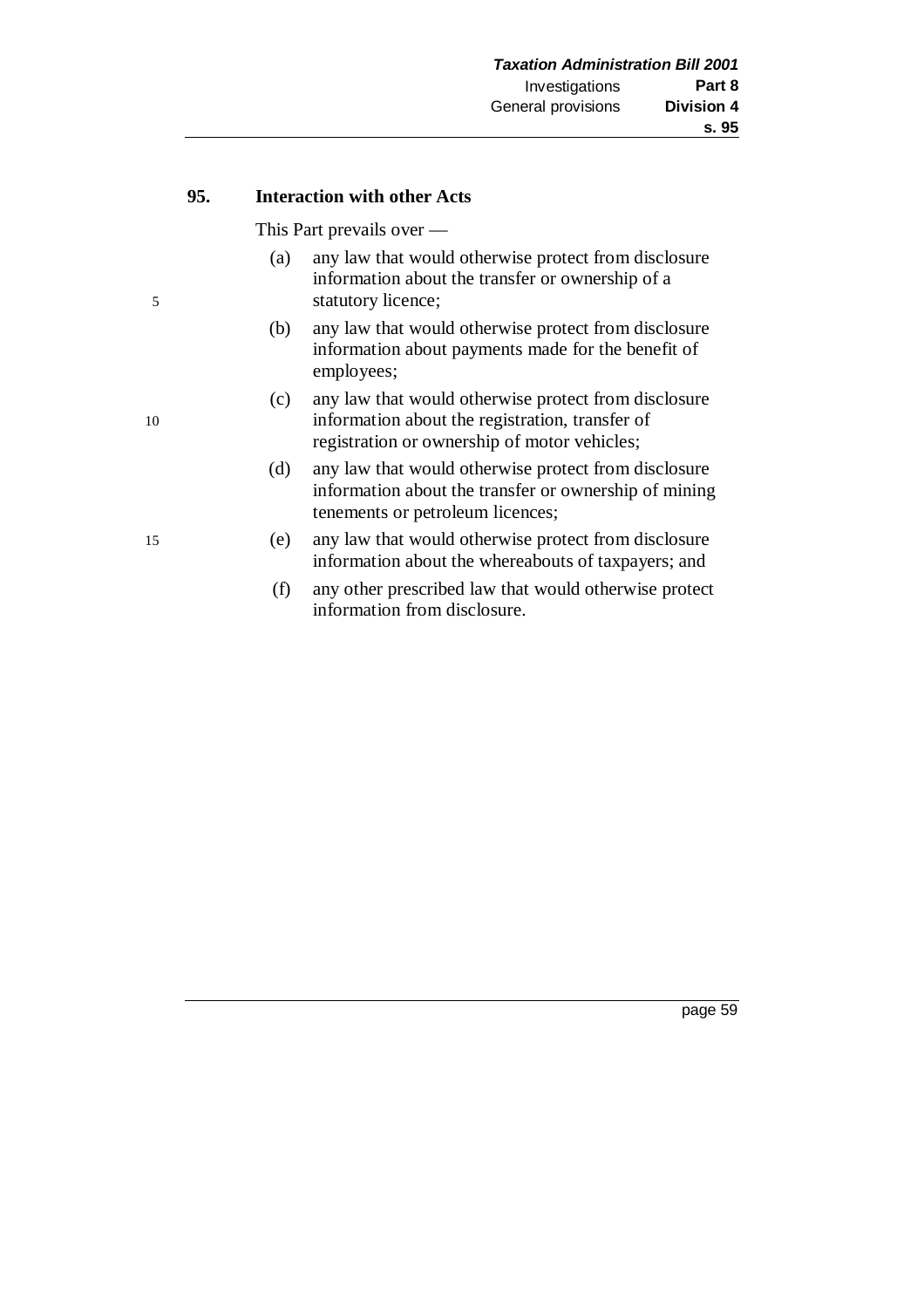**s. 96**

# **Part 9 — Offences**

#### **96. General penalty provision**

- (1) A person who commits an offence against a taxation Act for which no penalty is specifically provided is liable on conviction 5 to a penalty not exceeding \$20 000.
	- (2) If a person does not comply with a requirement made under a taxation Act by the Commissioner or an investigator, and no penalty is specifically provided for the non-compliance, the person commits an offence.

10 Penalty: \$20 000.

## **97. Evasion of tax**

- (1) A person who, by an intentional act or omission, evades or attempts to evade paying tax that the person is liable to pay, commits an offence.
- 15 (2) A court by which a person is convicted of an offence against subsection (1) must impose a penalty within a range extending from a minimum of 3 times the amount of the primary tax the defendant evaded or attempted to evade to a maximum equivalent to the minimum plus \$20 000.

#### 20 **98. False or misleading information**

- $(1)$  A person must not
	- (a) provide information to the Commissioner or an investigator knowing it to be false or misleading in a material particular; or
- 25 (b) provide a tax record to the Commissioner or an investigator knowing it to be false or misleading in a material particular.
- Penalty: \$20 000 plus 3 times the amount of tax that was avoided or might have been avoided if the false or misleading 30 information or tax record had been accepted as true.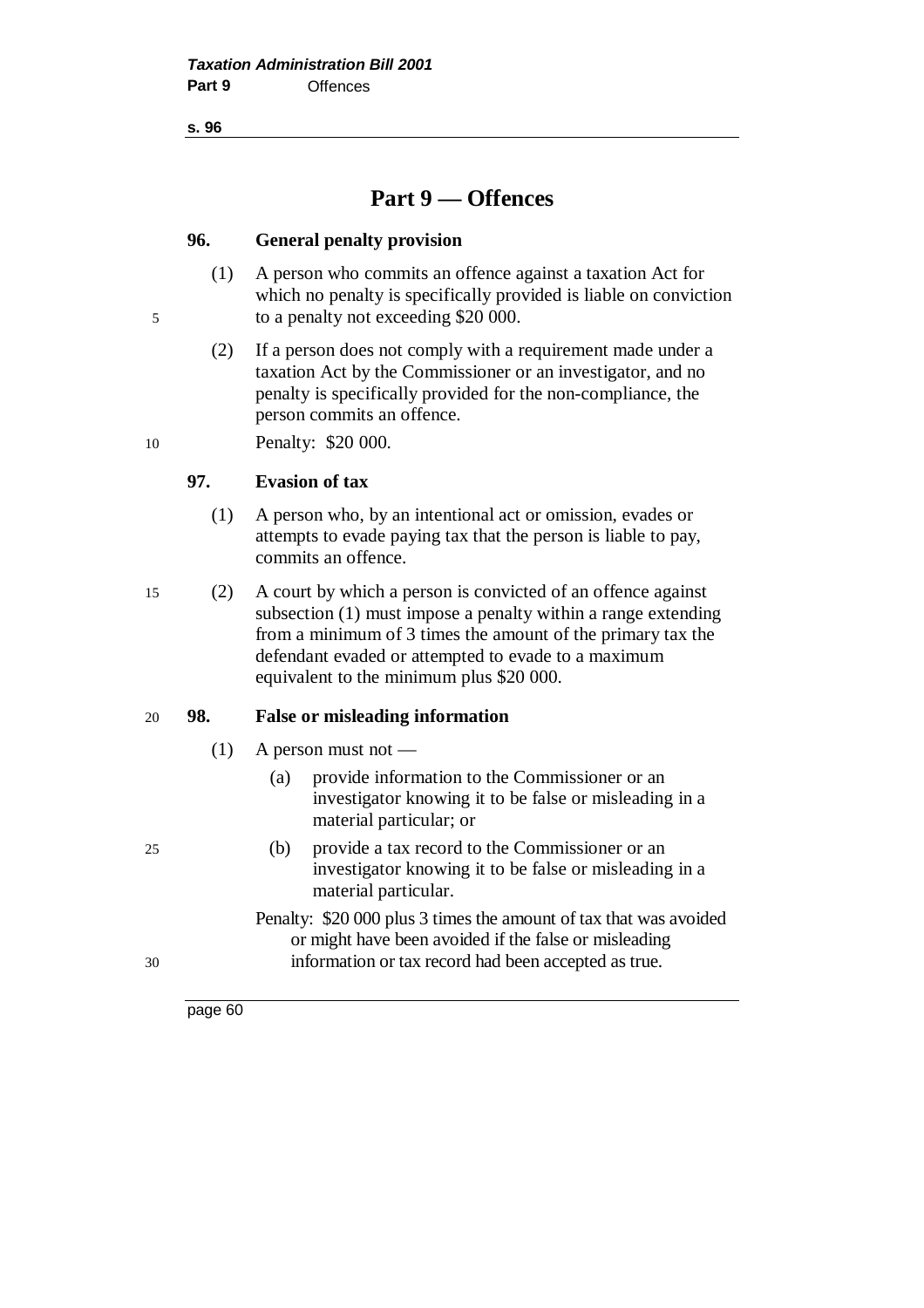(2) If a person provides the Commissioner or an investigator with information or a tax record that is false or misleading in a material particular then, in proceedings for an offence against this section, the person is presumed to have known that the 5 information or tax record was false or misleading in the material particular unless the contrary is established.

#### **99. Obstructing or misleading an investigator**

(1) A person who hinders or obstructs the Commissioner or an investigator in carrying out functions under a taxation Act 10 commits an offence.

Penalty: \$20 000.

(2) A person who misleads the Commissioner or an investigator in a way that may affect the carrying out of his or her functions under a taxation Act commits an offence.

15 Penalty: \$20 000.

#### **100. Offence by body corporate**

- (1) If a body corporate commits an offence against a taxation Act each director of the body corporate commits the offence and is liable to the penalty prescribed for an individual who commits 20 the offence.
	- (2) It is a defence to a charge of an offence by a director under this section to prove that the defendant could not reasonably be expected to have prevented the commission of the offence by the body corporate.

#### 25 **101. Criminal penalties not to affect civil liabilities**

The imposition of a penalty for an offence does not relieve the person on whom the penalty is imposed from a tax liability (including a liability for penalty tax) arising out of the same wrongful act.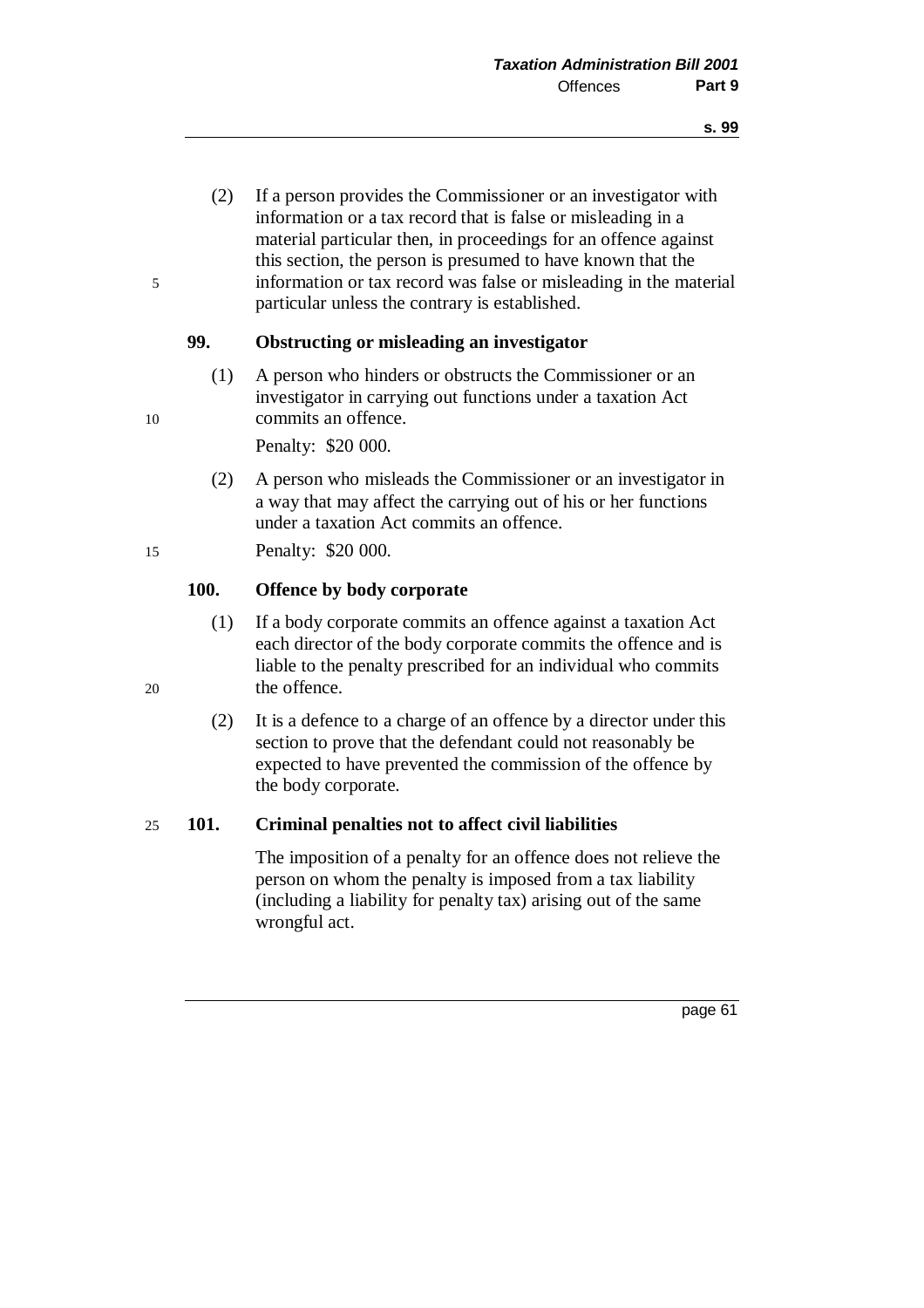**s. 102**

#### **102. Time for commencing prosecutions**

- (1) A prosecution for an offence against a taxation Act must be commenced within 5 years after the date on which the offence is alleged to have been committed.
- 5 (2) However, if the alleged offence involves tax evasion, an intention to mislead or some other form of dishonesty, a prosecution for the offence may be commenced at any time.

## **103. Authority required for prosecution**

- (1) Proceedings for an offence against a taxation Act may only be 10 taken —
	- (a) by the Commissioner, or under the Commissioner's authority; and
	- (b) in the Commissioner's name.

(2) A statement in a complaint for an offence against a taxation Act 15 that the complaint is laid by the Commissioner or under the Commissioner's authority is to be taken to be proved in the absence of evidence to the contrary.

#### **104. General defence**

It is a defence to a charge of an offence against this Act 20 consisting of a failure to comply with a requirement imposed by or under this Act to prove that the defendant could not, by the exercise of reasonable diligence, have complied with the requirement to which the charge relates.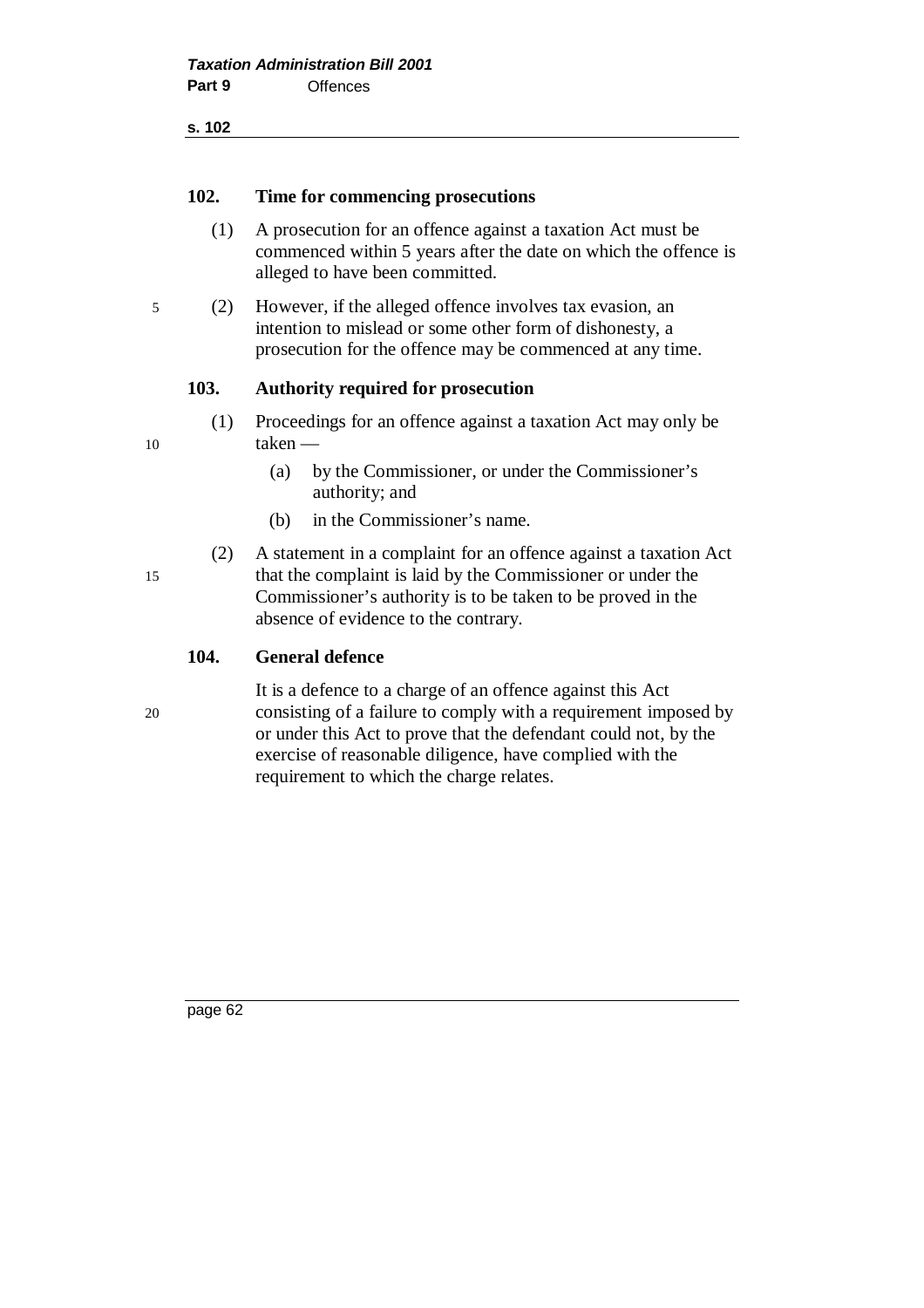# **Part 10 — Miscellaneous**

# **Division 1 — Confidentiality**

## **105. Confidentiality**

- (1) The following persons are subject to a duty of confidentiality 5 under this section —
	- (a) the Commissioner or a former Commissioner;
	- (b) a delegate or former delegate of the Commissioner;
	- (c) an investigator or former investigator;
- (d) an appointed representative, or former appointed 10 representative, of the Commissioner;
	- (e) any other person to whom the information or material is disclosed under a taxation Act;
	- (f) any other person who properly or improperly gains access to the information or material in some other way.
- 15 (2) A person who is subject to a duty of confidentiality under this section must not record, disclose, or make use of information or material obtained under a taxation Act except —
- (a) for a purpose related to the administration or enforcement of the taxation Act under which the 20 information or material was obtained or another Act administered by the Commissioner or under which the Commissioner exercises statutory functions;
- (b) as required or allowed by this Act or another law that specifically or by necessary implication overrides the 25 duty of confidentiality imposed by this section;
	- (c) as authorised by the person to whose affairs the information or material relates; or
	- (d) for the purpose of proceedings, or a report of proceedings, arising out of a taxation Act.
- 30 Penalty: \$20 000.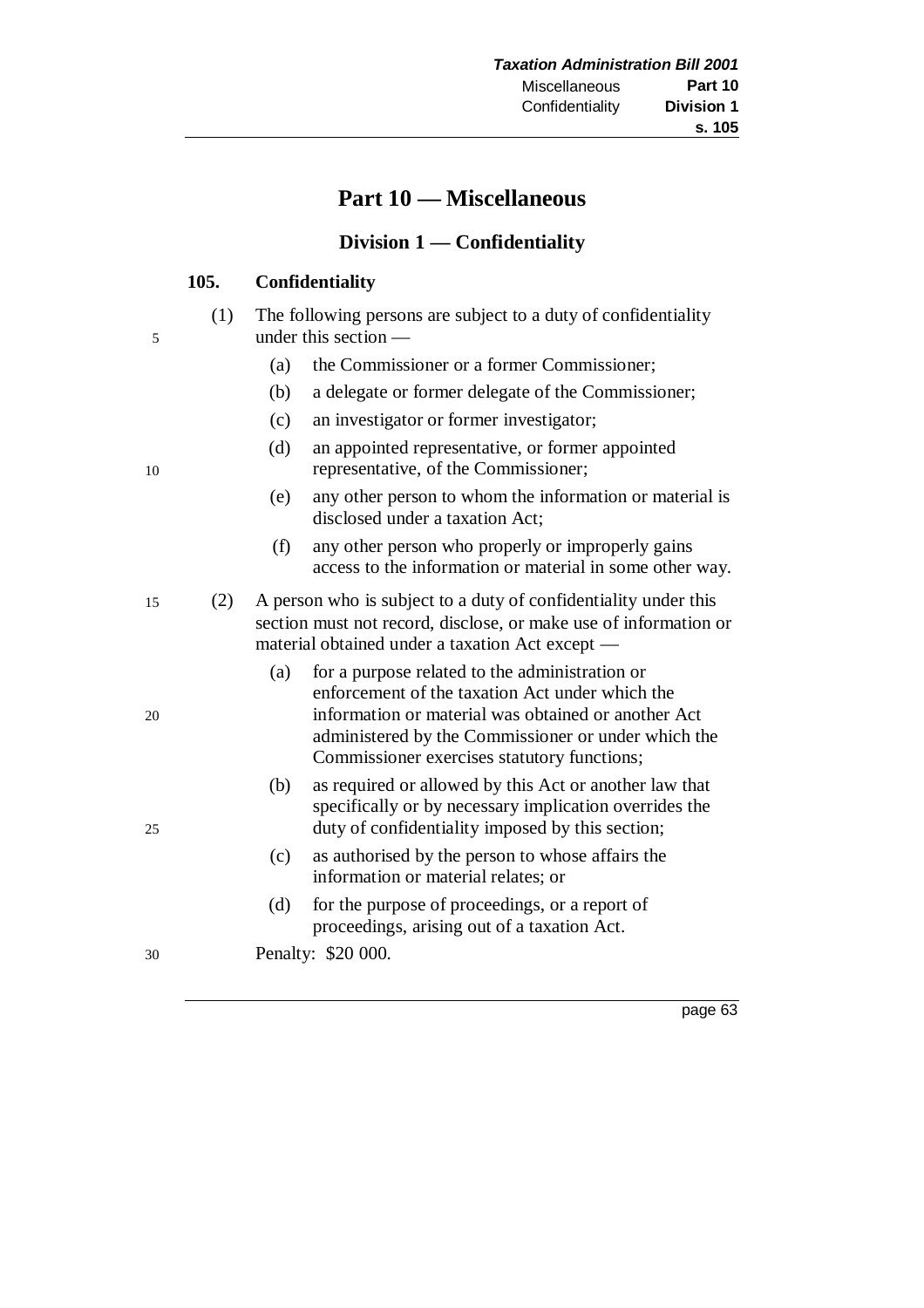|                   | <b>Taxation Administration Bill 2001</b> |
|-------------------|------------------------------------------|
| Part 10           | <b>Miscellaneous</b>                     |
| <b>Division 1</b> | Confidentiality                          |
| s. 105            |                                          |

|    | (3) |     |       | This section does not prevent —                                                                                                                                                                                                                                                  |
|----|-----|-----|-------|----------------------------------------------------------------------------------------------------------------------------------------------------------------------------------------------------------------------------------------------------------------------------------|
|    |     | (a) |       | the disclosure of information or material in connection<br>with the investigation or prosecution of a criminal<br>offence to $-$                                                                                                                                                 |
| 5  |     |     | (i)   | the Director of Public Prosecutions for a State or<br>the Commonwealth;                                                                                                                                                                                                          |
|    |     |     | (ii)  | an officer of the police force of a State or the<br>Commonwealth;                                                                                                                                                                                                                |
| 10 |     |     | (iii) | an officer of the Australian Securities and<br>Investment Commission; or                                                                                                                                                                                                         |
|    |     |     | (iv)  | an officer of another law enforcement agency<br>established under State or Commonwealth law<br>that is authorised by regulation to receive<br>confidential information under this paragraph;                                                                                     |
| 15 |     | (b) |       | the disclosure of information or material to an official<br>administering a taxation law of the Commonwealth or<br>another State for a purpose related to the administration<br>of such a law;                                                                                   |
| 20 |     | (c) |       | the disclosure of information or material to the Western<br>Australian Department of Treasury and Finance;                                                                                                                                                                       |
|    |     | (d) |       | the disclosure of information about the ownership, sale<br>and capital and rental value of property to the<br>Valuer-General;                                                                                                                                                    |
| 25 |     | (e) |       | the disclosure of statistical or other information that<br>could not reasonably be expected to lead to the<br>identification of any person to whom it relates;                                                                                                                   |
| 30 |     | (f) |       | the disclosure to an insurance company, for the purposes<br>of a determination by the company of the amount of<br>stamp duty payable on an insurance policy issued or to<br>be issued against an employer's liability to pay<br>compensation under the Workers' Compensation and |
|    |     |     |       | Rehabilitation Act 1981, whether the employer was<br>liable to pay pay-roll tax in the 12 months immediately<br>preceding the cover period of the policy; or                                                                                                                     |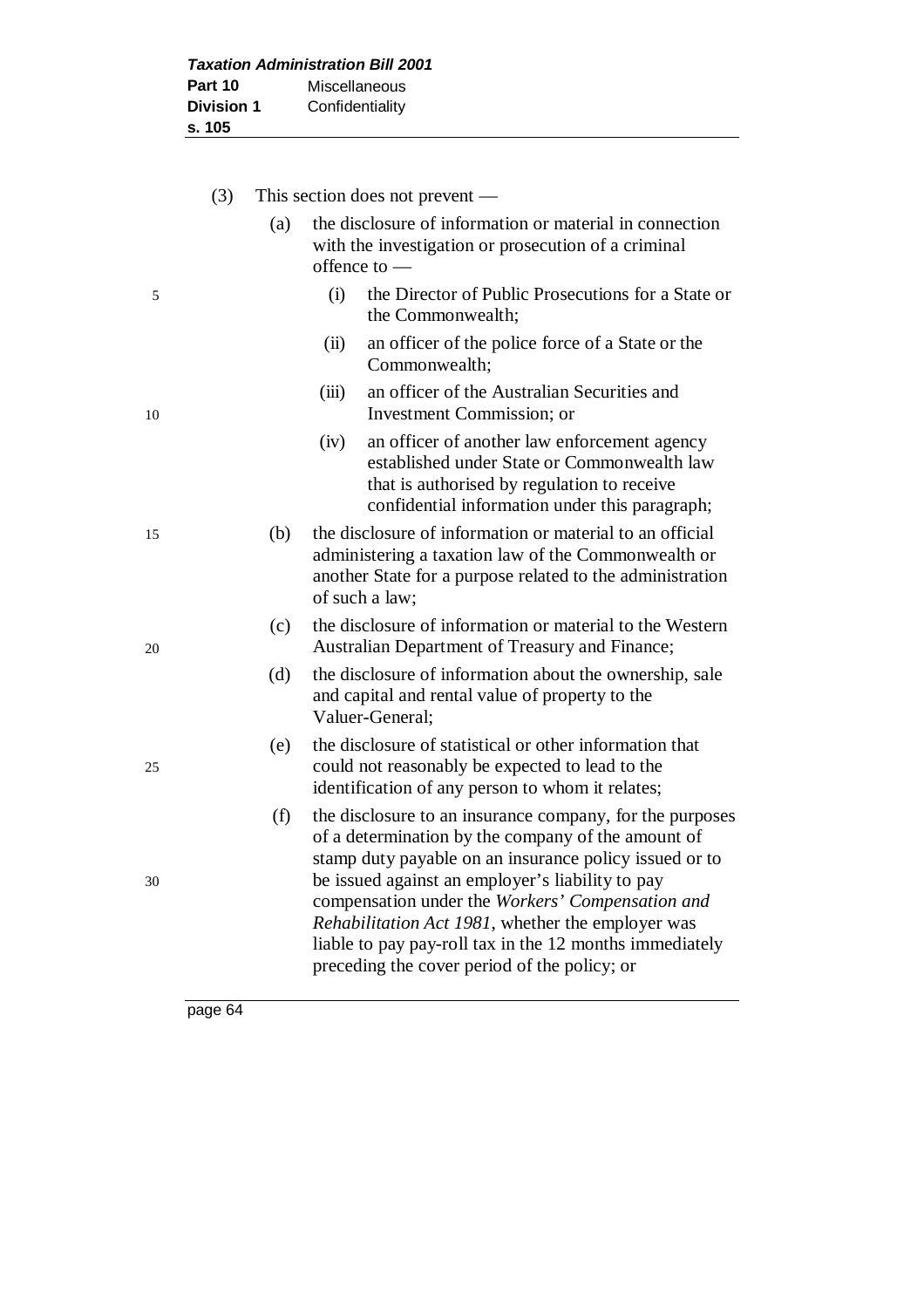- (g) the disclosure of information or material in other circumstances in which its disclosure is permitted by the regulations.
- (4) However, information or material obtained by the 5 Commissioner despite restrictions on its disclosure imposed under some other Act remains subject to those restrictions in the hands of the Commissioner and may only be disclosed under subsection (2) to the extent the disclosure is consistent with those restrictions.
- 10 (5) If information is lawfully disclosed under this section, this section does not prevent the further disclosure of the information, or the recording or use of the information, for the purpose for which the disclosure was made.
- (6) A court cannot require a person who is subject to a duty of 15 confidentiality under this section to give evidence, or to produce a record contrary to this section except in proceedings arising from the lawful disclosure of information.
	- (7) This section does not create a right in any person to be given confidential information.

# 20 **Division 2 — Service of documents**

# **106. Service on the Commissioner**

A document may be served on the Commissioner —

- (a) by lodging the document at the Commissioner's office;
- (b) by prepaid post;
- 25 (c) if the regulations authorise service of the document under this paragraph — by faxing a copy of the document to a fax number stated in the regulations; or
- (d) if the regulations authorise service of the document under this paragraph — by sending computer data from 30 which the document can be reproduced, in a format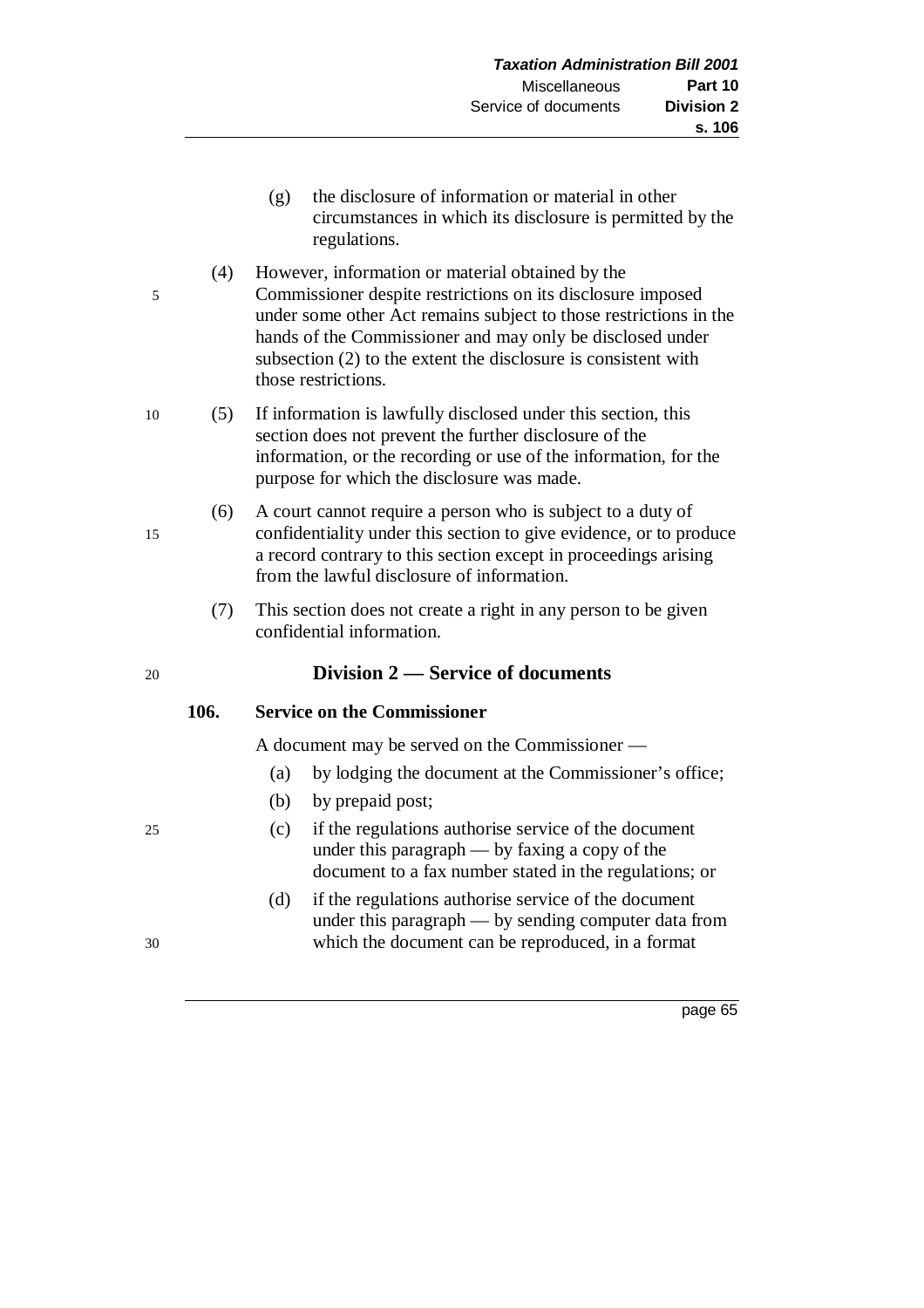| <b>Taxation Administration Bill 2001</b> |                      |
|------------------------------------------|----------------------|
| Part 10                                  | Miscellaneous        |
| <b>Division 2</b>                        | Service of documents |
| s. 107                                   |                      |

prescribed by the regulations, to an address for the receipt of electronic mail prescribed in the regulations.

#### **107. Service on agent or representative of taxpayer**

- (1) A notice or other document to be served on taxpayers who are 5 jointly liable for tax is taken to have been served on both or all the taxpayers if served on any one of them.
	- (2) A notice or other document to be served by the Commissioner may be served on —
- (a) an agent with apparent authority to accept service of the 10 notice or other document; or
	- (b) a person who lodged the application or instrument to which the notice or other document relates.
- (3) A notice or other document to be served by the Commissioner on a partnership is taken to have been served on all members of 15 a partnership if it is served on any member of the partnership.
- (4) A notice or other document to be served by the Commissioner on an unincorporated association is taken to have been served on all members of an unincorporated association if it is served on any member of the committee of management of the 20 association.

#### **108. Method of service by Commissioner**

- (1) A notice or other document to be served by the Commissioner under a taxation Act may be served on a person by —
	- (a) giving it to the person personally;
- 25 (b) leaving it for the person to be served at the person's place of residence or business;
- (c) sending it by prepaid post (including document exchange) addressed to the person at an address appearing on recent correspondence addressed by or on 30 behalf of the person to the Commissioner or otherwise notified to the Commissioner;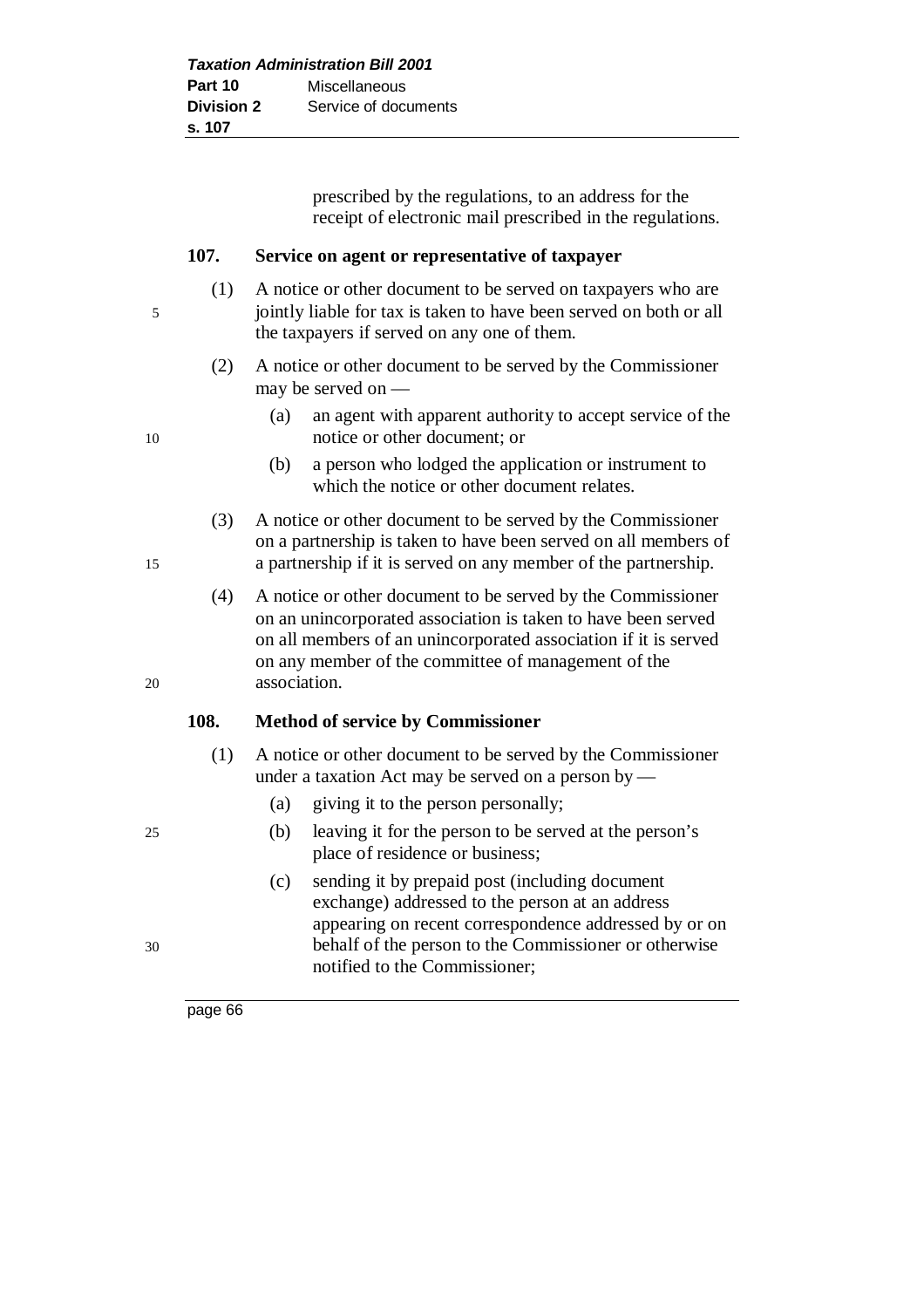- (d) leaving it for collection by the person to be served, or that person's agent, in a collection box maintained at the Commissioner's office;
- (e) faxing it or emailing it to a fax number or email address 5 of the person; or
	- (f) communicating it in some other way agreed with the person.
- (2) The use of a particular method for service of a document on a particular person does not prevent the service of other 10 documents on the same person in a different way.

(3) If a notice or other document is not served personally, the document is taken to be served on the business day following the day on which the document was sent to, or left for, the person to whom it is addressed subject to the following 15 exceptions —

- (a) if the notice or document is sent by post to an address within Australia but outside Western Australia — a further 4 business days are to be allowed;
- (b) if the notice or document is sent by post to an address 20 outside Australia — a further 10 business days are to be allowed.

## **109. Non-exclusivity of this Division**

The provisions of this Division are in addition to, and do not derogate from, other provisions of an enactment for facilitating 25 service.

## **Division 3 — Evidentiary provisions**

## **110. Evidentiary value of assessment notice**

An assessment notice (or a copy of an assessment notice) is admissible as evidence in proceedings under a taxation Act and, 30 in the absence of proof to the contrary, is proof of —

(a) the making of the assessment;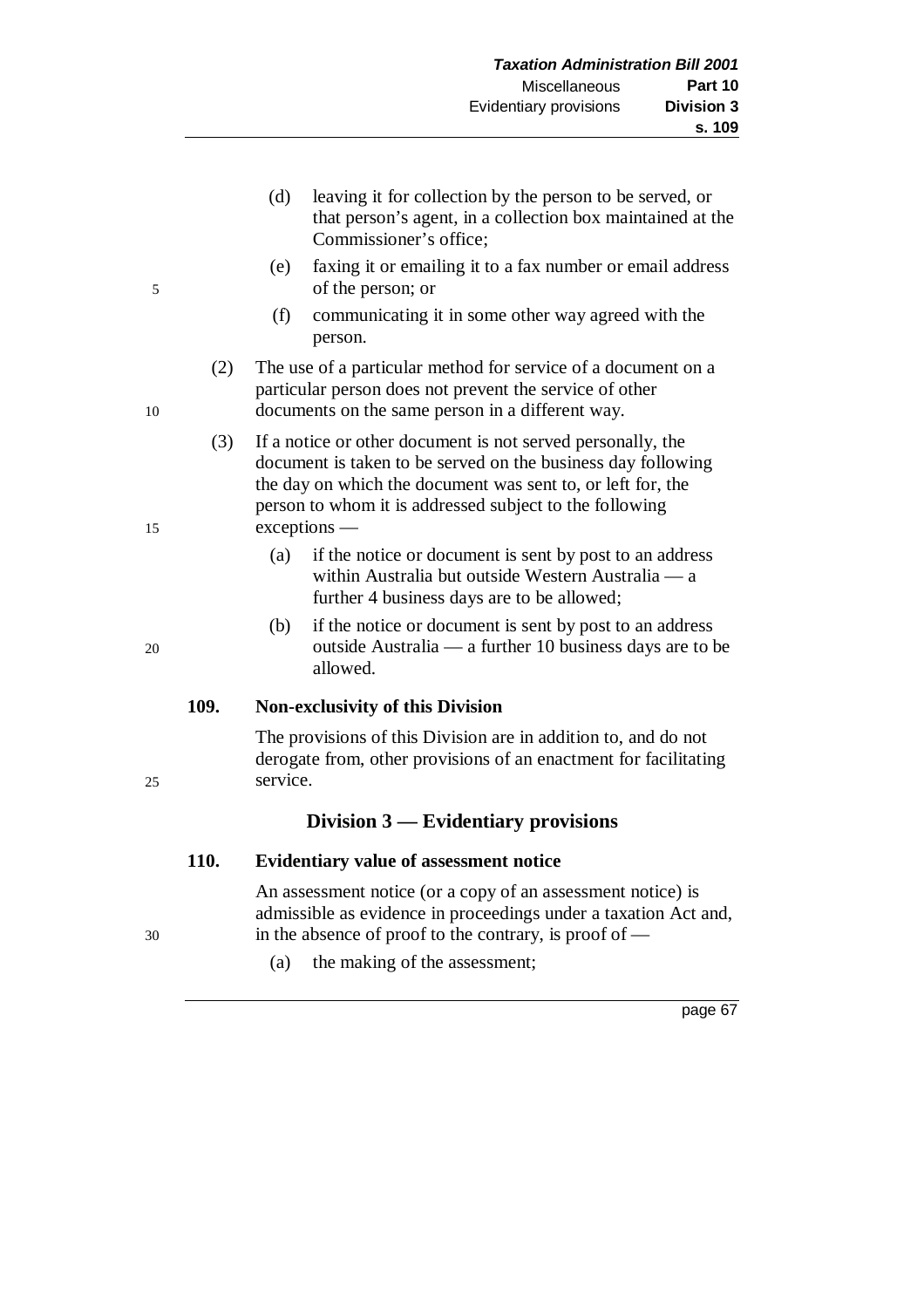- (b) the amount of tax assessed;
- (c) the identity of the person liable for the tax;
- (d) the due date for paying the tax; and
- (e) any other fact stated in the notice.

#### 5 **111. Evidentiary status of copies and reproductions of documents**

- (1) In proceedings under a taxation Act, a copy of a notice or other document issued by the Commissioner —
	- (a) is, if produced by or on behalf of the Commissioner, admissible in the same way as the original; and
- 10 (b) has the same evidentiary value as the original.
	- (2) For the purposes of the law of evidence, if 2 or more documents are produced from the same computer data (or from computer data recording the same information), they are both or all to be regarded as originals.

#### 15 **112. Evidentiary certificates**

- (1) The Commissioner may issue
	- (a) a certificate of the making of an assessment including details of the assessment;
- (b) a certificate stating that an assessment was served on a 20 taxpayer on a particular date by a specified means;
	- (c) a certificate stating that a person identified in the certificate was authorised by delegation under this Act to exercise specified functions of the Commissioner on a specified date or over a specified period;
- 25 (d) a certificate stating that a return had not been received at the Commissioner's office by a specified date;
	- (e) a certificate stating that a person identified in the certificate failed to comply with a requirement made under a taxation Act to provide documents or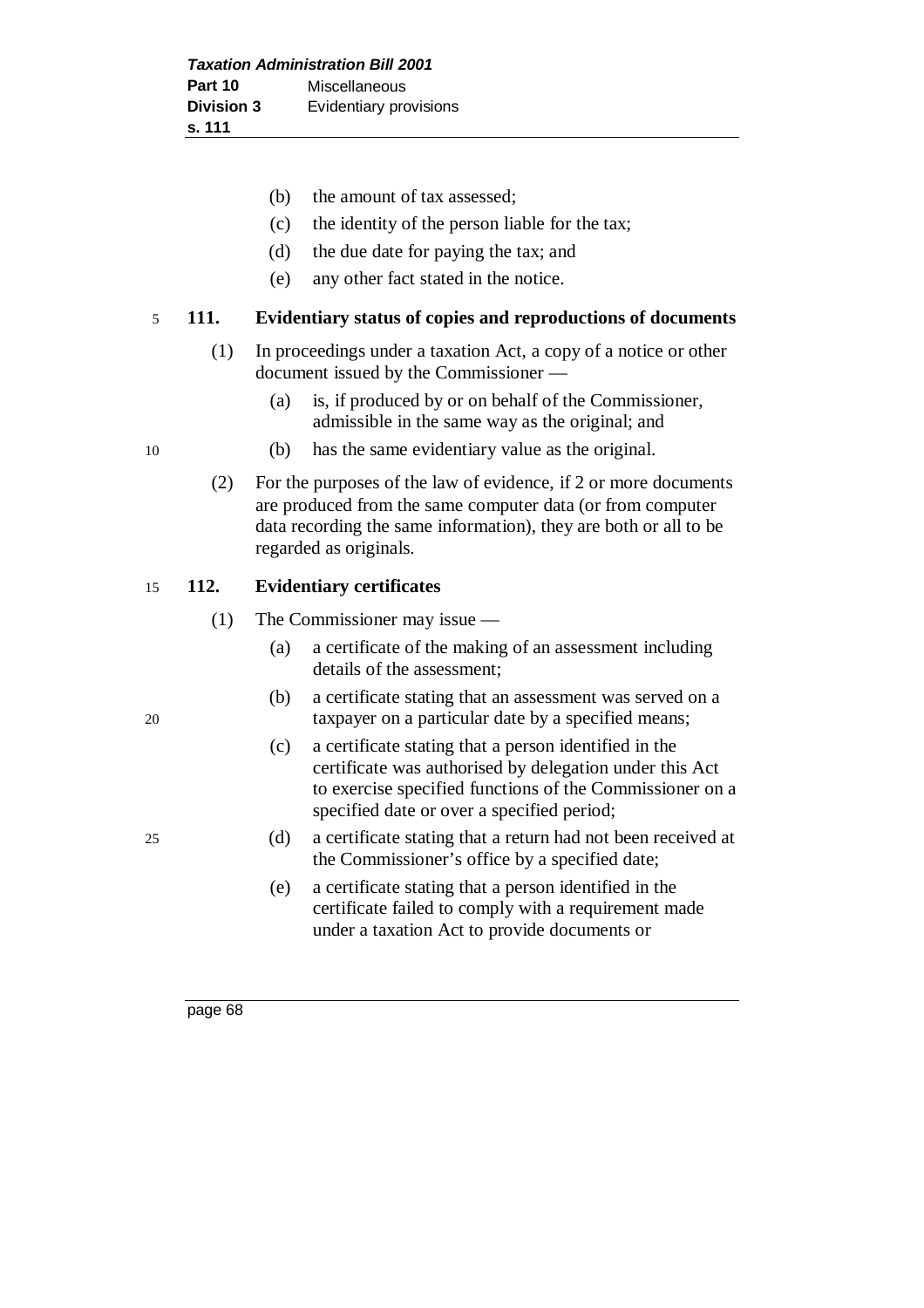information within the time allowed by the Commissioner; or

- (f) a certificate stating that a person identified in the certificate was not registered under a specified provision 5 of a taxation Act on a date specified in the certificate.
	- (2) A certificate issued under this section is evidence of the facts stated in the certificate and, in the absence of evidence to the contrary, is proof of those facts.

## **113. Extracts from register of delegates**

10 A copy or print-out of an entry in the register of delegates kept under section 10 is evidence of the facts stated in the copy or print-out and, in the absence of evidence to the contrary, is proof of those facts.

## **114. Averments in complaints**

15 In proceedings for an offence against a taxation Act —

- (a) an allegation in the complaint that the defendant is a party to a specified instrument or transaction is, in the absence of evidence to the contrary, evidence of the alleged fact;
- 20 (b) an allegation in the complaint that the defendant had on a specified date a specified liability under a taxation Act is, in the absence of evidence to the contrary, evidence of the existence of the alleged liability; and
- (c) an allegation in the complaint that the defendant was, on 25 a specified date, under an obligation to lodge a return under a specified provision of a taxation Act is, in the absence of evidence to the contrary, evidence of the existence of the alleged obligation.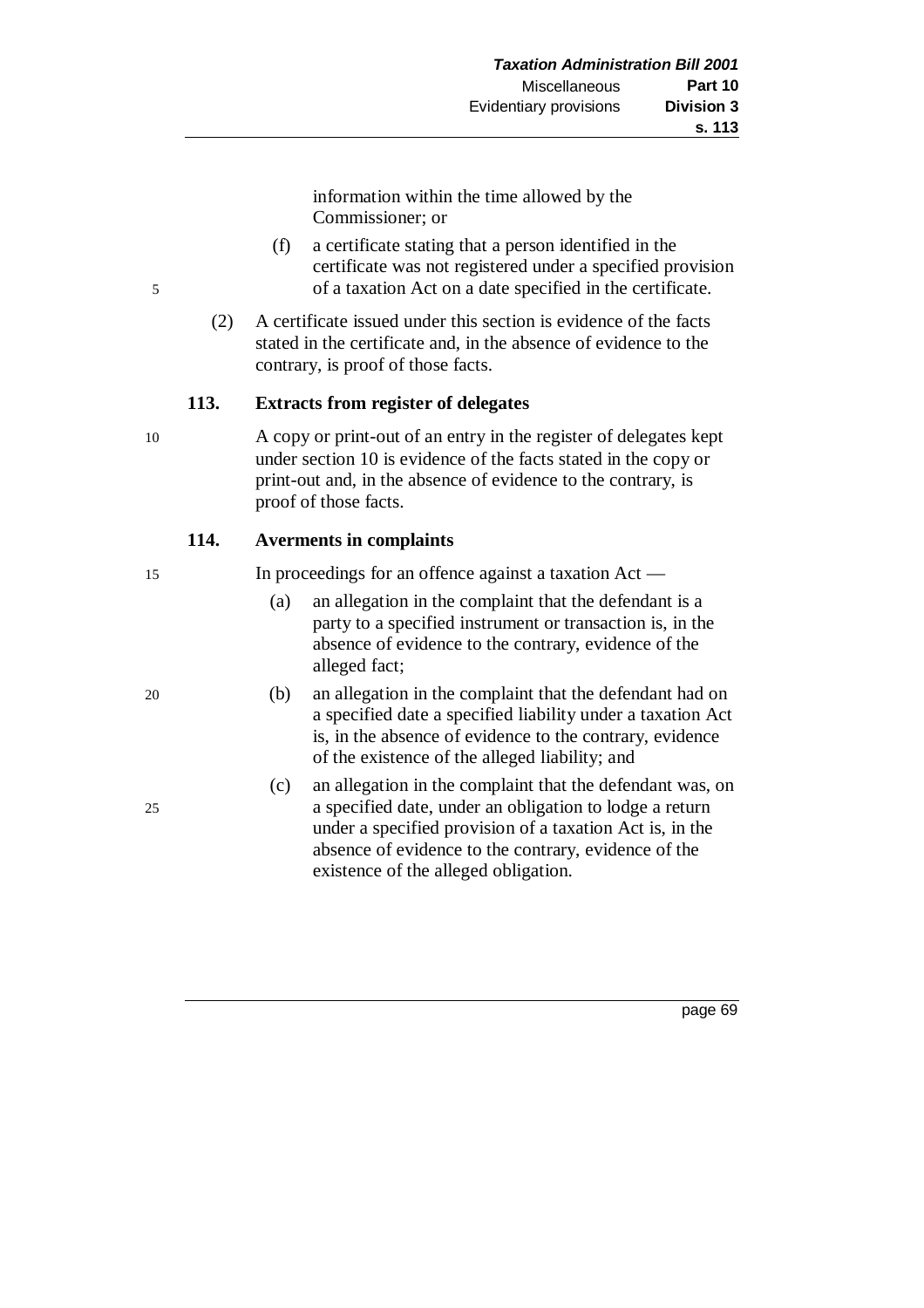### **115. Presumption of regularity**

- (1) Proceedings taken in a court or tribunal in the name of the Commissioner are presumed, in the absence of evidence to the contrary, to have been duly taken by the Commissioner, or on 5 the Commissioner's authority.
	- (2) In proceedings under a taxation Act, compliance by the Commissioner or an investigator with the requirements of the taxation Acts is presumed, in the absence of evidence to the contrary.

## 10 **Division 4 — Exemption from personal liability**

### **116. Exemption from personal liability**

- (1) The Commissioner or an investigator is not personally liable for anything done or omitted to be done in good faith and without negligence in the performance or purported performance, of a 15 function under a taxation Act.
	- (2) Subsection (1) does not relieve the State of any liability that, but for that subsection, it might have had for the acts or omissions of the Commissioner or an investigator.

## **Division 5 — Regulations**

#### 20 **117. Regulations**

- (1) The Governor may make regulations prescribing all matters that are required or permitted by this Act to be prescribed or are necessary or convenient to be prescribed for giving effect to this Act.
- 25 (2) Regulations may create offences and provide, in respect of an offence so created, for the imposition of a fine not exceeding \$5 000.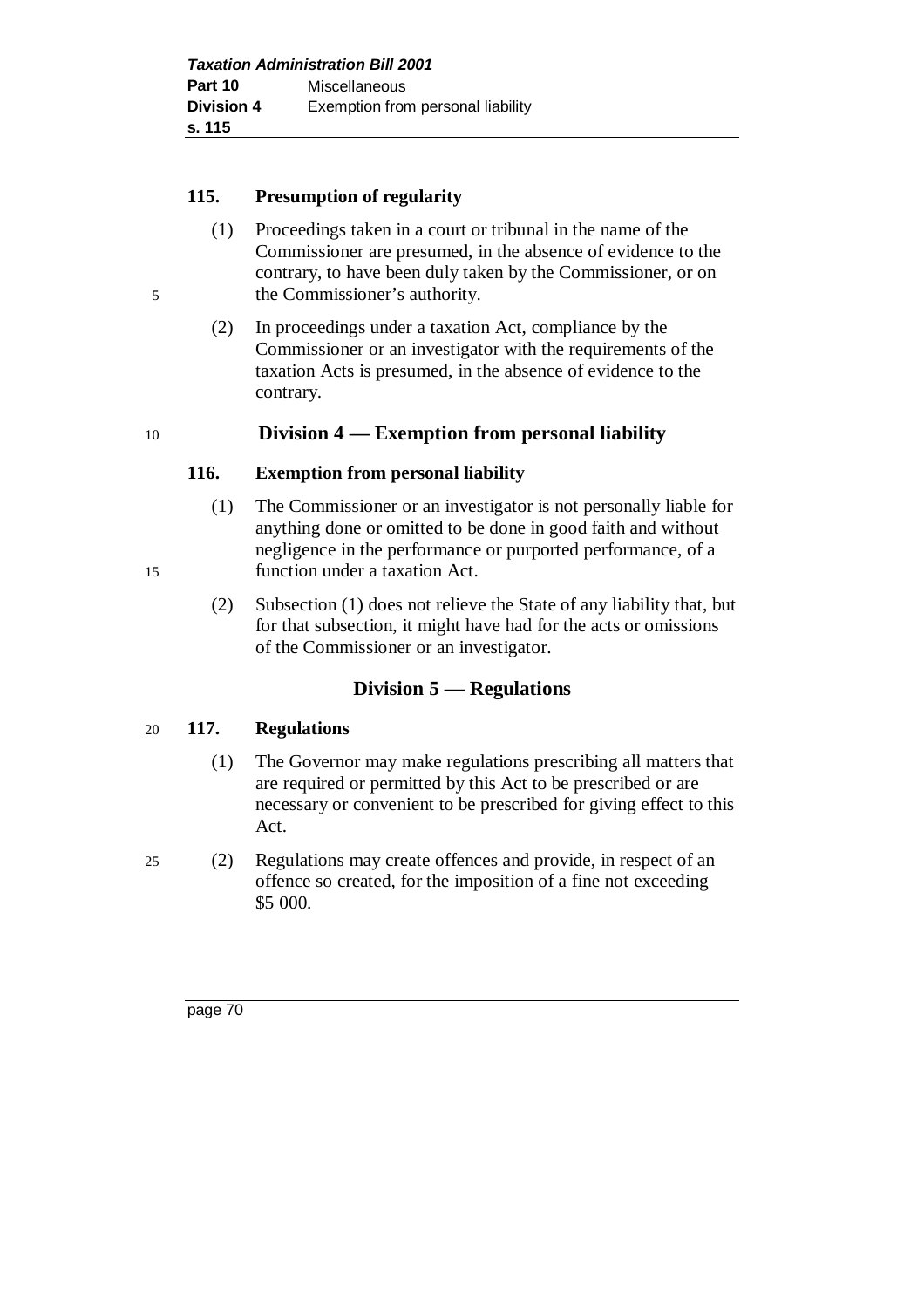[s. 4]

# **Glossary**

Unless the contrary intention appears — **"address"** of a person means — 5 (a) the address of the person's residence or place of business; or (b) if the person has a post office box for receiving personal or business mail — the address of the post office box; **"appointed representative"** means a person appointed under 10 section 12 to represent the Commissioner in proceedings under a taxation Act; **"assessment"** means a determination of a kind referred to in section 13(1), whether the determination is made by way of a self-assessment, an official assessment or a reassessment; 15 **"assessment notice"** means a notice under section 23; **"charge"**, in relation to land, means a charge on the land created under section 68 or 69; **"Commissioner"** means the Commissioner of State Revenue appointed in accordance with section 6; 20 **"corresponding Commissioner"**, in relation to a recognised jurisdiction in which a recognised revenue law is in force, means the person responsible for administering the recognised revenue law; **"decision"** includes a direction; 25 **"document"** includes information stored or recorded by any means; **"due date"** means — (a) in relation to the payment of tax — the date on which the tax is due for payment under section  $45(1)$ ,  $(2)$  or  $(3)$ , as the case requires; 30 (b) in relation to lodging a return — the date by which the return is required to be lodged under a taxation Act; "garnishee" has the definition given in section 65;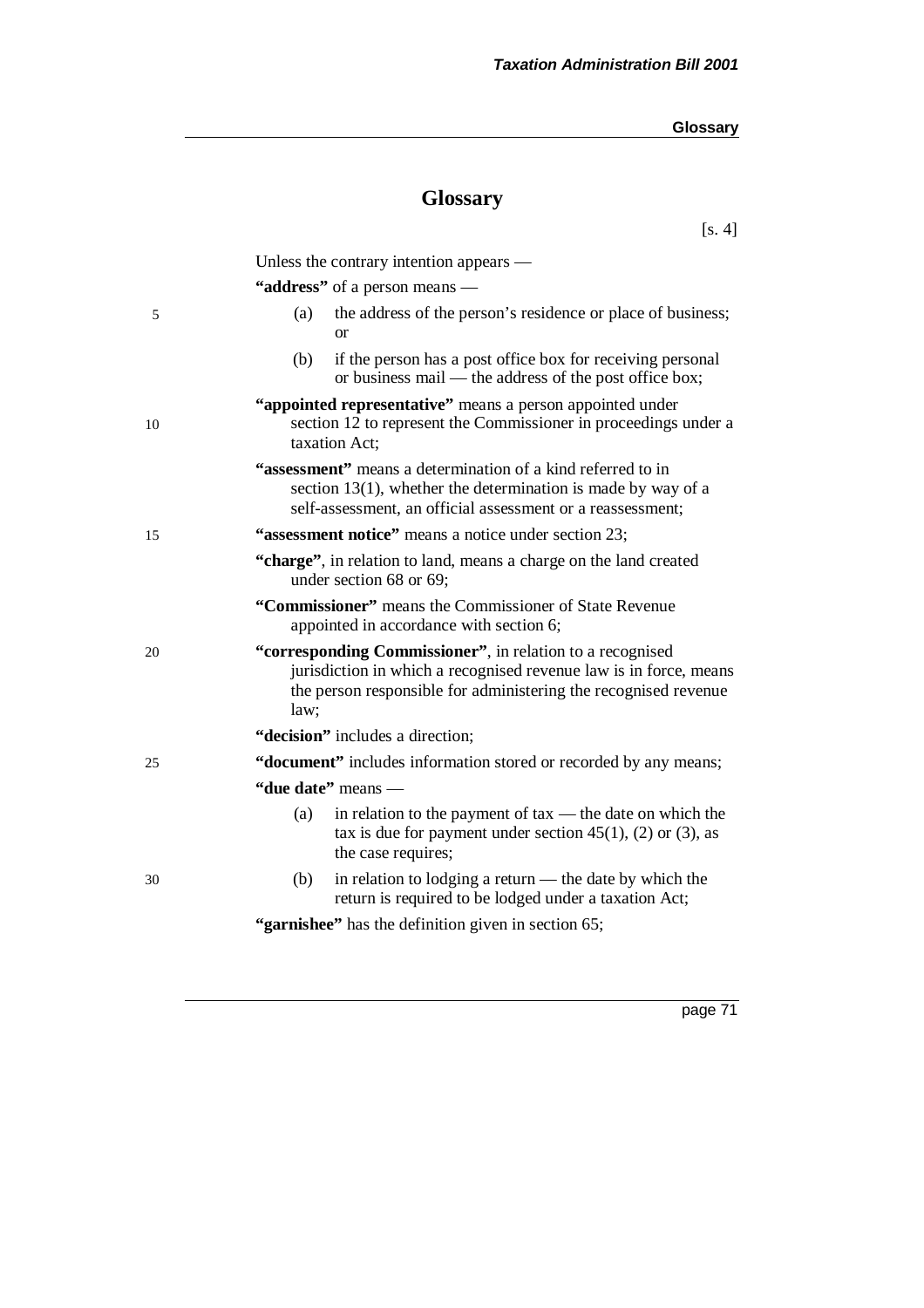| Glossary                                                                                                                                                                                                         |  |  |  |
|------------------------------------------------------------------------------------------------------------------------------------------------------------------------------------------------------------------|--|--|--|
| "group" means 2 or more persons who are grouped together for the<br>purposes of a taxation Act;                                                                                                                  |  |  |  |
| "identity card" means an identity card issued to an investigator under<br>section 11;                                                                                                                            |  |  |  |
| "instrument" means —                                                                                                                                                                                             |  |  |  |
| (a)<br>a bill of exchange, promissory note, statement,<br>conveyance, transfer, lease, licence, insurance policy or<br>any other document of a kind referred to in the Second<br>Schedule to the Stamp Act 1921; |  |  |  |
| a statement or return that is required under a taxation Act<br>(b)<br>for the assessment of tax;                                                                                                                 |  |  |  |
| (c)<br>a memorandum created by the Commissioner under<br>section 20;                                                                                                                                             |  |  |  |
| (d)<br>a document or other record on which, or in relation to<br>which, tax is payable under a taxation Act;                                                                                                     |  |  |  |
| anything else that is to be regarded as an instrument under<br>(e)<br>the provisions of another taxation Act;                                                                                                    |  |  |  |
| a copy, duplicate or counterpart of an instrument or<br>(f)<br>document referred to in another paragraph of this<br>definition;                                                                                  |  |  |  |
| "investigation purposes" means any or all of the purposes for which<br>an investigation may be carried out under section 84 or 85;                                                                               |  |  |  |
| "investigator" means a person appointed to be an investigator under<br>section 11;                                                                                                                               |  |  |  |
| "non-reviewable decision" means a decision under a taxation Act<br>that is expressed by the Act to be non-reviewable;                                                                                            |  |  |  |
| "official assessment" has the definition given in section $15(1)$ ;                                                                                                                                              |  |  |  |
| "official document" means an instrument and any other record or<br>document that is —                                                                                                                            |  |  |  |
| (a)<br>kept under or for the purposes of a taxation Act;                                                                                                                                                         |  |  |  |
| (b)<br>required to be stamped under or for the purposes of a<br>taxation Act; or                                                                                                                                 |  |  |  |
| required to be lodged with the Commissioner under or for<br>(c)<br>the purposes of a taxation Act;                                                                                                               |  |  |  |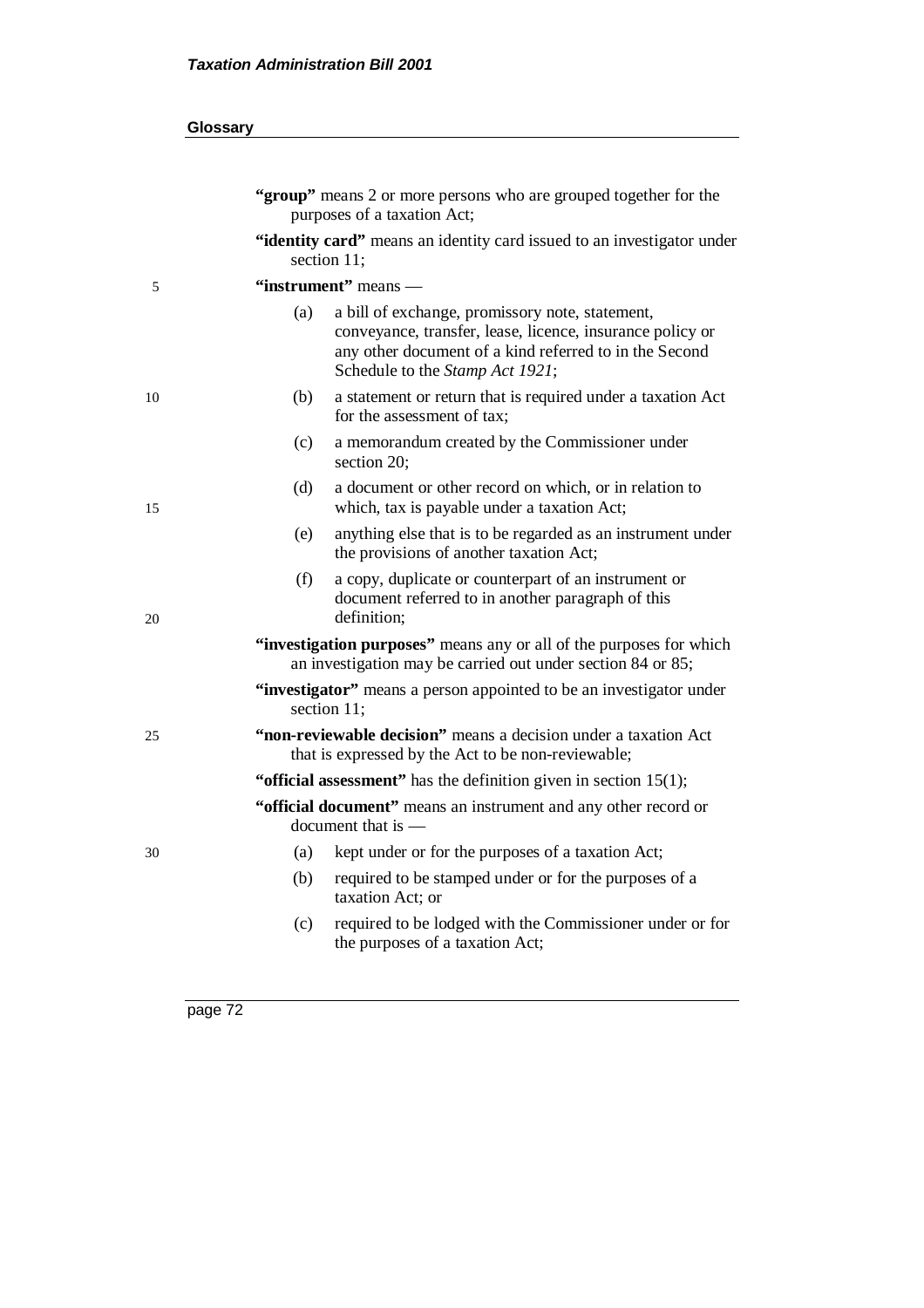| 5                                     | "original assessment", in relation to a reassessment of tax payable<br>under a taxation Act, means a self assessment (if any) made in<br>relation to the tax, or the first official assessment made in<br>relation to the tax if no self-assessment was made, but does not<br>include a reassessment; |  |  |  |  |
|---------------------------------------|-------------------------------------------------------------------------------------------------------------------------------------------------------------------------------------------------------------------------------------------------------------------------------------------------------|--|--|--|--|
| "penalty tax" means —                 |                                                                                                                                                                                                                                                                                                       |  |  |  |  |
|                                       | (a)<br>penalty tax payable under section 26;                                                                                                                                                                                                                                                          |  |  |  |  |
|                                       | (b)<br>penalty tax payable under section 27 for late payment of<br>tax; or                                                                                                                                                                                                                            |  |  |  |  |
| 10                                    | penalty tax payable under sections 75JE, 75JF, 76I(2)(b)<br>(c)<br>or $76J(2)(b)$ of the <i>Stamp Act 1921</i> ;                                                                                                                                                                                      |  |  |  |  |
|                                       | "person" includes a group;                                                                                                                                                                                                                                                                            |  |  |  |  |
|                                       | "premises" means —                                                                                                                                                                                                                                                                                    |  |  |  |  |
|                                       | land (whether built on or not);<br>(a)                                                                                                                                                                                                                                                                |  |  |  |  |
| 15                                    | (b)<br>a building or structure on land; or                                                                                                                                                                                                                                                            |  |  |  |  |
|                                       | a vehicle,<br>(c)                                                                                                                                                                                                                                                                                     |  |  |  |  |
|                                       | and includes a part of premises;                                                                                                                                                                                                                                                                      |  |  |  |  |
| 20                                    | "previous assessment", in relation to a reassessment of tax, means<br>the assessment that was or is to be reviewed by the reassessment<br>whether the reviewed assessment was an original assessment or<br>an earlier reassessment;                                                                   |  |  |  |  |
|                                       | "primary liability" for tax means a liability for tax exclusive of any<br>liability for penalty tax;                                                                                                                                                                                                  |  |  |  |  |
|                                       | "reassessment" does not include an original assessment;                                                                                                                                                                                                                                               |  |  |  |  |
| 25                                    | "recognised jurisdiction" means the Commonwealth or another<br>State;                                                                                                                                                                                                                                 |  |  |  |  |
|                                       | "recognised revenue law" means -                                                                                                                                                                                                                                                                      |  |  |  |  |
|                                       | (a)<br>a law of the Commonwealth or another State<br>corresponding to a taxation Act; or                                                                                                                                                                                                              |  |  |  |  |
| 30                                    | a law of the Commonwealth or another State declared by<br>(b)<br>regulation to be a recognised revenue law;                                                                                                                                                                                           |  |  |  |  |
| "record" means any thing or process — |                                                                                                                                                                                                                                                                                                       |  |  |  |  |
|                                       | upon or by which information is recorded or stored; or<br>(a)                                                                                                                                                                                                                                         |  |  |  |  |
|                                       |                                                                                                                                                                                                                                                                                                       |  |  |  |  |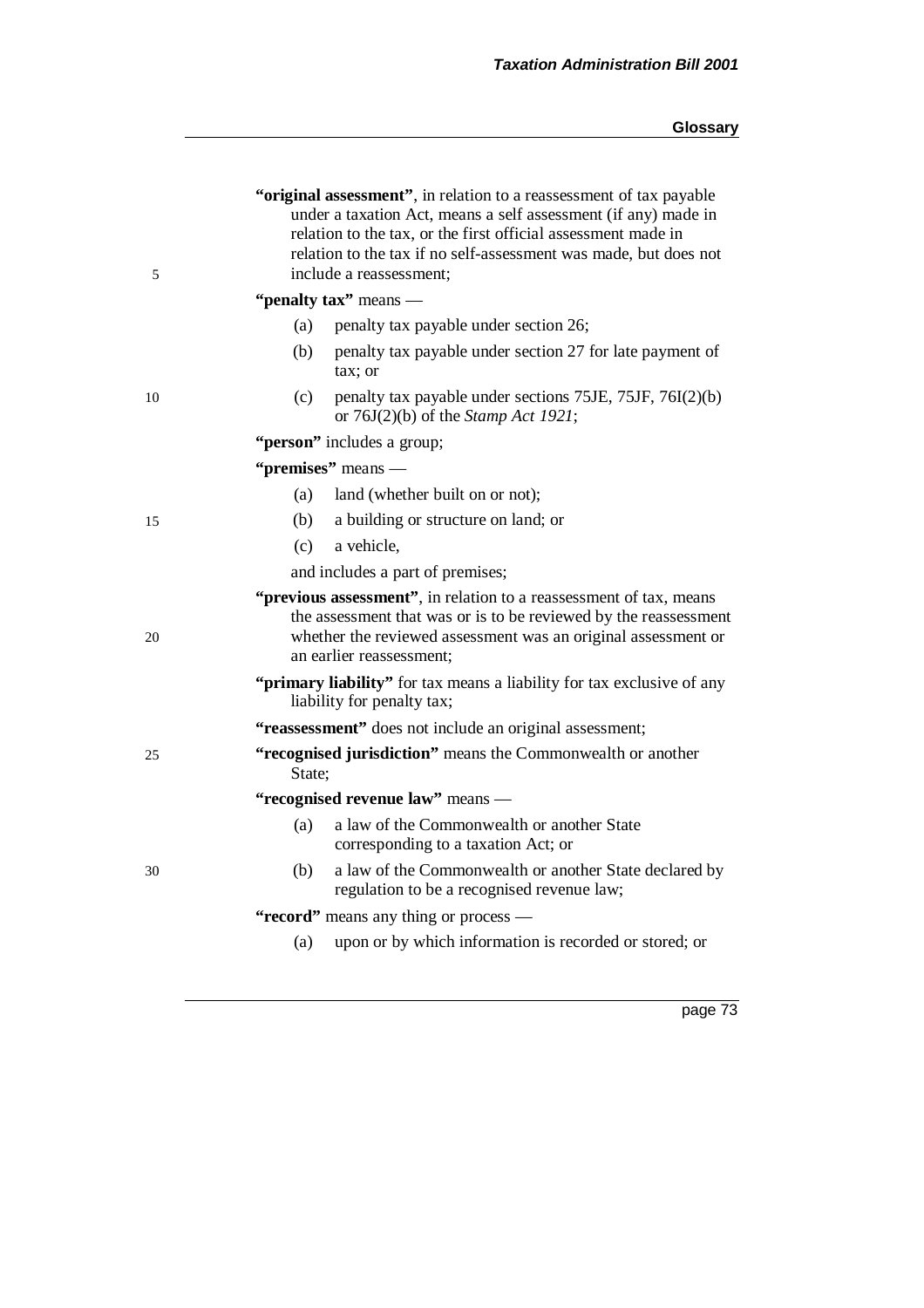|    | (b)                                                                                                                                                                                     | by means of which a meaning can be conveyed in a visible<br>or recoverable form,                                                      |  |  |
|----|-----------------------------------------------------------------------------------------------------------------------------------------------------------------------------------------|---------------------------------------------------------------------------------------------------------------------------------------|--|--|
| 5  | whether or not the use or assistance of some electronic,<br>electrical, mechanical, chemical or other device or process is<br>required to recover or convey the information or meaning; |                                                                                                                                       |  |  |
|    | "Registrar of Titles" means the Registrar of Titles or the Registrar of<br>Deeds and Transfers:                                                                                         |                                                                                                                                       |  |  |
|    | "relevant material" means an instrument, record or anything else<br>that is relevant to $-$                                                                                             |                                                                                                                                       |  |  |
| 10 | (a)                                                                                                                                                                                     | ascertaining whether a tax liability exists;                                                                                          |  |  |
|    | (b)                                                                                                                                                                                     | assessing the amount of a tax liability;                                                                                              |  |  |
|    | (c)                                                                                                                                                                                     | deciding an application for a rebate or refund of tax, or an<br>exemption from tax, or any other application under a<br>taxation Act: |  |  |
| 15 | (d)                                                                                                                                                                                     | auditing records relevant to the assessment of tax; or                                                                                |  |  |
|    | (e)                                                                                                                                                                                     | ascertaining whether a contravention of a taxation Act has<br>occurred;                                                               |  |  |
| 20 | "responsible party", in relation to a special tax return arrangement,<br>means the person with whom the arrangement is made as<br>mentioned in section 49(1);                           |                                                                                                                                       |  |  |
|    | "self-assessment" has the meaning given in section 14;                                                                                                                                  |                                                                                                                                       |  |  |
|    | "special tax return arrangement" means an arrangement approved<br>under section 49;                                                                                                     |                                                                                                                                       |  |  |
| 25 | Territory;                                                                                                                                                                              | "State" includes the Northern Territory and the Australian Capital                                                                    |  |  |
|    | " $\text{tax}"$ " means —                                                                                                                                                               |                                                                                                                                       |  |  |
|    | (a)                                                                                                                                                                                     | tax, duty or another impost, or an instalment of tax, duty<br>or other impost, that is payable under a taxation Act; or               |  |  |
|    | (b)                                                                                                                                                                                     | penalty tax payable under a taxation Act;                                                                                             |  |  |
| 30 | "tax liability" means a liability to pay tax (including a liability that<br>has not fallen due for payment);                                                                            |                                                                                                                                       |  |  |
|    |                                                                                                                                                                                         |                                                                                                                                       |  |  |
|    |                                                                                                                                                                                         | "taxation Act" means an enactment specified as a taxation Act under<br>section $3(1)$ ;                                               |  |  |